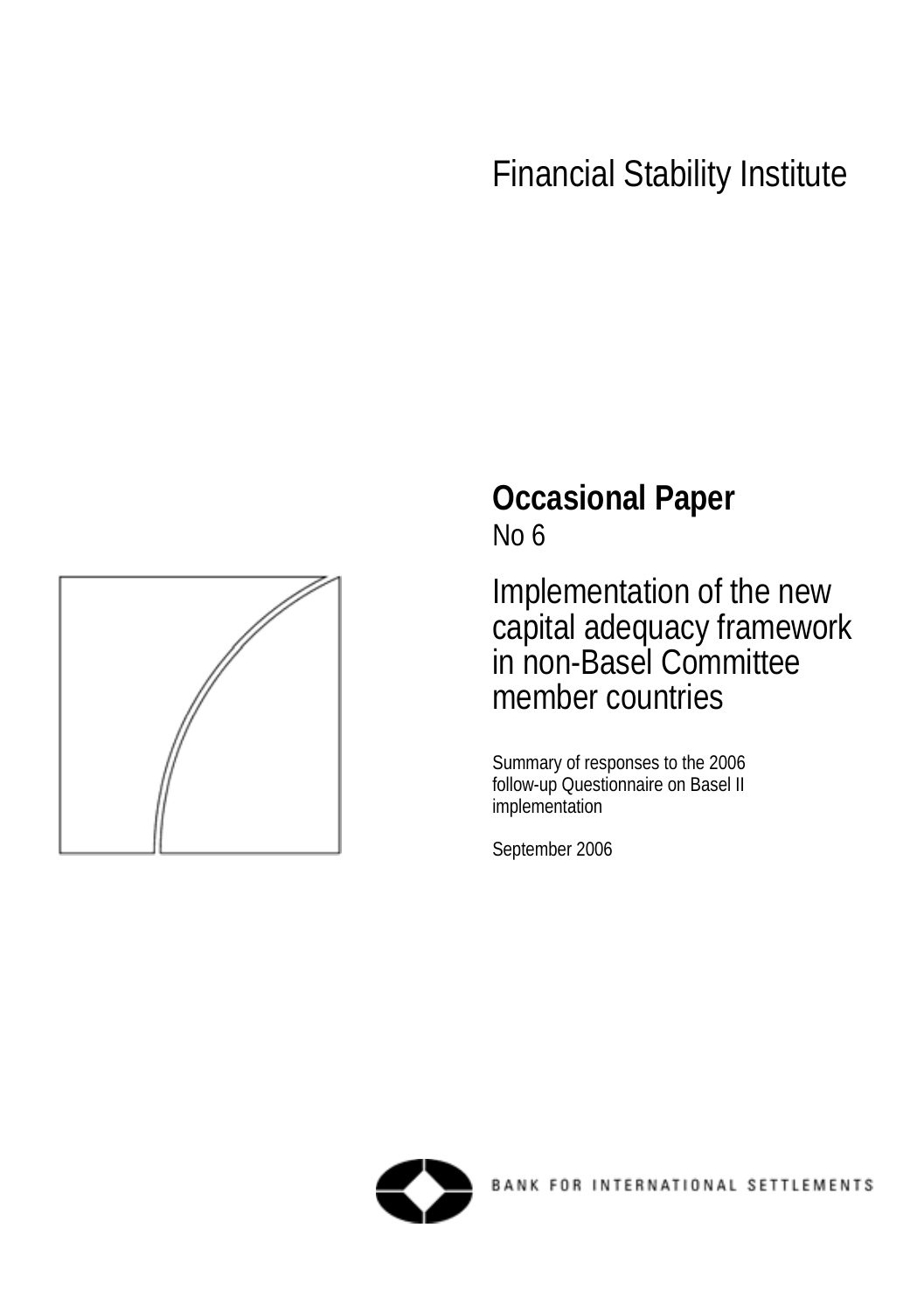The views expressed in this paper are those of their author and not necessarily the views of the Financial Stability Institute or the Bank for International Settlements.

Copies of publications are available from:

Financial Stability Institute Bank for International Settlements CH-4002 Basel, Switzerland

E-mail: fsi@bis.org

Tel: +41 61 280 9989 Fax: +41 61 280 9100 and +41 61 280 8100

This publication is available on the BIS website (www.bis.org).

© *Financial Stability Institute 2006. Bank for International Settlements. All rights reserved. Brief excerpts may be reproduced or translated provided the source is cited.* 

ISSN 1020-8461 (print) ISSN 1020-9999 (online)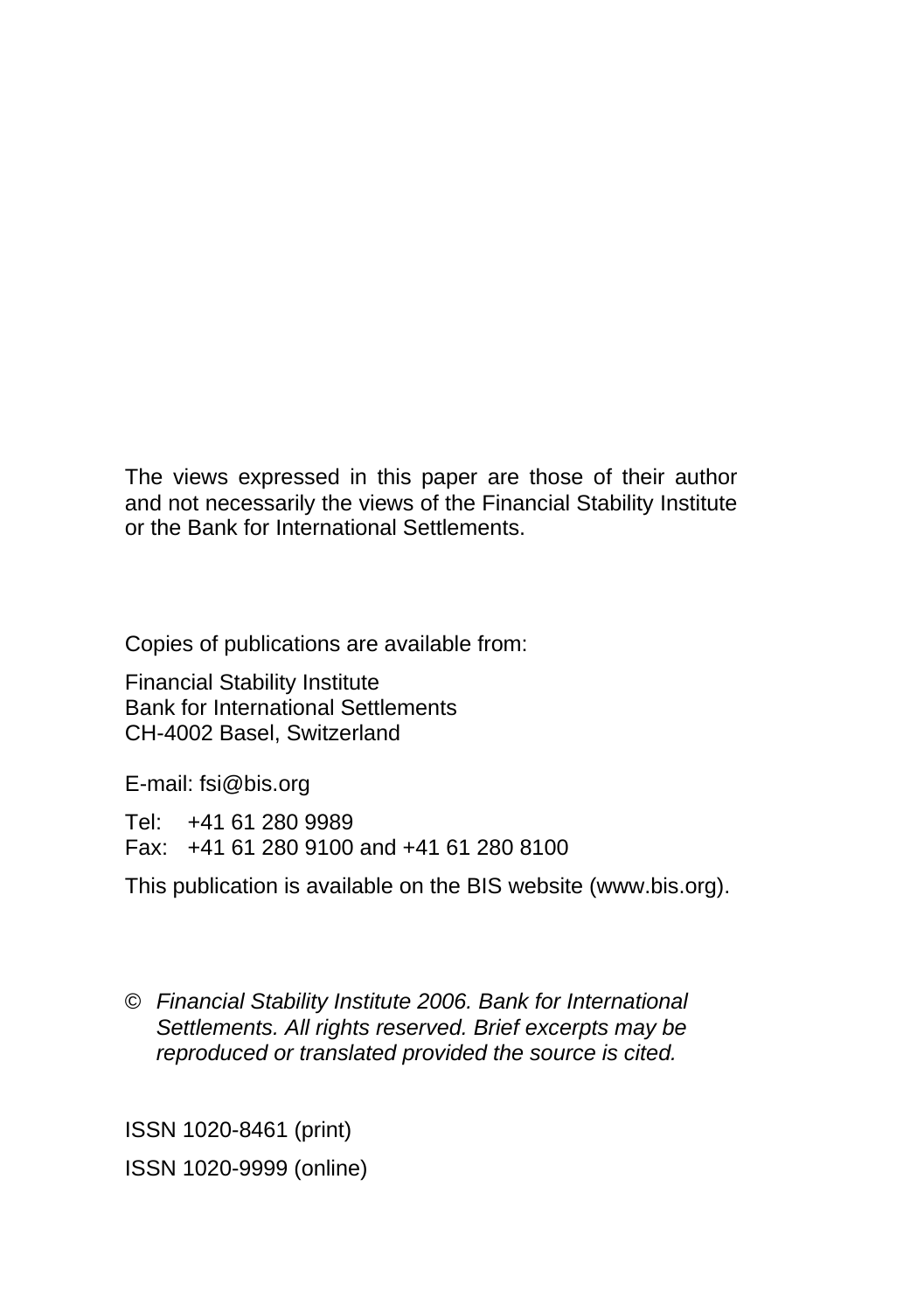# **Foreword**

<span id="page-2-0"></span>Basel II seeks to promote the adoption of stronger risk practices by the banking industry and to align regulatory capital with a bank's risk profile. Implementation of Basel II poses a number of challenges for supervisors, particularly with regard to acquiring and maintaining appropriate human, financial and technical resources. At the same time it presents an opportunity for supervisors to enhance their supervisory frameworks.

Due to these ongoing challenges and opportunities and to the decision of the Basel Committee on Banking Supervision (BCBS) to defer implementation of Pillar 1 advanced approaches, this year the Financial Stability Institute (FSI) decided to follow up on its original Basel II implementation Questionnaire, conducted in 2004. The objective of the follow-up Questionnaire was to take stock of developments during the two years between the Questionnaires.

This paper presents the results of the 2006 follow-up Questionnaire on Basel II implementation. Consistent with the results of the 2004 Questionnaire, they show that the new capital adequacy framework will be implemented by the overwhelming majority of non-BCBS countries. Taking into account these results, the FSI plans to continue with its broad range of meetings and seminars related to Basel II implementation in order to support the global supervisory community in its implementation efforts.

I would like to take this opportunity to thank the FSI staff members who were involved in the review of the Questionnaire results. I would also like to thank the Board of Governors of the Federal Reserve System, which provided the excellent assistance of Ms Terry Muckleroy in processing and analysing the Questionnaire, and the Reserve Bank of New Zealand, which seconded Ms Margaret Griffin to the BIS to work on this and other projects.

Josef Tošovský Chairman Financial Stability Institute September 2006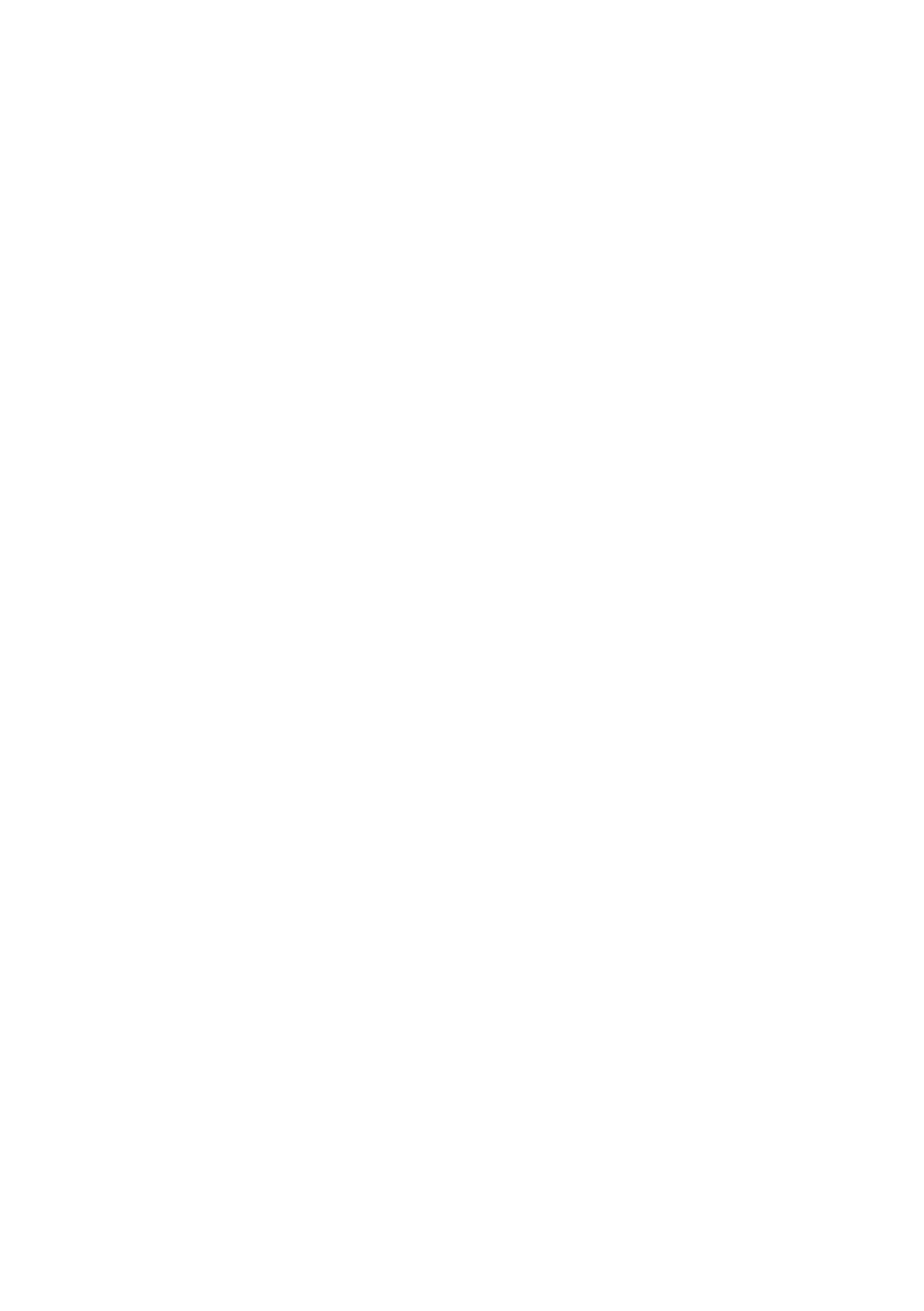# **Contents**

| Pillar 2 - Supervisory review process 12<br>Specific implementation plans: Africa  13<br>Pillar 1 - Minimum capital requirements 14<br>Pillar 2 - Supervisory review process 18<br>Specific implementation plans: Asia  19<br>Pillar 2 - Supervisory review process 24<br>Specific implementation plans: Caribbean 26<br>Pillar 1 - Minimum capital requirements 26<br>Pillar 2 - Supervisory review process 30 |
|-----------------------------------------------------------------------------------------------------------------------------------------------------------------------------------------------------------------------------------------------------------------------------------------------------------------------------------------------------------------------------------------------------------------|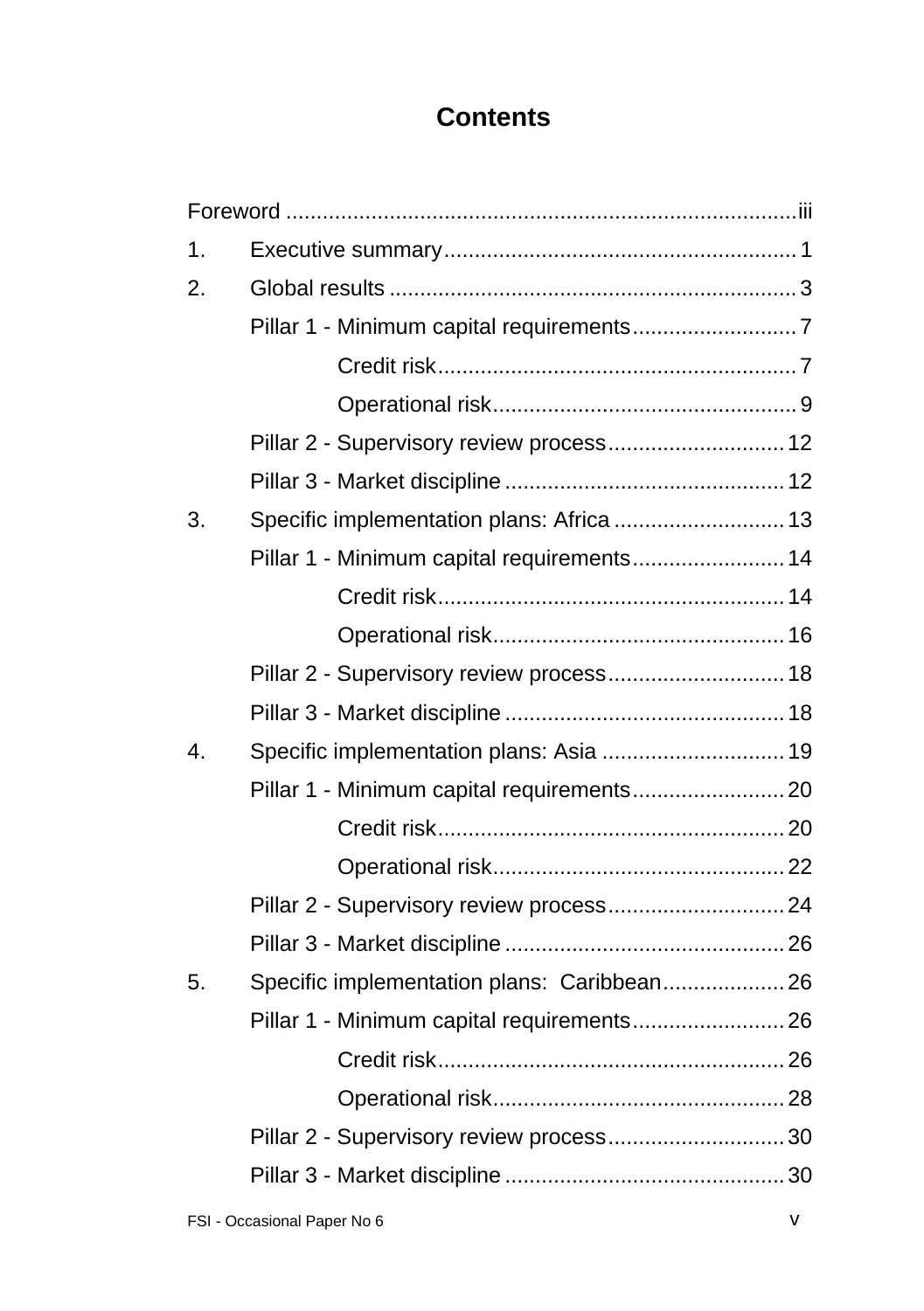| 6. | Specific implementation plans: Latin America32   |  |
|----|--------------------------------------------------|--|
|    | Pillar 1 - Minimum capital requirements 32       |  |
|    |                                                  |  |
|    |                                                  |  |
|    | Pillar 2 - Supervisory review process36          |  |
|    |                                                  |  |
| 7. | Specific implementation plans: Middle East37     |  |
|    | Pillar 1 - Minimum capital requirements38        |  |
|    |                                                  |  |
|    |                                                  |  |
|    | Pillar 2 - Supervisory review process42          |  |
|    |                                                  |  |
| 8. | Specific implementation plans: non-BCBS Europe43 |  |
|    | Pillar 1 - Minimum capital requirements  44      |  |
|    |                                                  |  |
|    |                                                  |  |
|    | Pillar 2 - Supervisory review process  48        |  |
|    |                                                  |  |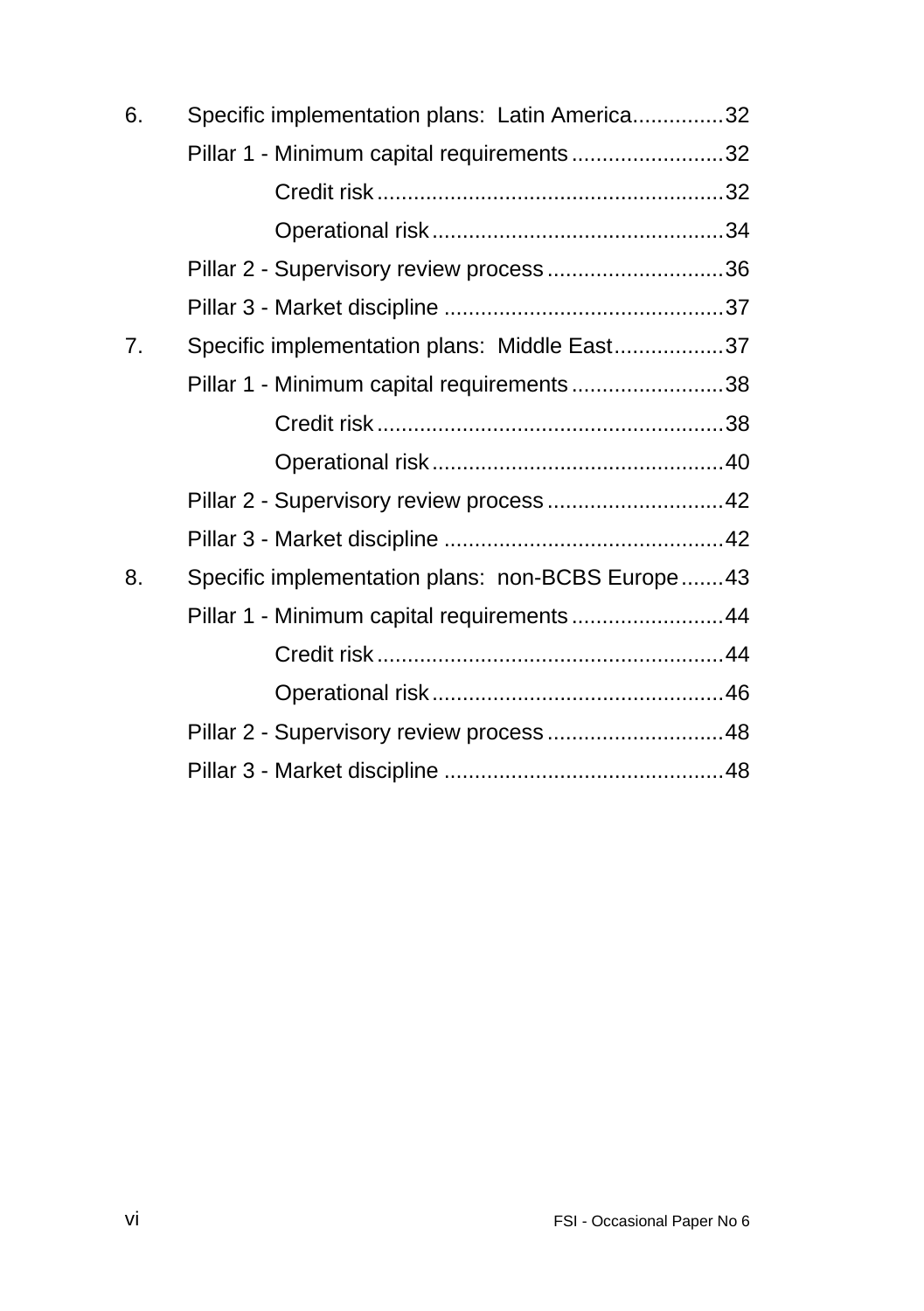# <span id="page-6-0"></span>**1. Executive summary**

The new capital adequacy framework (Basel II) is a comprehensive framework for determining regulatory capital requirements and measuring risk. The process of implementing Basel II presents a variety of challenges for both supervisors and banks. For instance, some countries are developing or revising laws and regulations in order to implement the new framework. In addition, banks and supervisory organisations are in the process of acquiring additional human, financial and technical resources in order to implement Basel II effectively.

The Financial Stability Institute (FSI) decided to follow up on its 2004 Basel II implementation Questionnaire this year in order to see whether the plans reported in 2004 had changed significantly.<sup>[1](#page-6-1)</sup> The Questionnaire was sent to 115 jurisdictions in Africa, Asia<sup>[2](#page-6-2)</sup>, the Caribbean, Latin America, the Middle East and non-BCBS Europe. BCBS member countries were not included in the Questionnaire. Responses were received from 98 jurisdictions, representing an overall response rate of 85%. The results from the Questionnaire indicate that 95 countries $^3$  $^3$ are currently planning to implement Basel II. $<sup>4</sup>$  $<sup>4</sup>$  $<sup>4</sup>$  A number of</sup> other countries are still undecided as to whether or not they will implement the new capital adequacy framework.

Based on the 2006 Questionnaire responses, each of the three credit risk approaches under Basel II will be implemented by more countries than indicated by the 2004

<span id="page-6-2"></span>2 Excluding Japan.

l

<span id="page-6-3"></span>3 Comprising 82 non-BCBS jurisdictions plus 13 BCBS member countries.

<span id="page-6-1"></span><sup>1</sup> In recognition of the variety of implementation challenges confronting both supervisors and banks in the process of implementing Basel II, the FSI, in coordination with the Basel Committee on Banking Supervision (BCBS), conducted a questionnaire on Basel II implementation in 2004. The results of the Questionnaire were used to identify Basel II implementation plans and to determine corresponding capacity building needs in the non BCBS supervisory community.

<span id="page-6-4"></span><sup>4</sup> Some countries which state that they are adopting Basel II do not yet have firm plans for implementing some aspects of the new framework.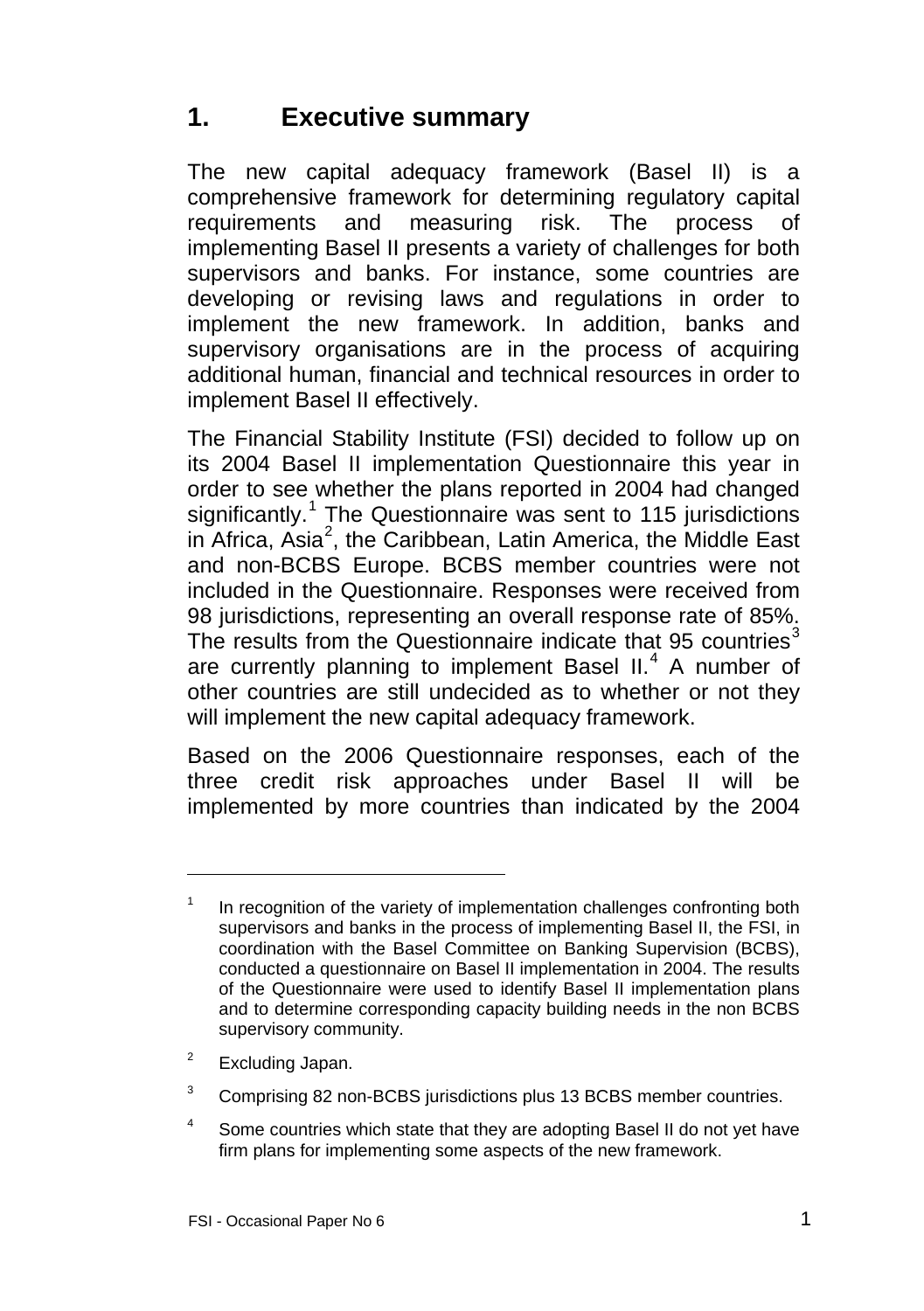Questionnaire results.<sup>[5](#page-7-0)</sup> The standardised approach is expected to be the most widely used of the three credit risk methodologies for calculating capital requirements - 85% of respondents adopting Basel II plan to implement this approach. The foundation internal ratings-based (FIRB) approach ranks behind the standardised approach, at 67%, while 55% of respondents adopting Basel II intend to offer the advanced internal ratings-based (AIRB) approach. Some countries have decided to implement only the standardised approach for credit risk, while others will offer only one or both of the advanced approaches.

Similar trends are evident for the operational risk approaches. The number of jurisdictions intending to implement one or more of these approaches under Pillar 1 has increased significantly since 2004, with the basic indicator approach expected to be the most widely used of the three possible approaches.

A number of countries have decided to offer one but not both of the basic indicator or standardised approaches for operational risk. This partly explains why the number of jurisdictions adopting the basic indicator approach for operational risk is lower than the number of jurisdictions adopting the standardised approach for credit risk.

Relative to the 2004 Questionnaire results, more countries are now expecting to implement Pillars 2 and 3 before the end of 2015. Most intend to implement both at the same time; however, a few will implement Pillar 2 before Pillar 3.

Overall the results of the 2006 Questionnaire confirm that, since the previous Questionnaire was carried out, many supervisory agencies have firmed up their Basel II implementation plans. This is reflected in higher implementation rates for Pillar 2, Pillar 3 and the various Pillar 1 approaches, and in greater specificity about the timing of implementation.

l

<span id="page-7-0"></span><sup>5</sup> Some countries which responded to the 2006 Questionnaire did not respond to the 2004 Questionnaire and vice versa.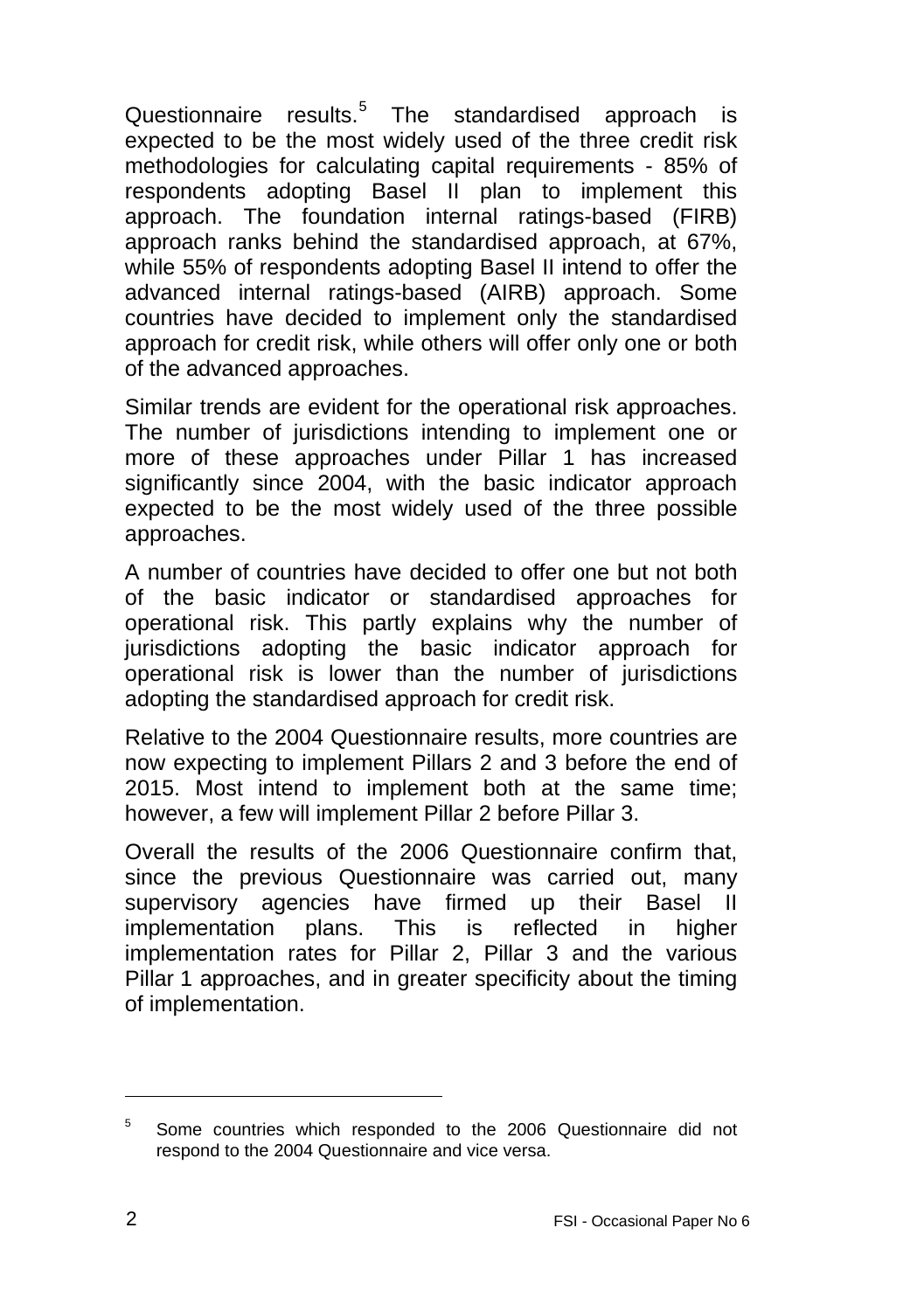<span id="page-8-0"></span>This paper presents the responses to the Questionnaire from global and regional perspectives while observing the confidentiality commitment made in respect of individual countries' responses. The paper is organised as follows: Section 2 discusses the global results from the Questionnaire, while Sections 3-8 describe specific plans related to the implementation of each of the Basel II components in individual regions.

# **2. Global results**

As indicated in Table 1, the Questionnaire was sent to 115 non-BCBS jurisdictions in Africa, Asia, the Caribbean, Latin America, the Middle East and Europe. Responses were received from 98 jurisdictions (collectively referred to as respondents), representing an overall response rate of 85%.

|                          | <b>Regions</b> |           |                |                  |                       |                                      |              |
|--------------------------|----------------|-----------|----------------|------------------|-----------------------|--------------------------------------|--------------|
|                          | <b>Africa</b>  | Asia $^1$ | Carib-<br>bean | Latin<br>America | <b>Middle</b><br>East | Non-<br><b>BCBS</b><br><b>Europe</b> | <b>Total</b> |
| Question-<br>naires sent | 25             | 18        | 8              | 16               | 9                     | 39                                   | 115          |
| Responses<br>obtained    | 17             | 16        | 7              | 14               | 8                     | 36                                   | 98           |
| Response<br>rate         | 68%            | 89%       | 88%            | 88%              | 89%                   | 92%                                  | 85%          |

# Table 1 **Questionnaire responses: regional and total**

<sup>1</sup> Excludes Japan since BCBS members were not asked to complete the Questionnaire.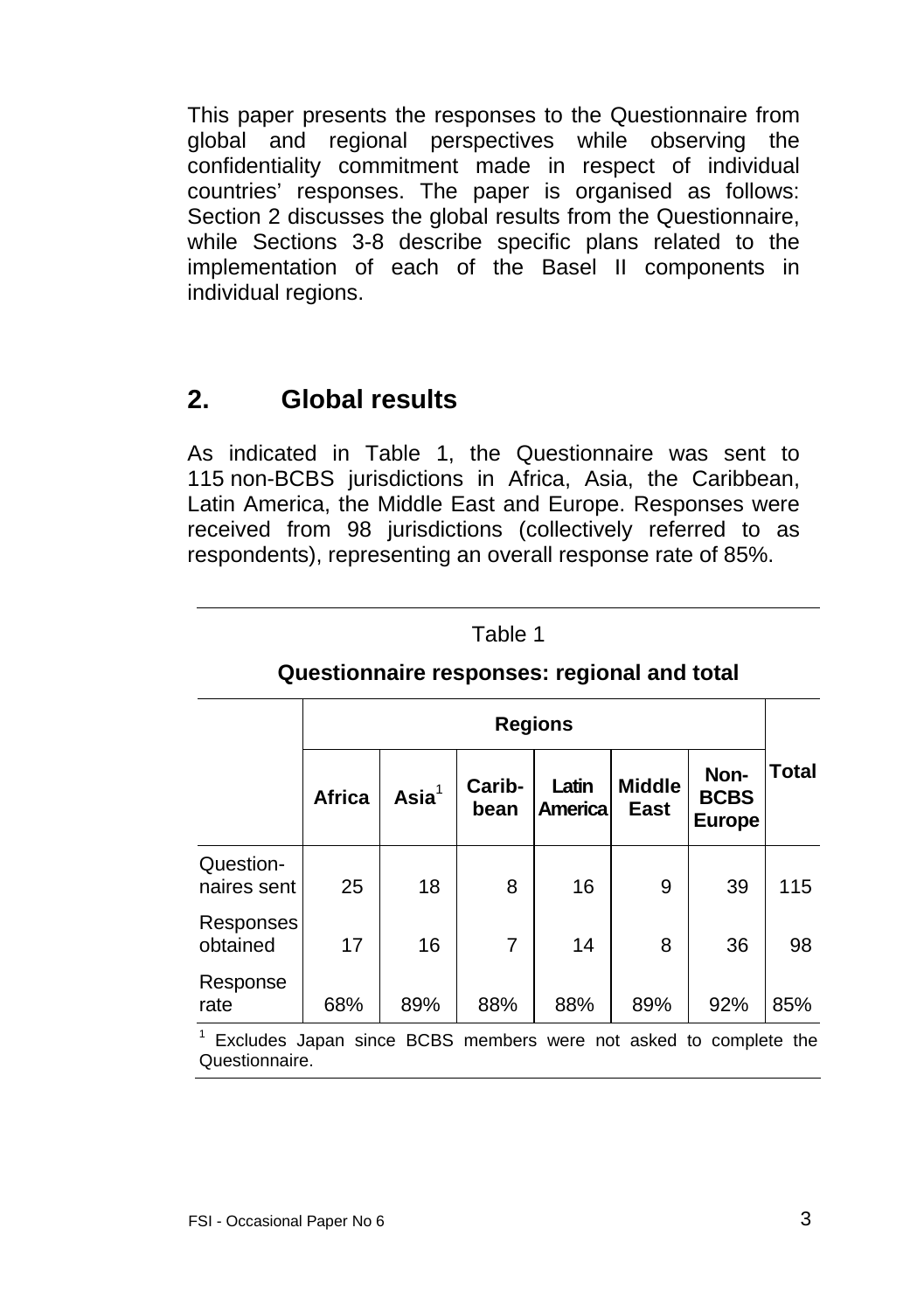Based on the responses to the 2006 Questionnaire and consistent with the results from the 2004 Questionnaire, it is evident that Basel II will be implemented<sup>[6](#page-9-0)</sup> widely around the world. As indicated in Table 2 below, 82 respondents<sup>[7](#page-9-1)</sup> intend to adopt Basel II. Including BCBS member countries in the total brings the number of jurisdictions adopting Basel II to 95.

| Table 2                                        |                          |                                                             |  |  |  |
|------------------------------------------------|--------------------------|-------------------------------------------------------------|--|--|--|
| <b>Respondents intending to adopt Basel II</b> |                          |                                                             |  |  |  |
| <b>Regions</b>                                 | Number of<br>respondents | <b>Respondents</b><br>intending to adopt<br><b>Basel II</b> |  |  |  |
| Africa                                         | 17                       | 12                                                          |  |  |  |
| $\text{Asia}^1$                                | 16                       | 16                                                          |  |  |  |
| Caribbean                                      | 7                        | 4                                                           |  |  |  |
| Latin America                                  | 14                       | 12                                                          |  |  |  |
| Middle East                                    | 8                        | 8                                                           |  |  |  |
| Non-BCBS Europe                                | 36                       | 30                                                          |  |  |  |
| Total                                          | 98                       | 82                                                          |  |  |  |

<sup>1</sup> Excludes Japan since BCBS members were not asked to complete the Questionnaire.

l

<span id="page-9-0"></span><sup>6</sup> Basel II requires the implementation of three mutually reinforcing pillars: Pillar 1 - minimum regulatory capital for credit, market and operational risks; Pillar 2 - a supervisory review process intended to ensure that banks have adequate capital to support their risks as well as sound risk measurement techniques; and Pillar 3 - a set of disclosures that will promote market discipline by allowing market participants to assess key pieces of information related to Pillar 1 and Pillar 2. Because the 1998 recommendations on regulatory capital for market risk remain unchanged by Basel II, the Questionnaire and this paper deal only with the proposals related to credit and operational risks in Pillar 1.

<span id="page-9-1"></span><sup>7</sup> In some jurisdictions, not all banking sector assets will be captured by Basel II.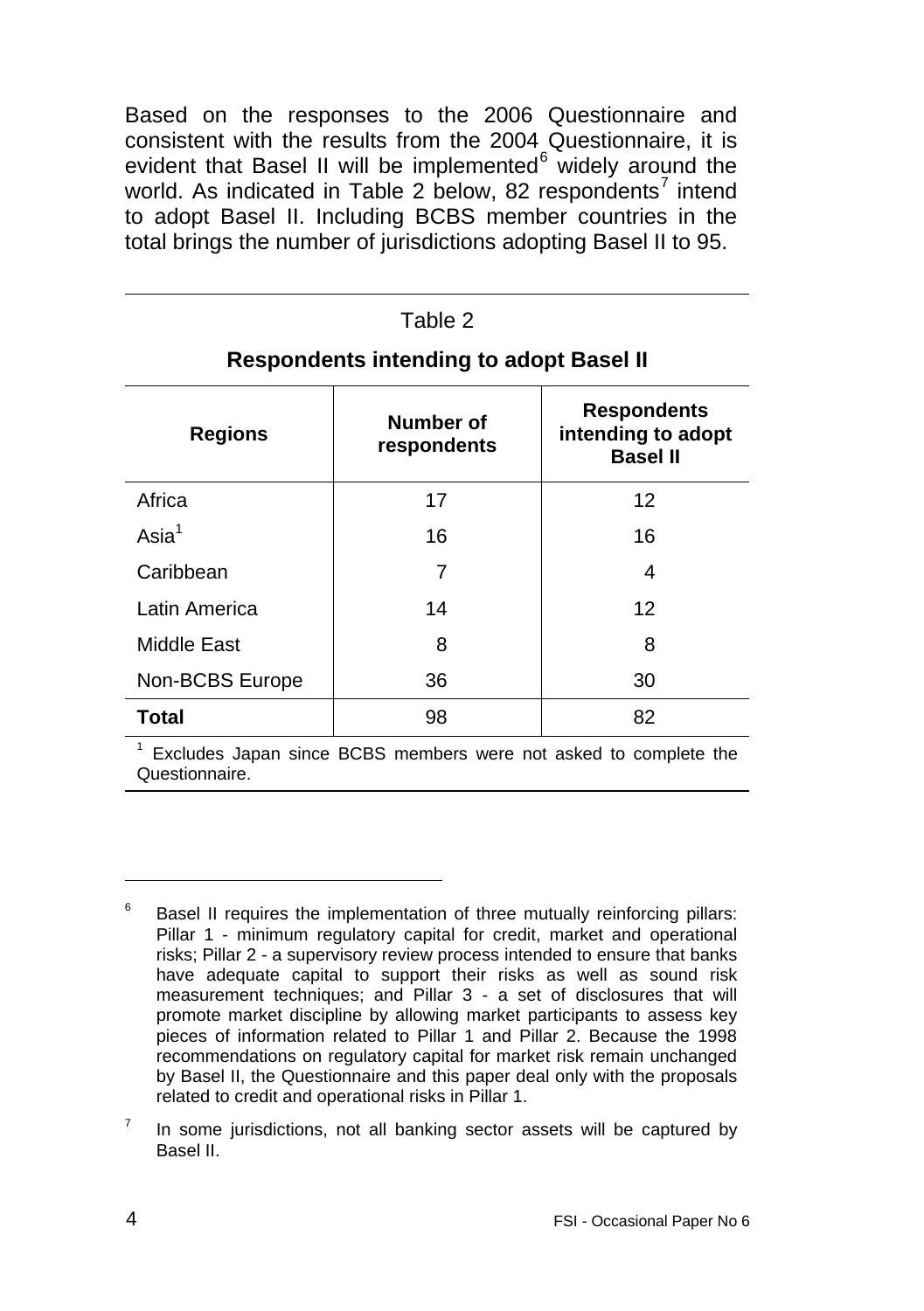Chart 1 shows the proportion of countries in each region intending to adopt Basel II, calculated on a weighted basis. $8$ Consistent with the 2004 Questionnaire results, the 2006 Questionnaire shows that on this basis an overwhelming majority of countries intend to implement Basel II in most regions.<sup>[9](#page-10-1)</sup>

#### Chart 1



### **Weighted**<sup>1</sup>  **percentage of countries adopting Basel II by region**

1 Data were weighted according to the size of the banking system in each country, measured by banking assets. Asset data were obtained from the 2004 Questionnaire. Where asset data were not available from this source, estimates based on GDP data were used. In some jurisdictions, not all banking sector assets will be captured by Basel II.

Overall the results of the 2006 Questionnaire confirm that, since the previous Questionnaire was carried out, many supervisory agencies have firmed up their Basel II

l

<span id="page-10-0"></span><sup>8</sup> Data on the number of countries implementing Basel II were weighted according to the size of the banking system in each country, measured by banking assets. The asset data used came from the 2004 Questionnaire. Where asset data were not available from this source estimates based on GDP data were used.

<span id="page-10-1"></span><sup>9</sup> In some regions results are dominated by one relatively large country.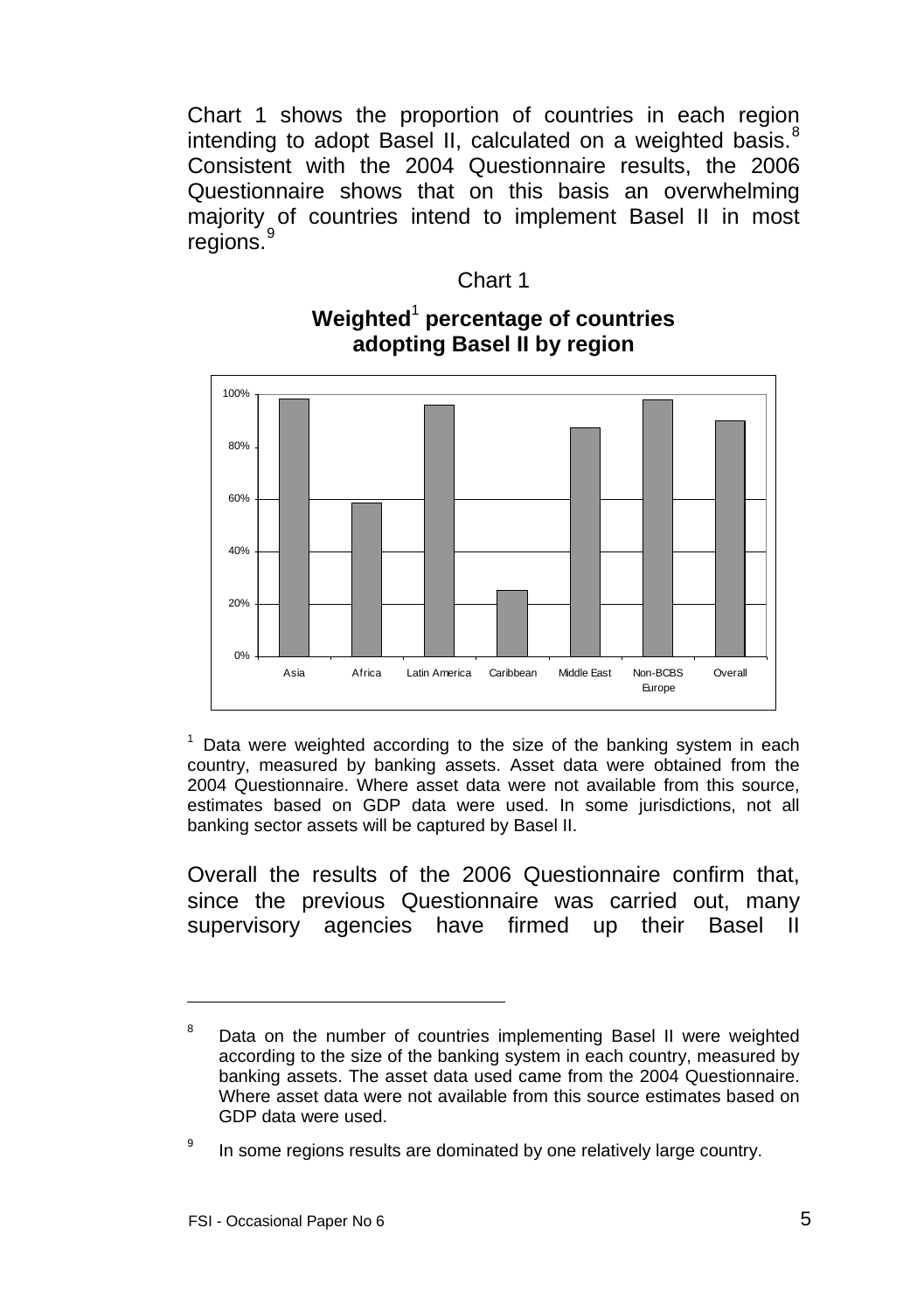implementation plans and are now able to be more specific about when and how the new framework will be introduced.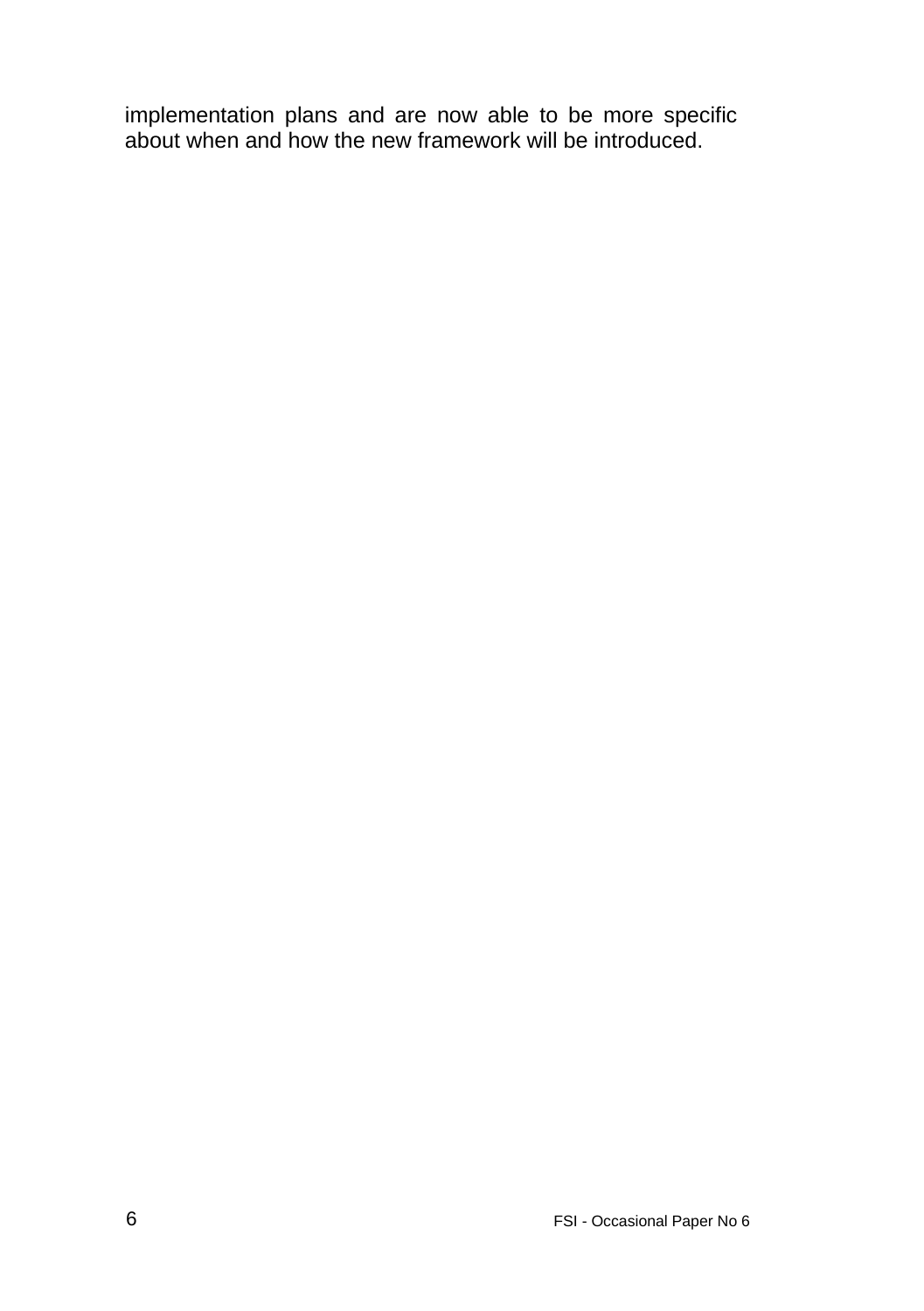# <span id="page-12-0"></span>**Pillar 1 - Minimum capital requirements**

# *Credit risk*

l

Based on the 2006 Questionnaire responses, implementation rates for each of the three credit risk approaches will be higher than indicated by the 2004 Questionnaire results<sup>[10](#page-12-1)</sup> (Charts 2-4). For Pillar 1 - minimum capital requirements - the standardised approach is expected to be the most widely used methodology for calculating capital requirements for credit risk, with plans for implementation by 85% of respondents adopting Basel II (Chart 2).<sup>[11](#page-12-2)</sup> The FIRB approach ranks behind the standardised approach, at 67% (Chart 3). A majority - 55% - of respondents adopting Basel II will be making the AIRB approach available (Chart 4).

A small number of countries (five) have decided to implement Basel II but have not identified a timeframe for adoption or made decisions on which credit risk approaches to use. Also, some countries have decided to implement only the standardised approach or only one or both of the advanced approaches, although a majority of those implementing Basel II - 52% - have indicated that they intend to implement all three credit risk approaches.

<span id="page-12-1"></span> $10$  With regard to calculating regulatory capital requirements for credit risk, Basel II offers a choice between two broad methodologies. One alternative, the standardised approach, measures credit risk based on external credit assessments provided by rating agencies, export credit agencies, etc. The alternative methodologies, the IRB approaches (foundation or advanced), on the other hand, allow banks to use their own internal rating systems, subject to supervisory approval, to calculate their capital requirements for credit risk. Banks using the FIRB approach calculate the probability of default associated with each of their borrower's grades and rely on supervisory estimates for other risk components, eg exposure at default (EAD). Banks using the AIRB approach provide all risk components related to their borrowers themselves.

<span id="page-12-2"></span><sup>&</sup>lt;sup>11</sup> The difference between the overall total of Basel II adopters and the number of countries adopting the standardised approach results from two factors: some countries intend to offer only one or both of the advanced approaches while others have not yet chosen which approaches they will adopt.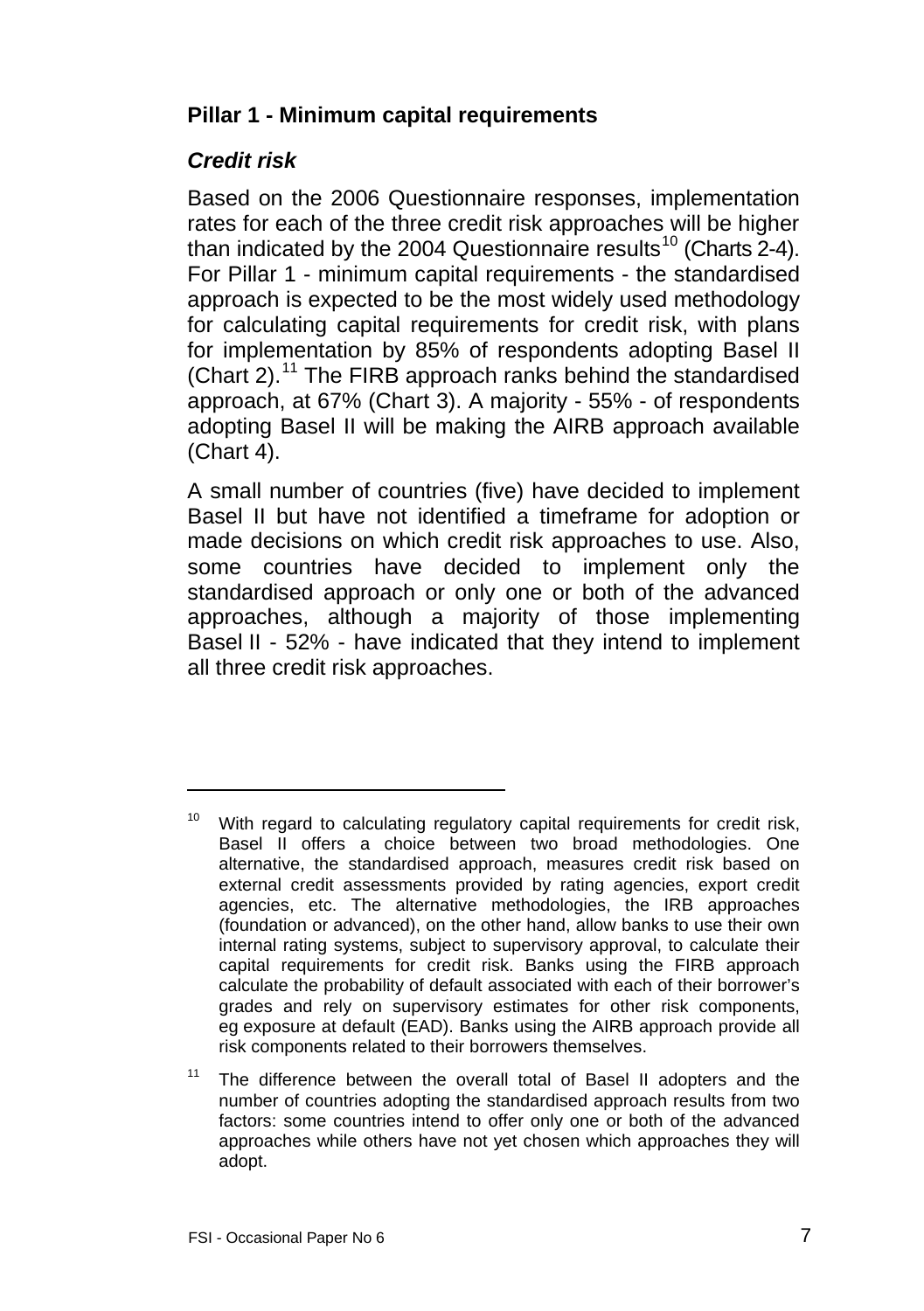#### Chart 2

#### **Number of countries adopting the standardised approach to credit risk, 2004 vs 2006 Questionnaire**

 $\overline{37}$  39 41 <sup>62</sup>  $\Omega$  2007 2008 2009 2010-2015  $\Box$  2004  $\Box$  2006

Cumulative figures over time



## **Number of countries adopting the FIRB approach to credit risk, 2004 vs 2006 Questionnaire**

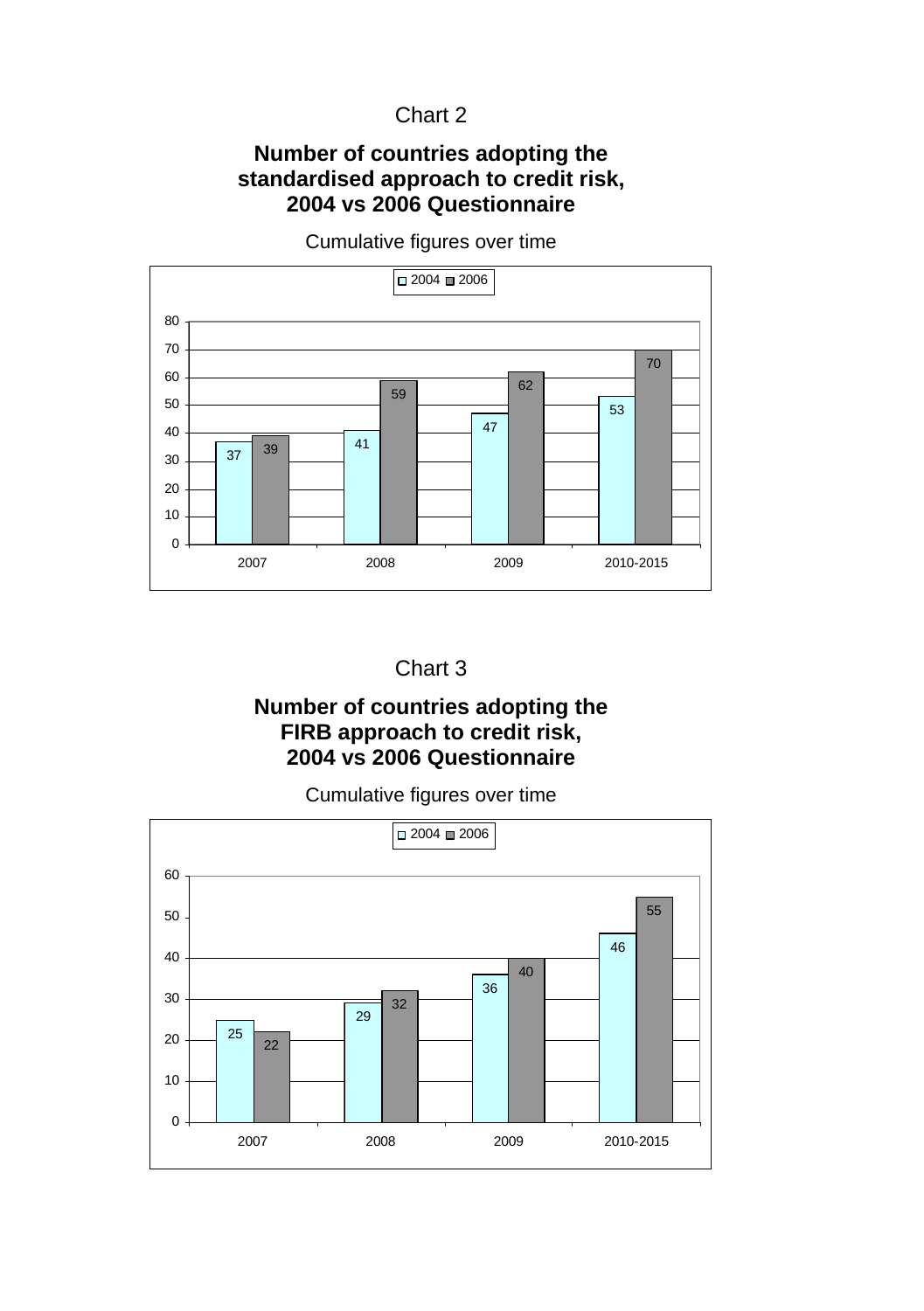#### Chart 4

#### **Number of countries adopting the AIRB approach to credit risk, 2004 vs 2006 Questionnaire**

Cumulative figures over time

<span id="page-14-0"></span>

# *Operational risk*

l

Based on a comparison of the 2004 and 2006 Questionnaire responses, more jurisdictions are now planning to implement each of the three approaches for allocating capital for operational risk<sup>[1](#page-14-1)2</sup> (Charts 5-7). Consistent with the 2004 Questionnaire results, the basic indicator approach is anticipated to be the most widely employed - by 79% of

<span id="page-14-1"></span> $12$  With regard to calculating regulatory capital requirements for operational risk, the BCBS proposes a choice between three broad methodologies. The first, the basic indicator approach, proposes that a single indicator, ie gross income, be used for calculating the bank's regulatory capital for operational risk. The second, the standardised approach, would allow banks to calculate their capital requirements for each business line, again using gross income. An alternative standardised approach would allow banks to use a different indicator, ie loans and advances for two specific business lines: commercial and retail banking. Finally, the advanced measurement approaches would allow banks to use their own internal measurement systems, subject to supervisory approval, to calculate their regulatory capital requirements for operational risk.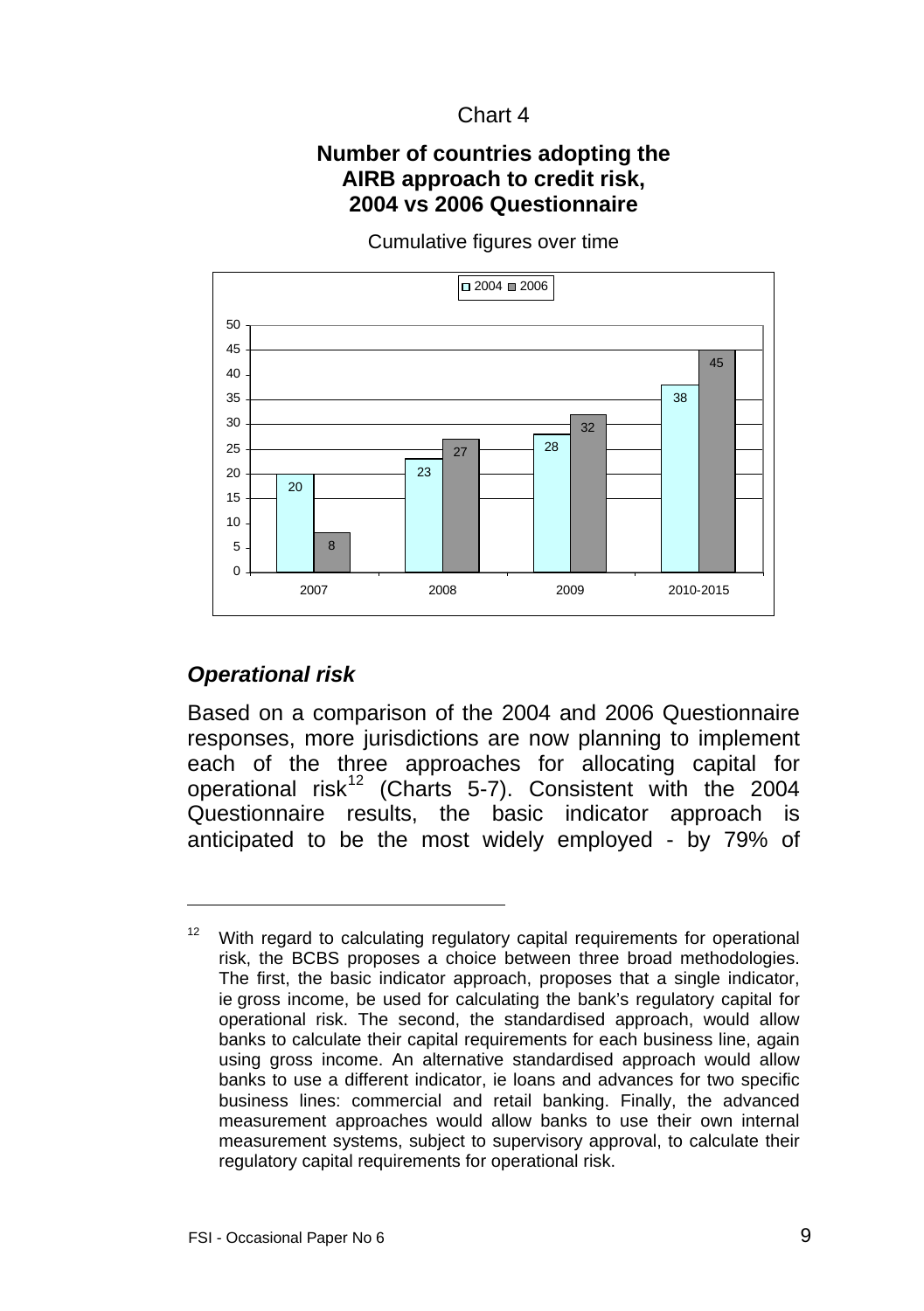respondents adopting Basel II (Chart 5) - followed by the standardised approach (Chart 6), at 70%. A majority of respondents adopting Basel II - 51% - expect to make the advanced measurement approaches (AMA) to operational risk available (Chart 7). At the same time, a significant number of countries appear to be deferring implementation plans for all three approaches.<sup>[1](#page-15-0)3</sup>

A number of countries have decided to offer one but not both of the standardised or basic indicator approaches for operational risk. This partly explains why the number of countries adopting the simplest operational risk approach is lower than the number implementing the standardised credit risk approach.

Chart 5

#### **Number of countries adopting the basic indicator approach to operational risk, 2004 vs 2006 Questionnaire**



Cumulative figures over time

l

<span id="page-15-0"></span><sup>&</sup>lt;sup>13</sup> The BCBS decided that implementation of Pillar 1 advanced approaches would be deferred from 2006 to end-2007.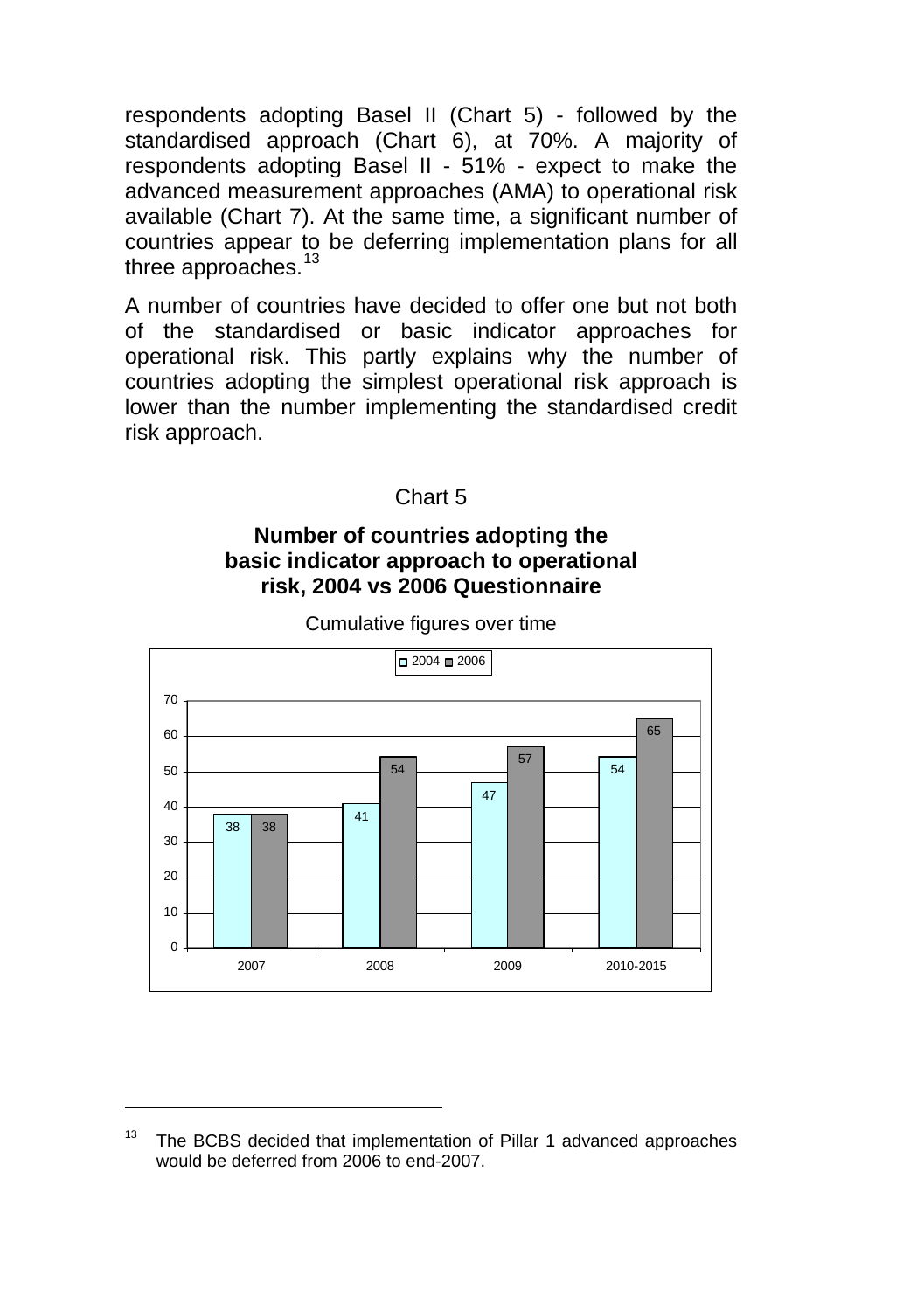#### Chart 6

#### **Number of countries adopting the standardised approach to operational risk, 2004 vs 2006 Questionnaire**

Cumulative figures over time



#### Chart 7

#### **Number of countries adopting the AMA to operational risk, 2004 vs 2006 Questionnaire**

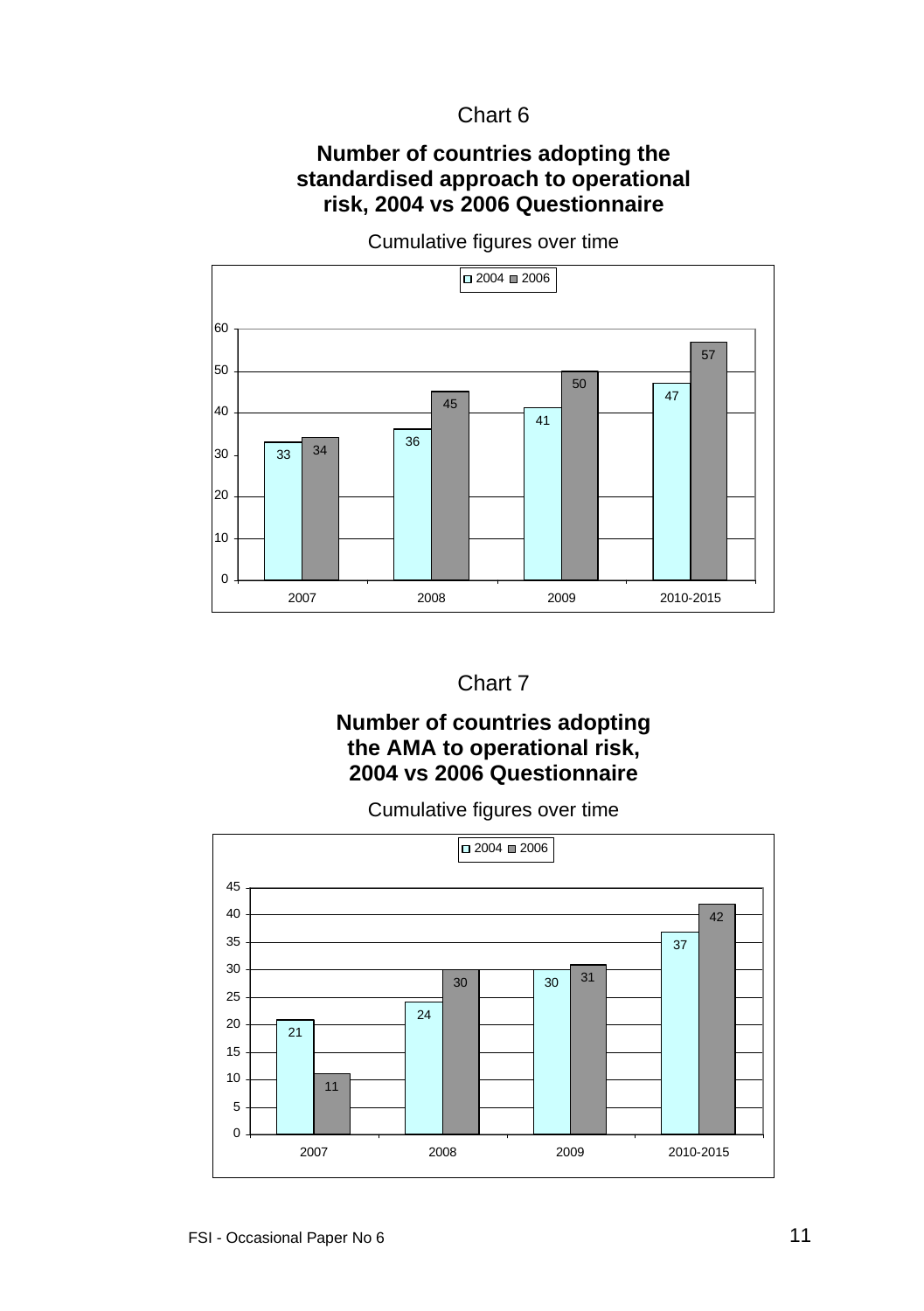# <span id="page-17-0"></span>**Pillar 2 - Supervisory review process**

Based on the 2006 Questionnaire results, 88% of respondents adopting Basel II expect to implement Pillar 2 and most of these expect to do so during 2007-2008 (Chart 8).<sup>[14](#page-17-1)</sup> Relative to the 2004 Questionnaire results, more countries are now expecting to implement Pillar 2. A significant number of them appear to have adjusted the timing of implementation in order to align it with their revised Pillar 1 implementation dates.<sup>[15](#page-17-2)</sup>

#### Chart 8

#### **Number of countries adopting Pillar 2, 2004 vs 2006 Questionnaire**



Cumulative figures over time

#### **Pillar 3 - Market discipline**

l

Based on the 2006 Questionnaire results, 82% of respondents adopting Basel II expect to implement Pillar 3 and most of

<span id="page-17-1"></span><sup>&</sup>lt;sup>14</sup> One country has indicated that it will implement Pillar 2 after the timeframe shown in the graph.

<span id="page-17-2"></span><sup>&</sup>lt;sup>15</sup> The BCBS decided that implementation of Pillar 1 advanced approaches would be deferred from 2006 to end-2007.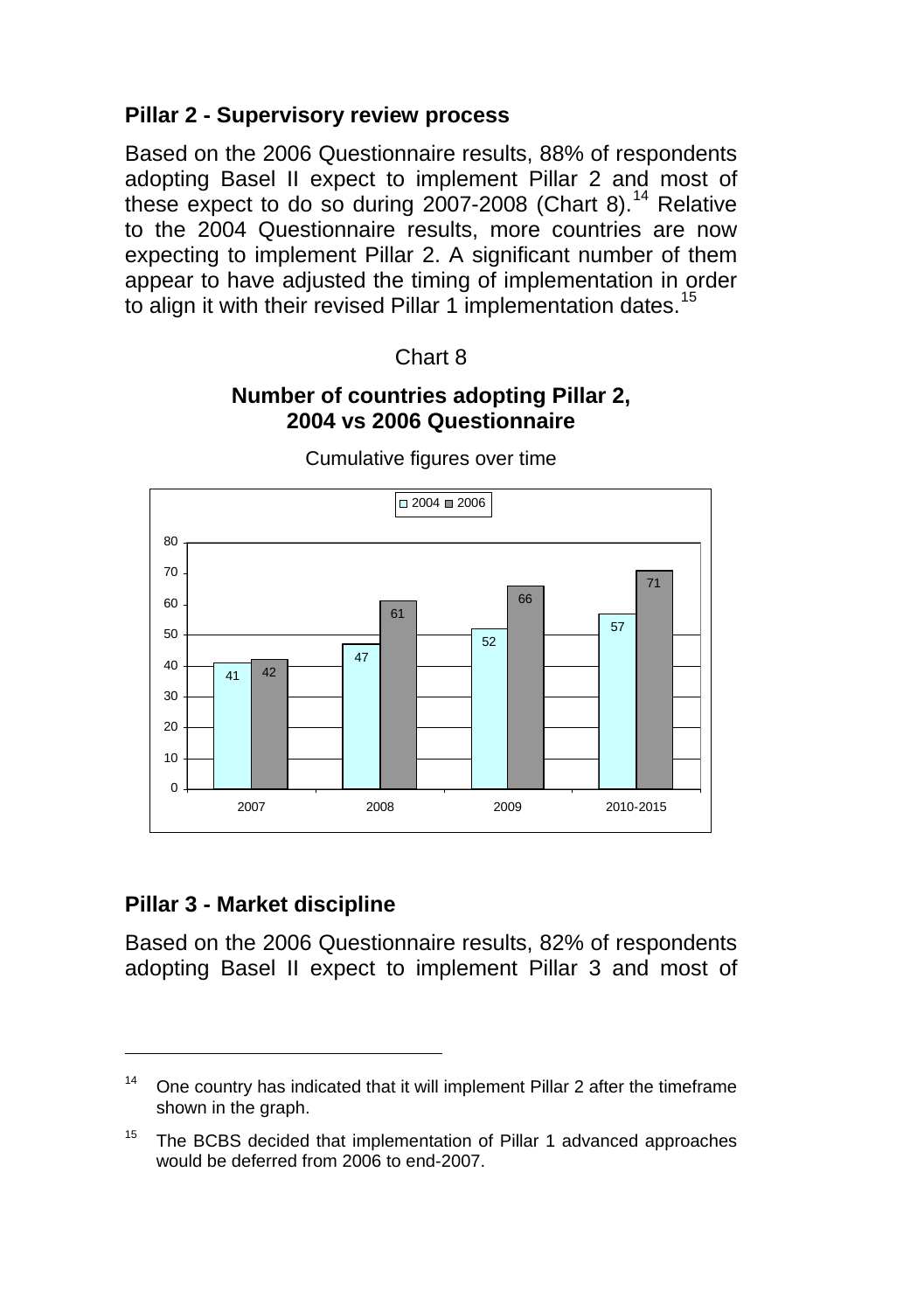<span id="page-18-0"></span>these expect to do so during 2007-2008 (Chart 9).<sup>[1](#page-18-1)6</sup> Relative to the 2004 Questionnaire results, more countries are now expecting to implement Pillar 3, although a significant number of countries appear to have deferred their implementation plans for this pillar. A few countries intend to implement Pillar 3 after the other two pillars.

#### Chart 9

#### **Number of countries adopting Pillar 3, 2004 vs 2006 Questionnaire**



Cumulative figures over time

# **3. Specific implementation plans: Africa**

The Questionnaire was sent to 25 jurisdictions in Africa. Responses were received from 17 jurisdictions, representing a response rate of 68%. Twelve respondents intend to adopt Basel II. Based on the 2006 Questionnaire results, more countries in Africa expect to implement Basel II than was the case at the time of the 2004 Questionnaire.

l

<span id="page-18-1"></span><sup>&</sup>lt;sup>16</sup> One country has indicated that it intends to implement Pillar 3 after the timeframe shown in the graph.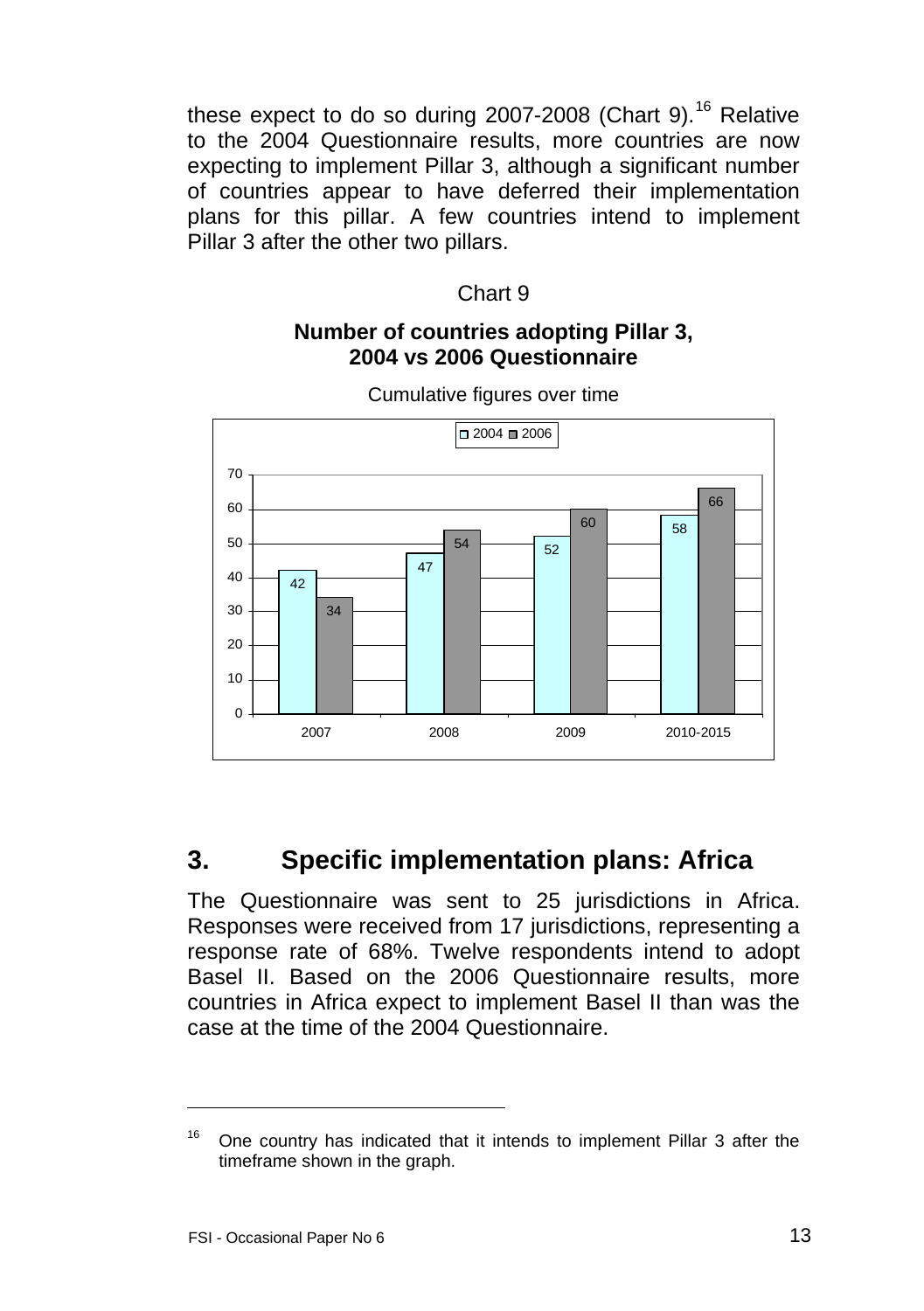### <span id="page-19-0"></span>**Pillar 1 - Minimum capital requirements**

#### *Credit risk*

As compared to the 2004 Questionnaire, the 2006 Questionnaire reveals an increase in the number of countries planning to implement one or more of the three credit risk approaches (Charts 3.1-3.3). The standardised approach to credit risk is expected to be the most widely used methodology - 75% of respondents adopting Basel II plan to offer this approach (Chart 3.1). The other credit risk approaches are being less widely implemented. Half the respondents adopting Basel II plan to implement the FIRB approach (Chart 3.2) while a third expect to offer AIRB approach, albeit in the medium term (Chart 3.3). Three countries have decided to adopt Basel II but are yet to make decisions about the timing of implementation and which credit risk approaches to adopt.

# Chart 3.1

#### **Number of countries adopting the standardised approach to credit risk, 2004 vs 2006 Questionnaire**

Cumulative figures over time

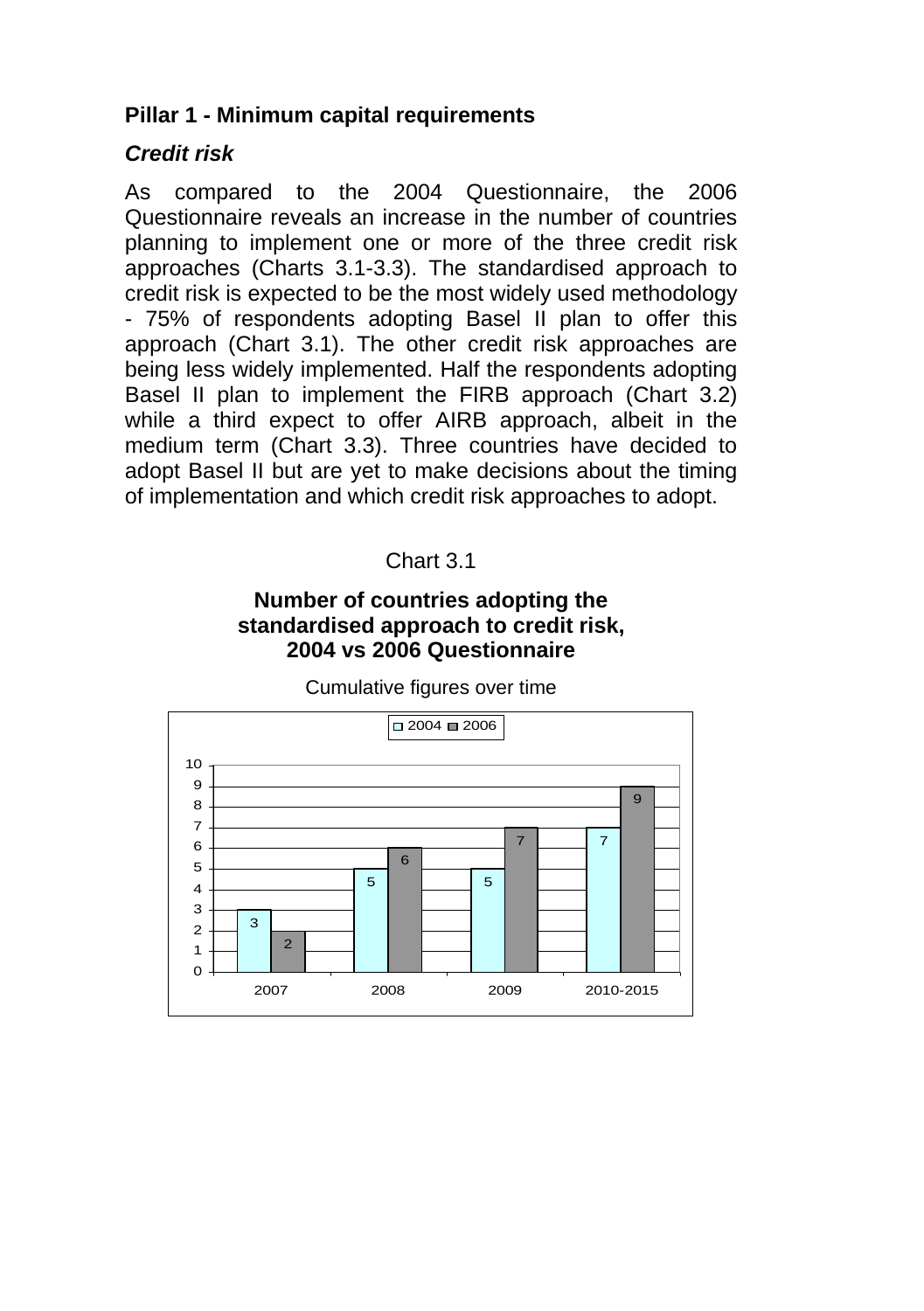### Chart 3.2

#### **Number of countries adopting the FIRB approach to credit risk, 2004 vs 2006 Questionnaire**

Cumulative figures over time





#### **Number of countries adopting the AIRB approach to credit risk, 2004 vs 2006 Questionnaire**

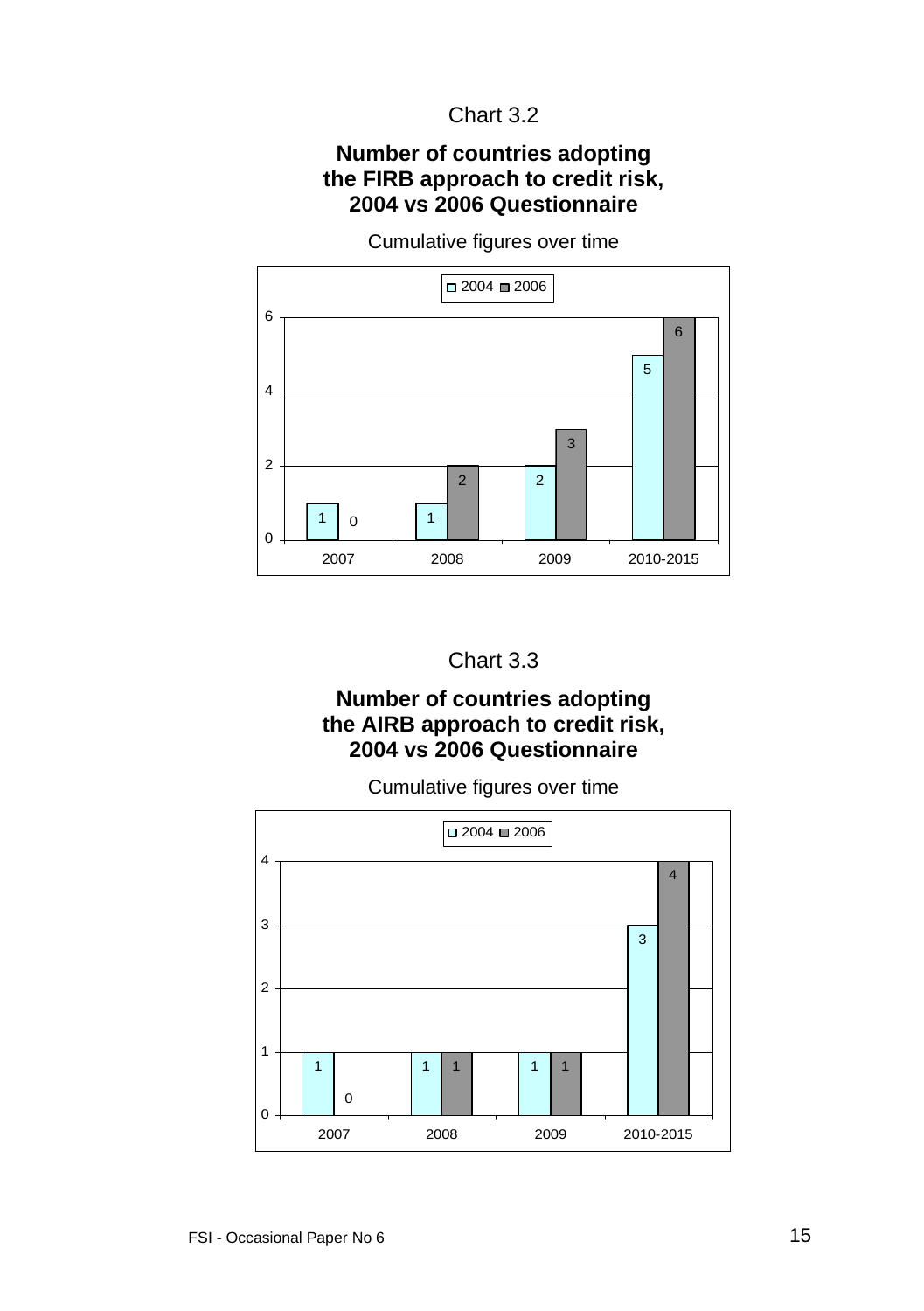### <span id="page-21-0"></span>*Operational risk*

l

For Pillar 1 - minimum capital requirements - 58% of respondents adopting Basel II envisage offering the basic indicator approach for calculating capital requirements for operational risk (Chart 3.4), followed by the standardised methodology, at 50% (Chart 3.5). A smaller proportion - 42% expect to offer the advanced measurement approaches, albeit in the medium term (Chart 3.6). $17$ 

#### Chart 3.4

#### **Number of countries adopting the basic indicator approach to operational risk, 2004 vs 2006 Questionnaire**



<span id="page-21-1"></span><sup>&</sup>lt;sup>17</sup> The BCBS decided that implementation of Pillar 1 advanced approaches would be deferred from 2006 to end 2007.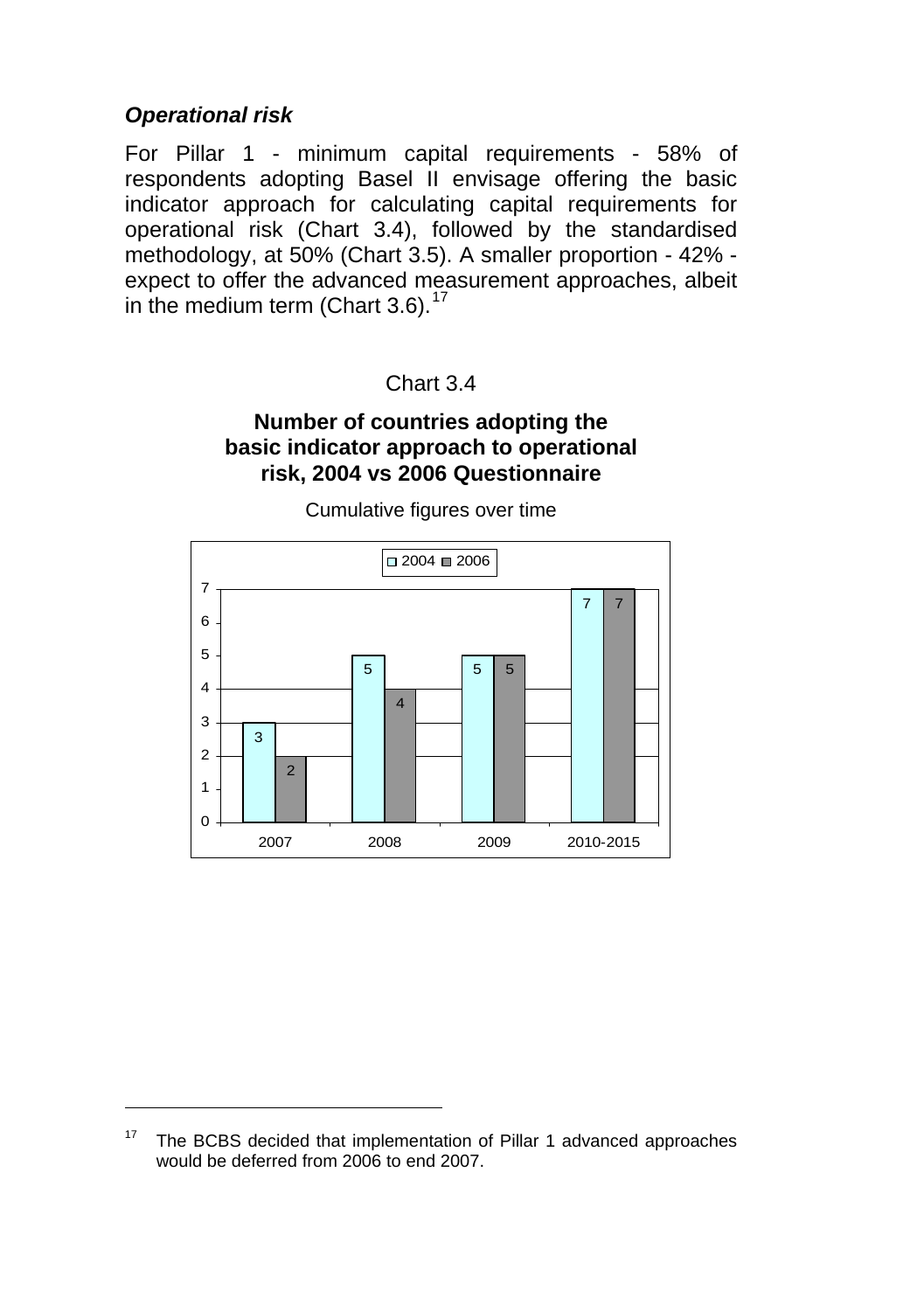### Chart 3.5

#### **Number of countries adopting the standardised approach to operational risk, 2004 vs 2006 Questionnaire**



Cumulative figures over time

#### Chart 3.6

#### **Number of countries adopting the AMA to operational risk, 2004 vs 2006 Questionnaire**

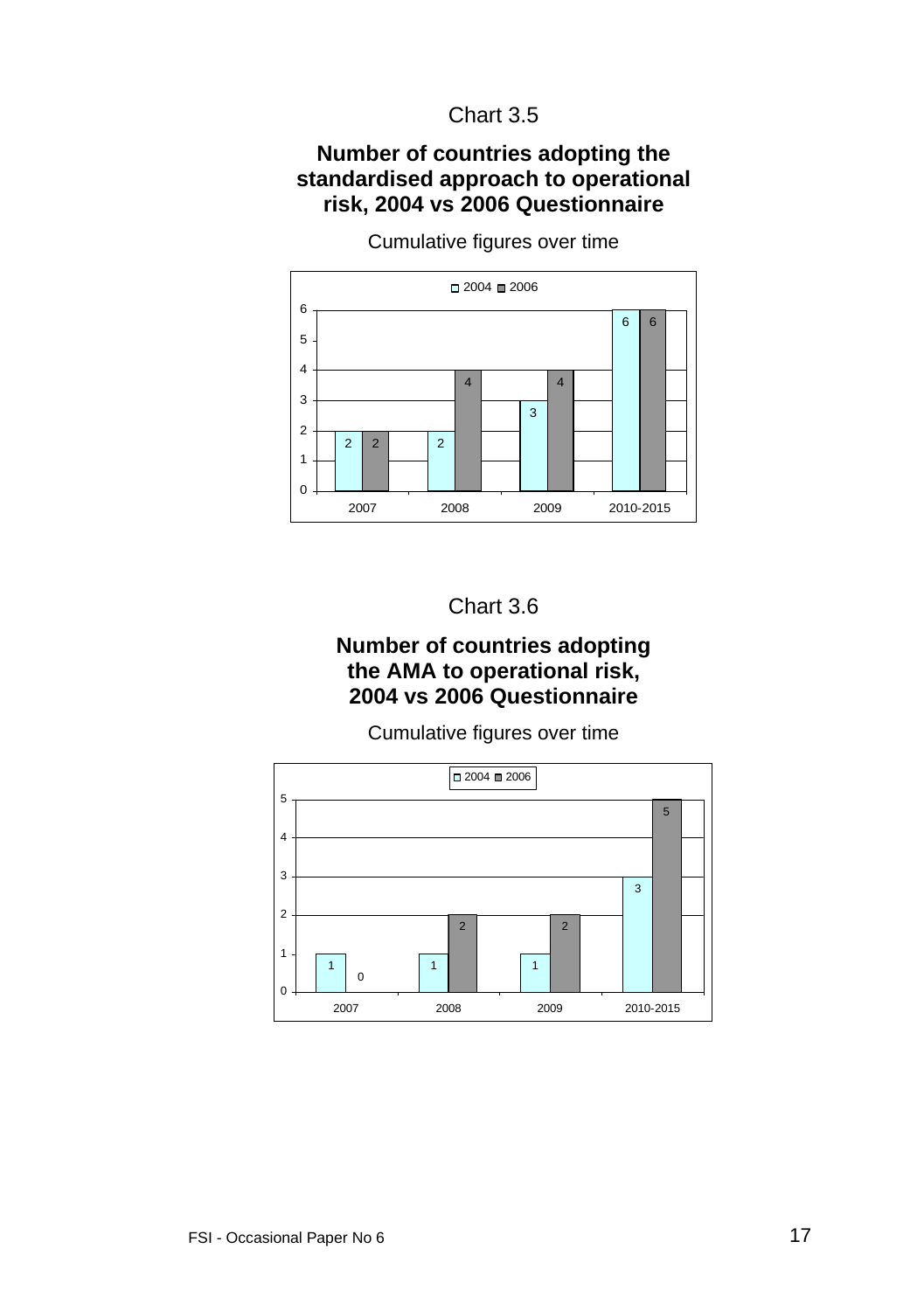# <span id="page-23-0"></span>**Pillar 2 - Supervisory review process**

Based on the 2006 Questionnaire results, 10 jurisdictions are planning to implement Pillar 2 and most of these expect to do so by end-2008 (Chart 3.7).<sup>[18](#page-23-1)</sup> A few countries have deferred implementation plans for Pillar 2 since the last Questionnaire was carried out.



#### **Number of countries adopting Pillar 2, 2004 vs 2006 Questionnaire**



Cumulative figures over time

# **Pillar 3 - Market discipline**

l

Based on the 2006 Questionnaire results, 10 jurisdictions are planning to implement Pillar 3 and most of these respondents expect to do so by end-2008 (Chart  $3.8$ ).<sup>[1](#page-23-2)9</sup> Relative to the 2004 Questionnaire results, several countries in the region have decided to defer implementation of Pillar 3 beyond 2007.

<span id="page-23-1"></span><sup>&</sup>lt;sup>18</sup> One country intends to implement Pillar 2 after the timeframe covered in the graph.

<span id="page-23-2"></span> $19$  One country plans to implement Pillar 3 after the timeframe covered in the graph.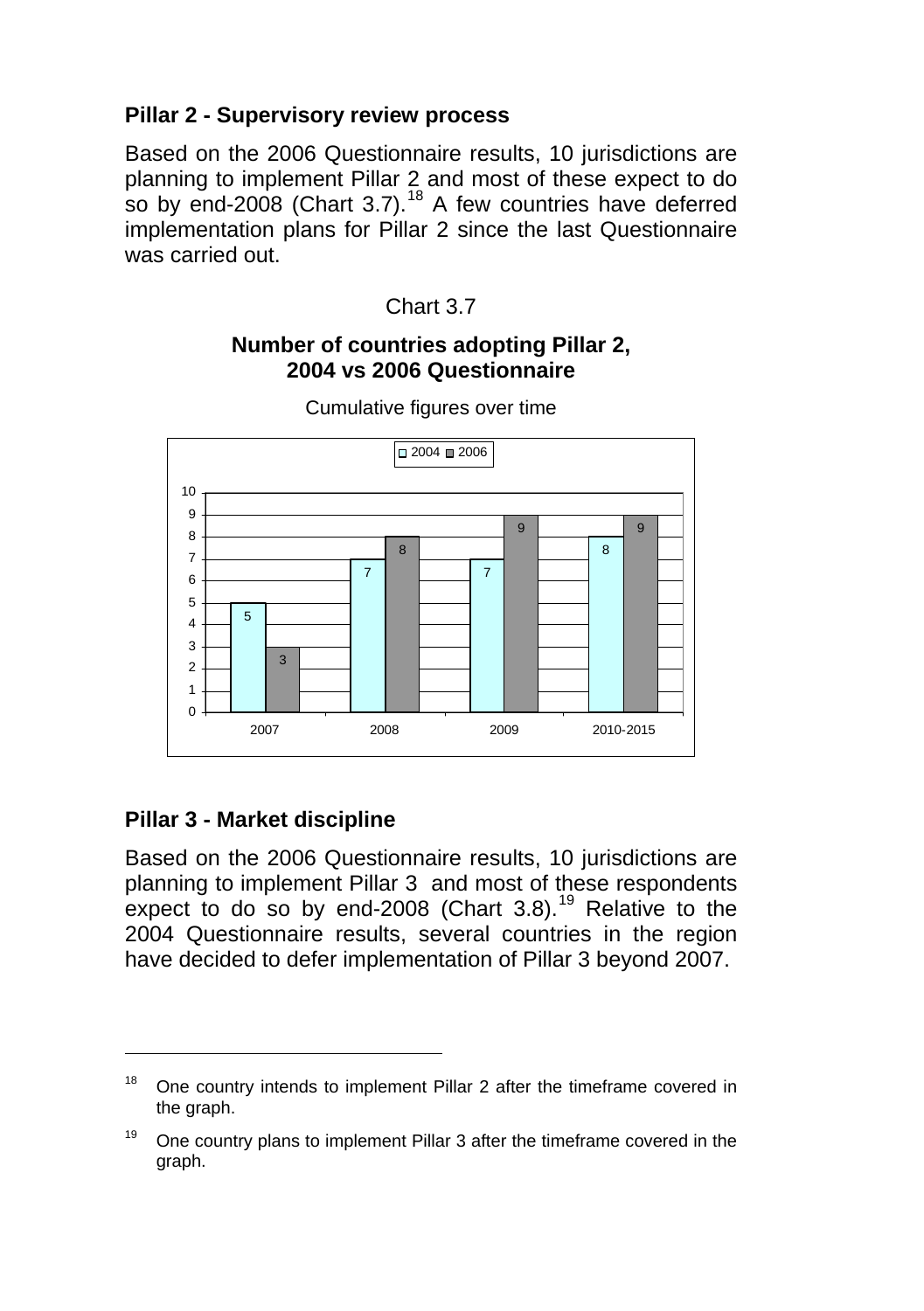#### Chart 3.8

#### **Number of countries adopting Pillar 3, 2004 vs 2006 Questionnaire**

<span id="page-24-0"></span>

Cumulative figures over time

# **4. Specific implementation plans: Asia**

The 2006 Questionnaire was sent to supervisory agencies in 18 jurisdictions in Asia, of which 16, or 89%, responded. Evidencing the strong support for Basel II and generally advanced state of preparedness in the region, all of the respondents<sup>[2](#page-24-1)0</sup> indicated that they intend to adopt Basel II, with most planning to have implemented the basic approaches for credit and operational risk under Pillar 1, as well as Pillars 2 and 3, by year-end 2008.

l

<span id="page-24-1"></span> $20$  In some jurisdictions, not all banking sector assets will be captured by Basel II.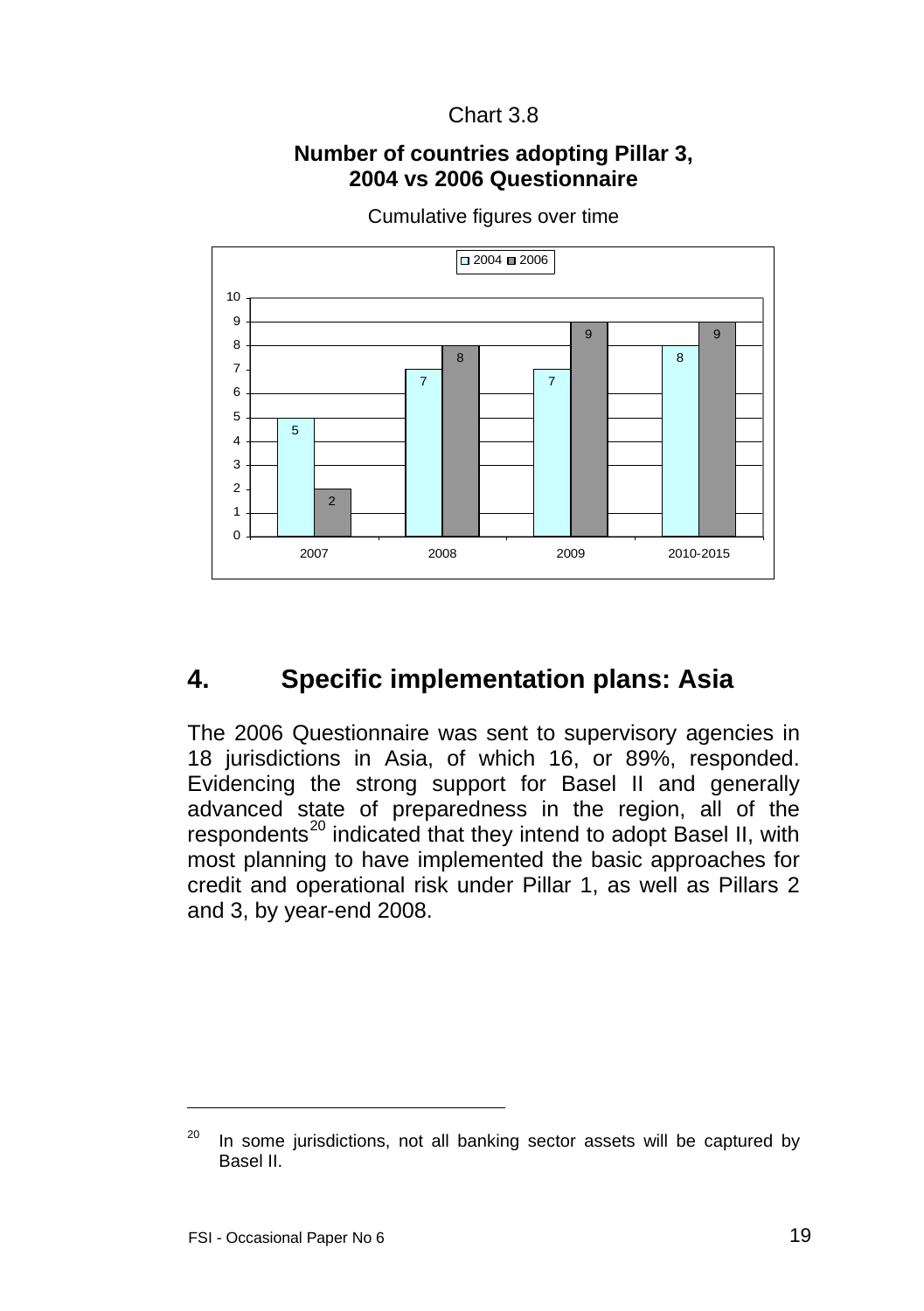# <span id="page-25-0"></span>**Pillar 1 - Minimum capital requirements**

### *Credit risk*

Comparing the 2004 and 2006 Questionnaire responses, it appears that supervisory agencies in the region have stepped up their efforts to prepare for implementation of Basel II credit risk approaches in the period between the two Questionnaires (Charts 4.1-4.3).

Currently 14 jurisdictions, or 88% of respondents, plan to permit banks to use the standardised approach for calculating their credit risk capital charge, an increase from the 56% reported in 2004. All 14 of these jurisdictions expect to have completed implementation of the standardised approach by the end of 2008 (Chart 4.1).



### **Number of countries adopting the standardised approach to credit risk, 2004 vs 2006 Questionnaire**



Cumulative figures over time

With regard to the FIRB methodology, 14 jurisdictions, or 88% of respondents, will ultimately permit this approach, also representing a significant increase from the 10 jurisdictions (56%) that had such plans when the 2004 Questionnaire was completed (Chart 4.2). A further analysis of responses shows that several jurisdictions have deferred their FIRB implementation plans slightly, contributing to a more gradual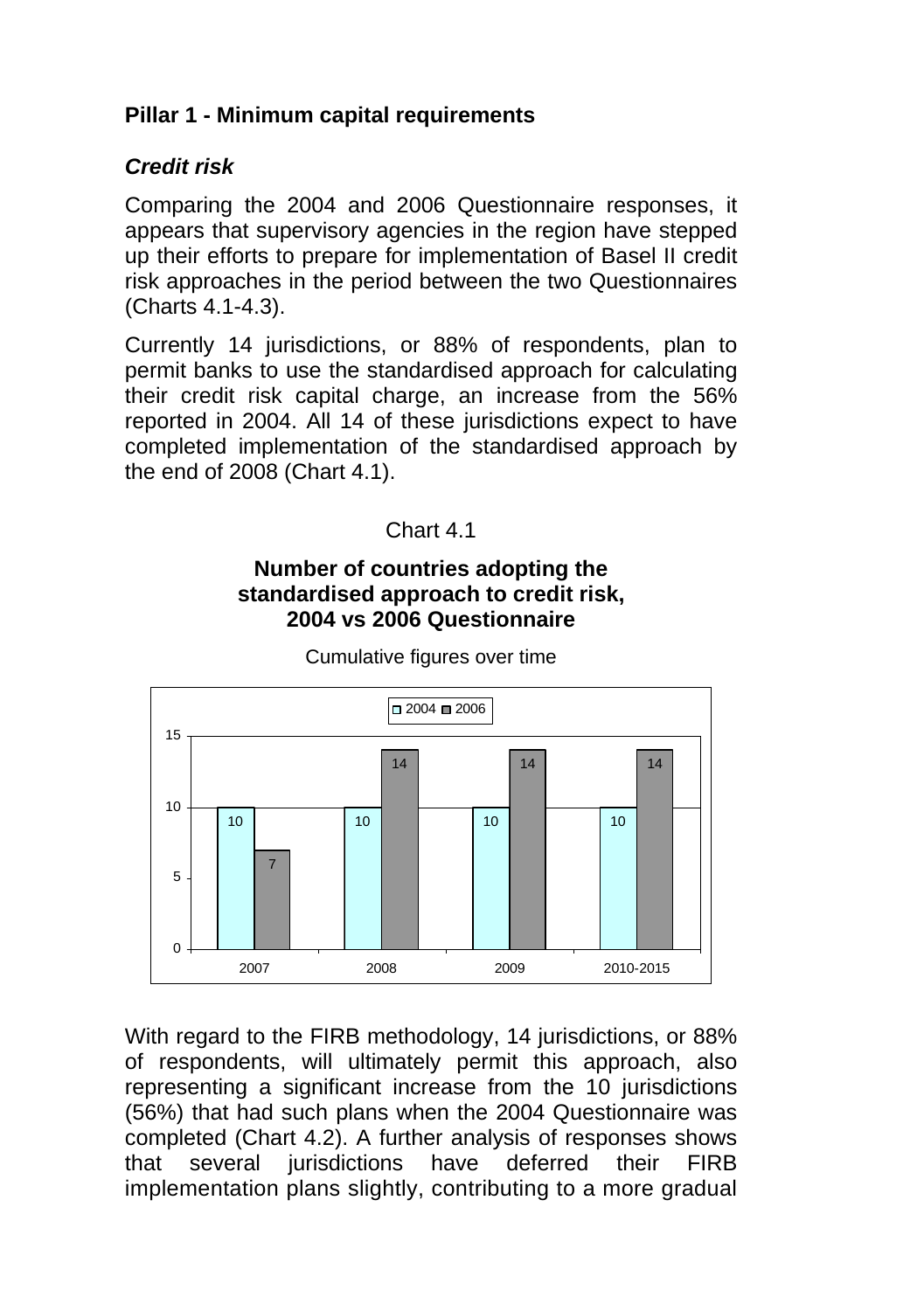pace of implementation for this approach than for the standardised approach. On a region-wide basis implementation of the FIRB approach is not expected to be fully completed until 2015. Interestingly, the results show that two agencies that plan to permit the use of the FIRB approach will not be allowing use of the standardised approach.

#### Chart 4.2

#### **Number of countries adopting the FIRB approach to credit risk, 2004 vs 2006 Questionnaire**



Cumulative figures over time

A majority of respondents - 63% - expect to offer the AIRB approach, a figure that is higher than the average for all non-BCBS Questionnaire respondents (Chart 4.3). Of the 10 agencies that will permit the use of this approach, three were not planning to do so when the 2004 Questionnaire was distributed, and five have deferred their implementation plans by between one and three vears. $^{21}$  $^{21}$  $^{21}$ 

l

<span id="page-26-0"></span> $21$  In 2004, the BCBS deferred the implementation date for Pillar 1 advanced approaches from year-end 2006 to year-end 2007.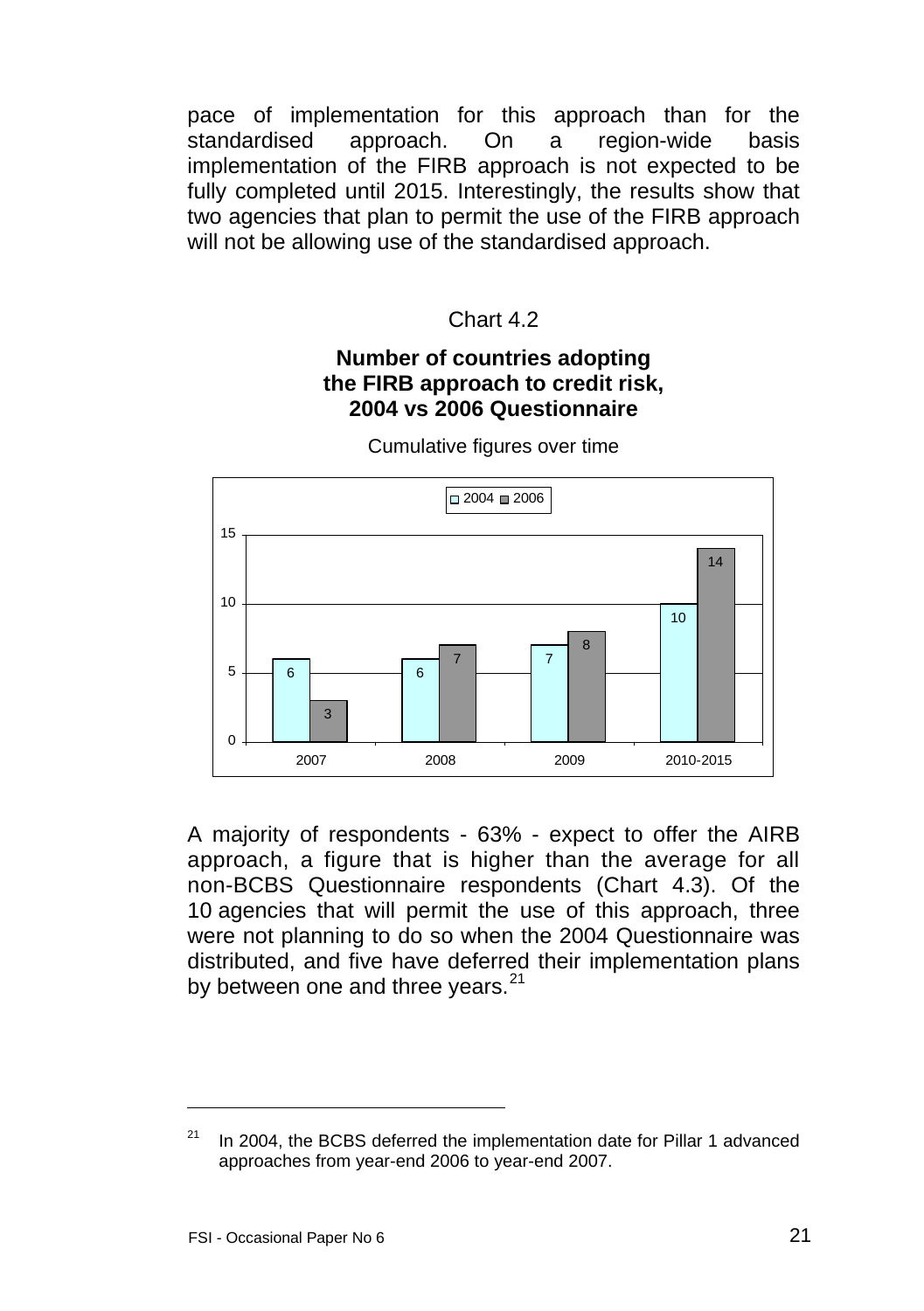# Chart 4.3

#### <span id="page-27-0"></span>**Number of countries adopting the AIRB approach to credit risk, 2004 vs 2006 Questionnaire**

5 5 5 5 7 1 5 6 10  $\Omega$ 2 4 6 8 10 2007 2008 2009 2010-2015  $\Box$  2004  $\Box$  2006

Cumulative figures over time

# *Operational risk*

While all jurisdictions plan to offer some or all of the approaches for calculating operational risk capital requirements, most have revised their implementation plans in one way or another. More specifically, according to the 2006 Questionnaire results, the basic indicator approach will be more widely adopted than was expected in 2004 - 13 jurisdictions in 2006 compared with 11 in 2004 (Chart 4.4). Of the 11 jurisdictions that were planning to offer the basic indicator approach when the 2004 Questionnaire was completed, three have now decided not to and say that they will offer only the standardised approach and the AMA. Five jurisdictions that did not envisage including operational risk in Pillar 1 will now do so, while four have decided to delay their implementation plans for operational risk.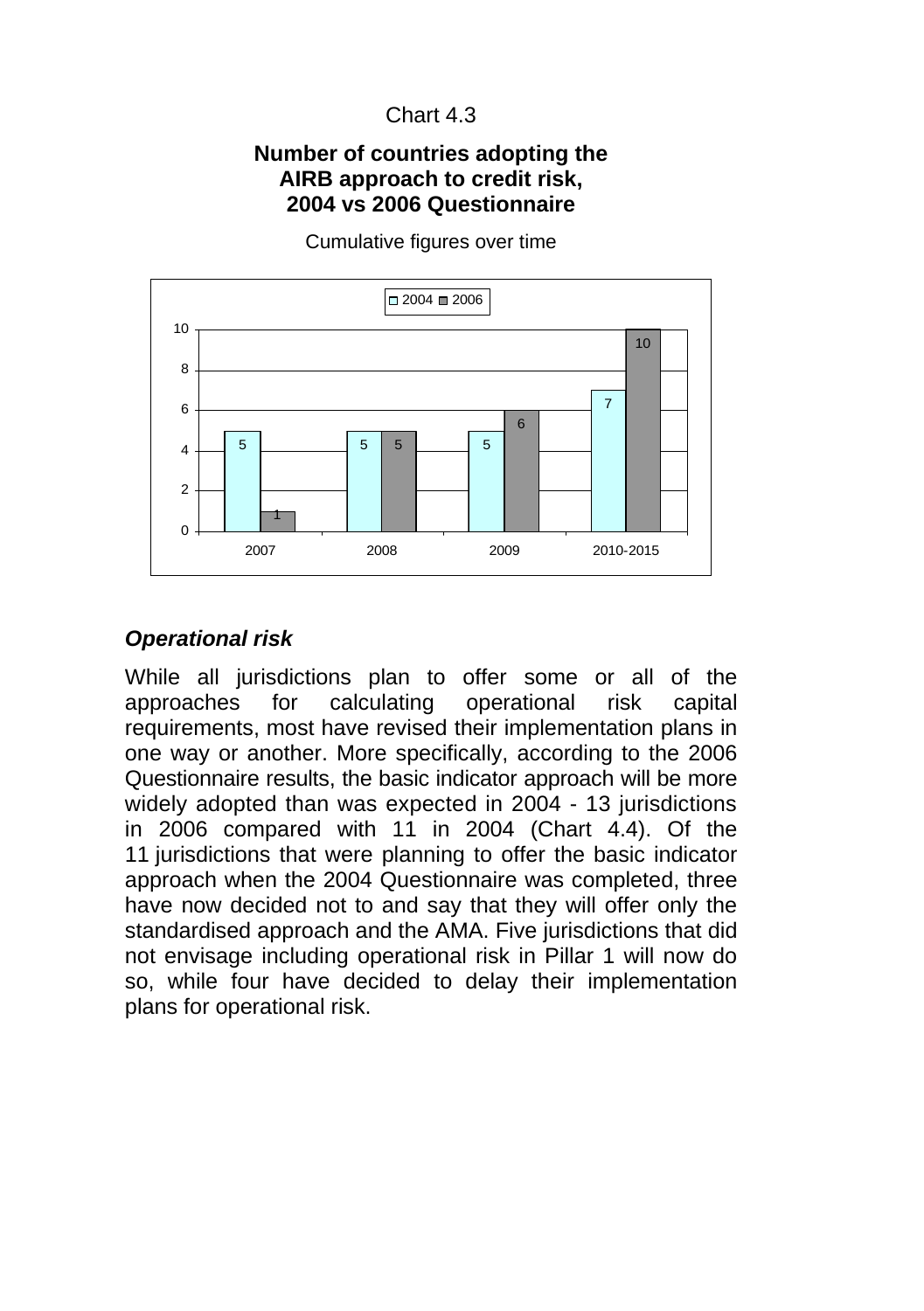#### Chart 4.4

#### **Number of countries adopting the basic indicator approach to operational risk, 2004 vs 2006 Questionnaire**



Cumulative figures over time



### **Number of countries adopting the standardised approach to operational risk, 2004 vs 2006 Questionnaire**

Cumulative figures over time



The standardised approach to measuring operational risk capital charges in Pillar 1 will ultimately be permitted in 75% of the responding jurisdictions, or 12 out of 16 (Chart 4.5). This compares favourably to the 2004 responses, when eight jurisdictions planned to offer this approach. Of these eight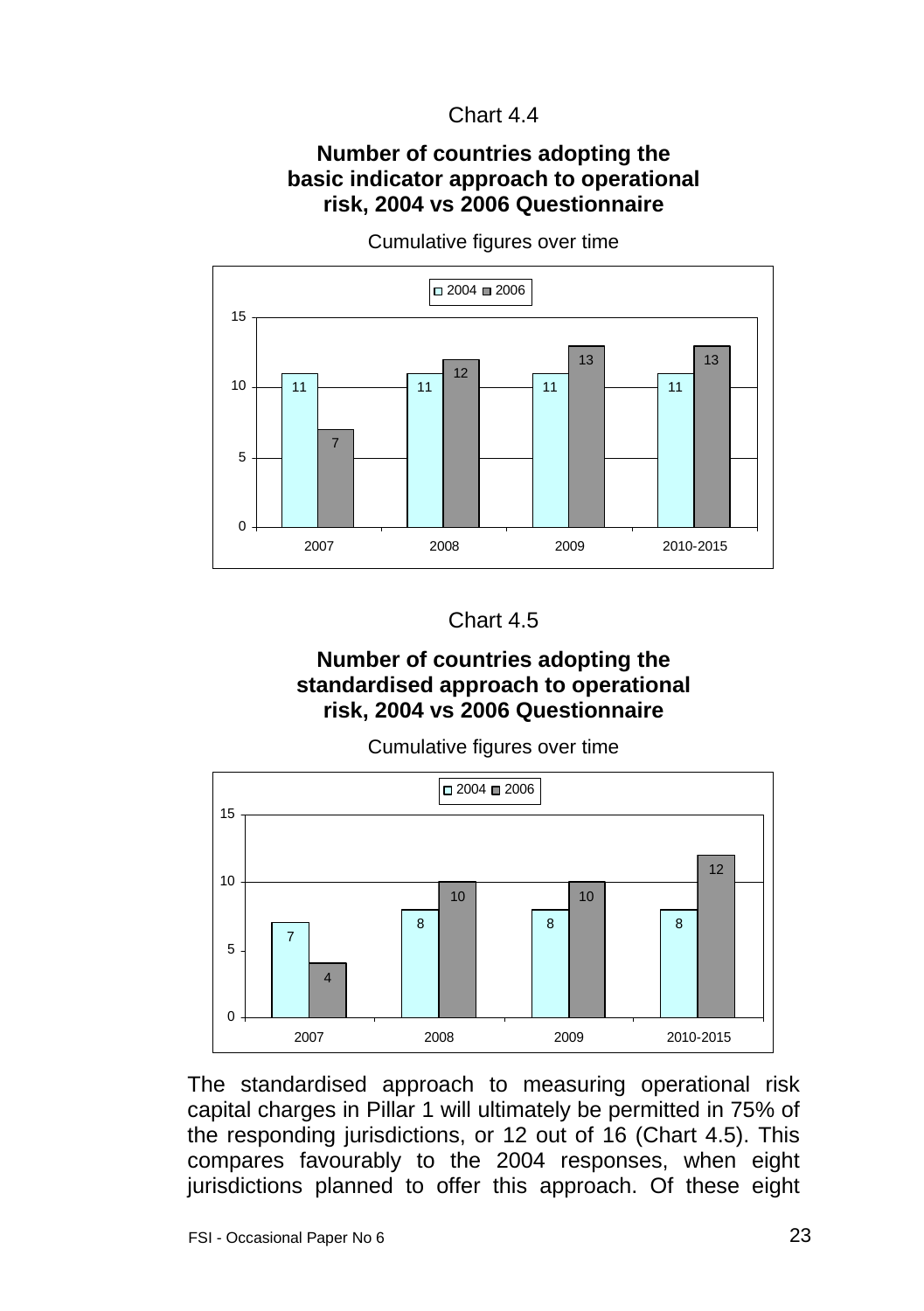<span id="page-29-0"></span>jurisdictions, six have since indicated a delay in their implementation plans while one has brought forward the expected implementation date for this approach.

The AMA will be implemented by 43% of Asian region respondents (Chart  $4.6$ ).<sup>[2](#page-29-1)2</sup>

### Chart 4.6

#### **Number of countries adopting the AMA to operational risk, 2004 vs 2006 Questionnaire**



Cumulative figures over time

# **Pillar 2 - Supervisory review process**

l

Based upon responses to the 2006 Questionnaire, 94% of respondents - 15 jurisdictions - expect to have implemented Pillar 2 by year-end 2009, and approximately half of these expect to have done so by year-end 2007 (Chart 4.7). Relative to the 2004 results, more countries in the region now expect to implement Pillar 2 and five countries have deferred their implementation plans by one or, in most cases, two years.

<span id="page-29-1"></span> $22$  The BCBS decided that implementation of Pillar 1 advanced approaches would be deferred until end-2007.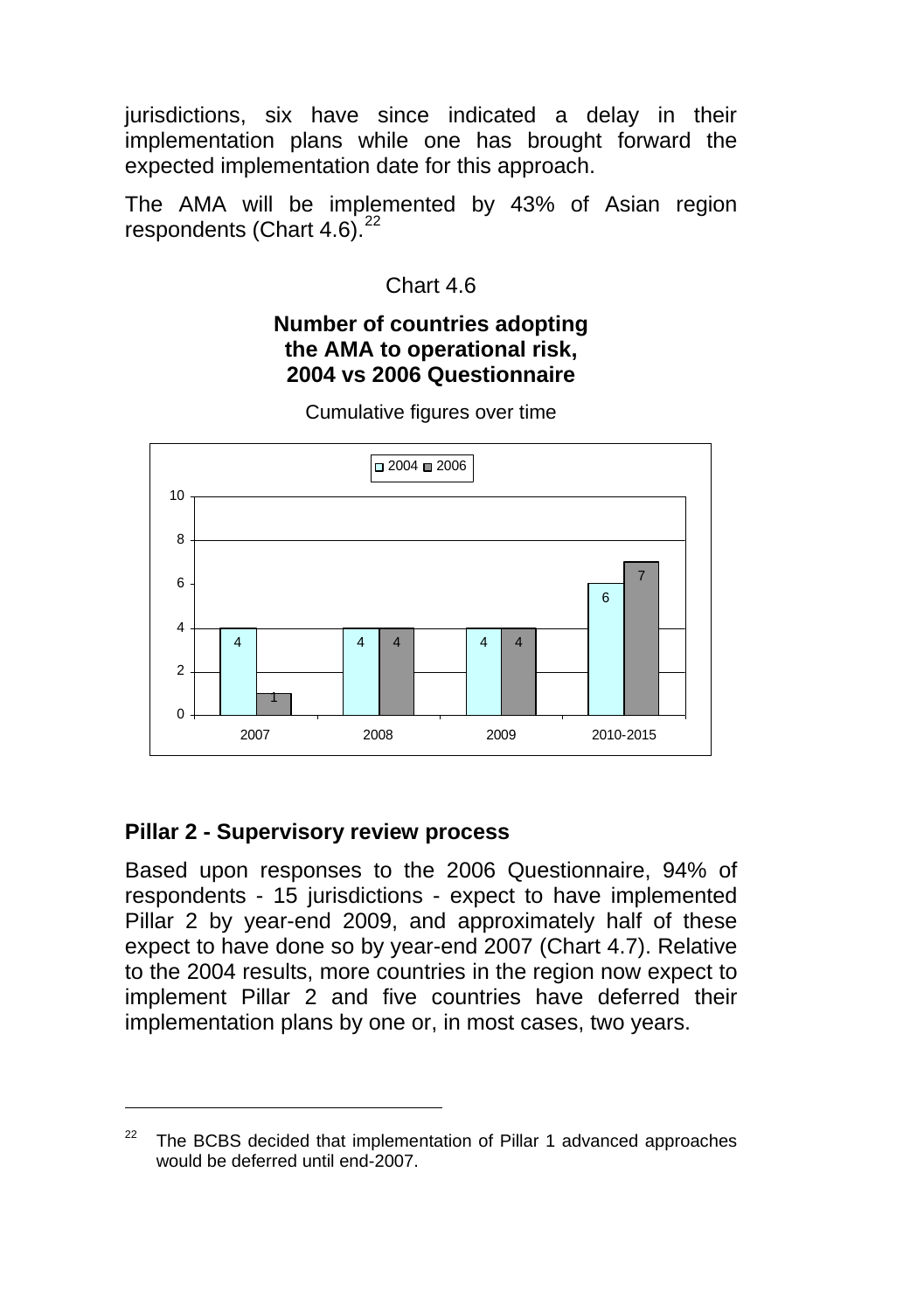# Chart 4.7

#### **Number of countries adopting Pillar 2, 2004 vs 2006 Questionnaire**



Cumulative figures over time

#### Chart 4.8

#### **Number of countries adopting Pillar 3, 2004 vs 2006 Questionnaire**

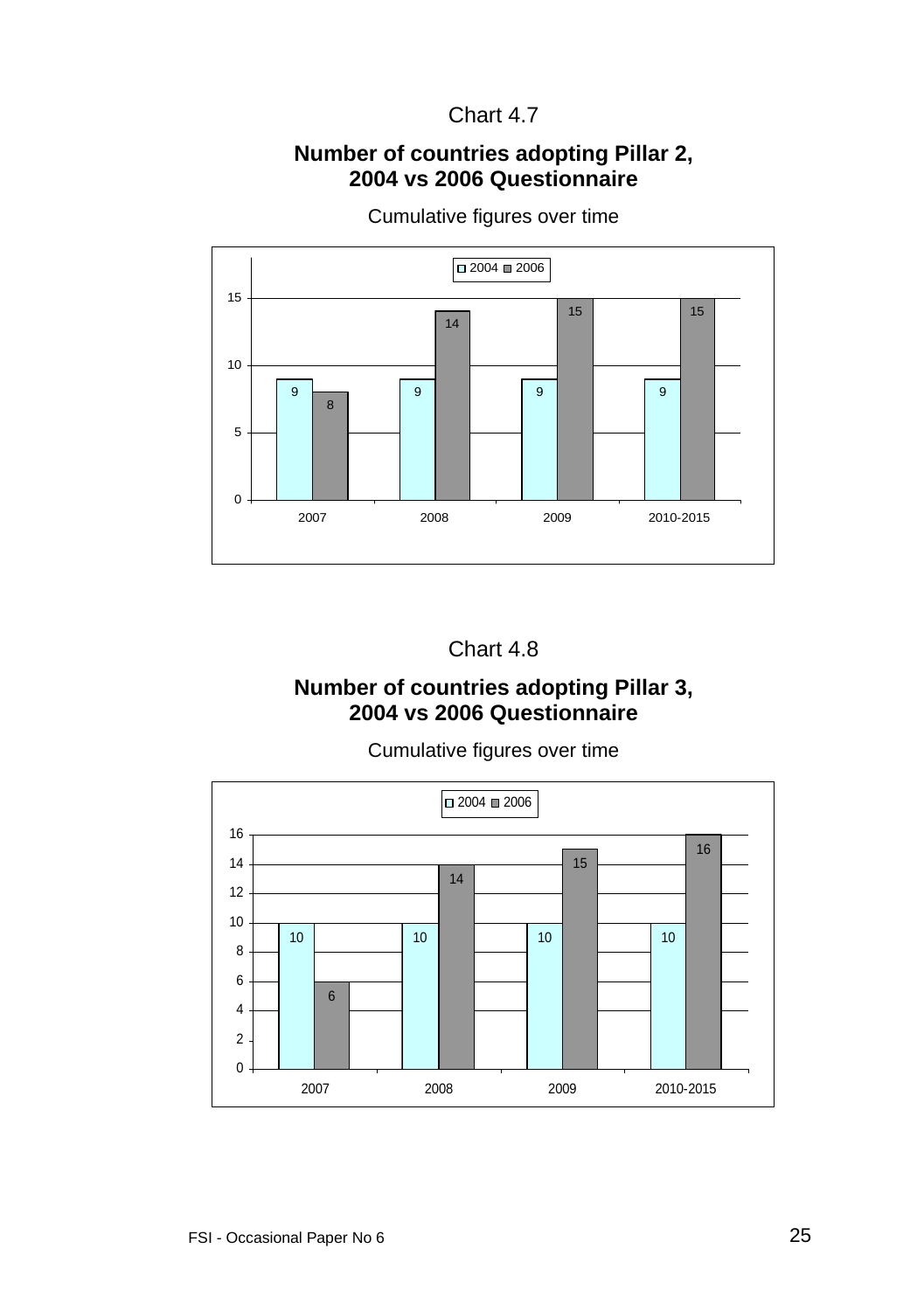# <span id="page-31-0"></span>**Pillar 3 - Market discipline**

All respondents to the 2006 Questionnaire indicate that they intend to implement Pillar 3. Approximately 37% of the jurisdictions expect to do so by year-end 2007, while most of the remainder expect to implement the requirements by yearend 2008 (Chart 4.8). Thus, in comparison to the 2004 results, a greater percentage of jurisdictions in the region now expect to implement Pillar 3, although seven countries have deferred their implementation plans by one or two years and one has deferred implementation by six years.

# **5. Specific implementation plans: Caribbean**

The Questionnaire was sent to eight jurisdictions in the Caribbean. Responses were received from seven jurisdictions, representing a response rate of 88%. Four of the respondents stated that they were intending to adopt Basel II, one fewer than in 2004.

# **Pillar 1 - Minimum capital requirements**

# *Credit risk*

Since the 2004 Questionnaire was carried out, several Caribbean countries have decided to focus on implementation of the standardised credit risk approach and thus no longer intend to offer either of the advanced credit risk approaches.

All of the respondents adopting Basel II envisage offering the standardised methodology for calculating capital requirements for credit risk (Chart 5.1). Only one country is currently expecting to offer both the FIRB and AIRB methodologies (Charts 5.2-5.3).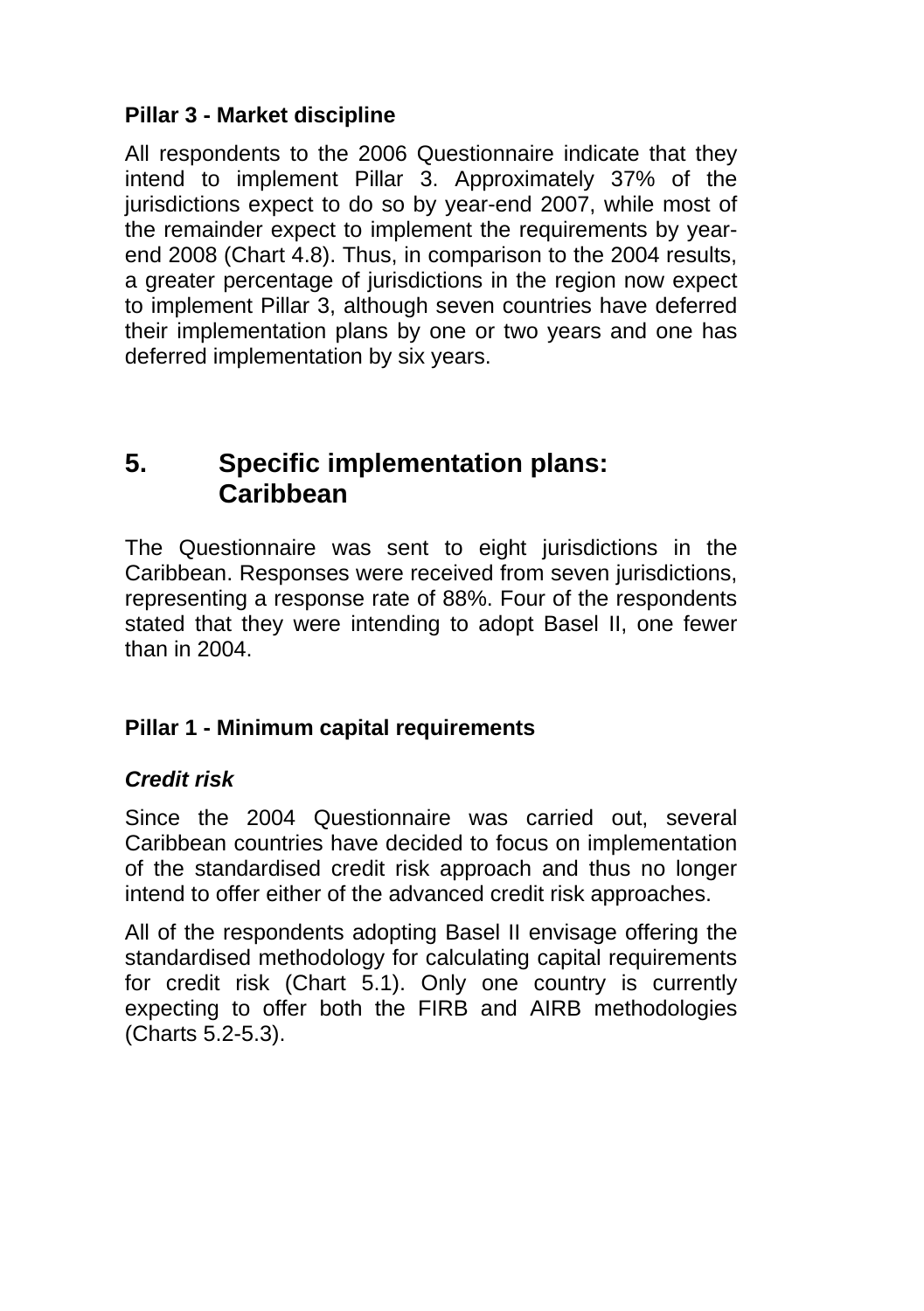#### **Number of countries adopting the standardised approach to credit risk, 2004 vs 2006 Questionnaire**



Cumulative figures over time

### Chart 5.2

#### **Number of countries adopting the FIRB approach to credit risk, 2004 vs 2006 Questionnaire**

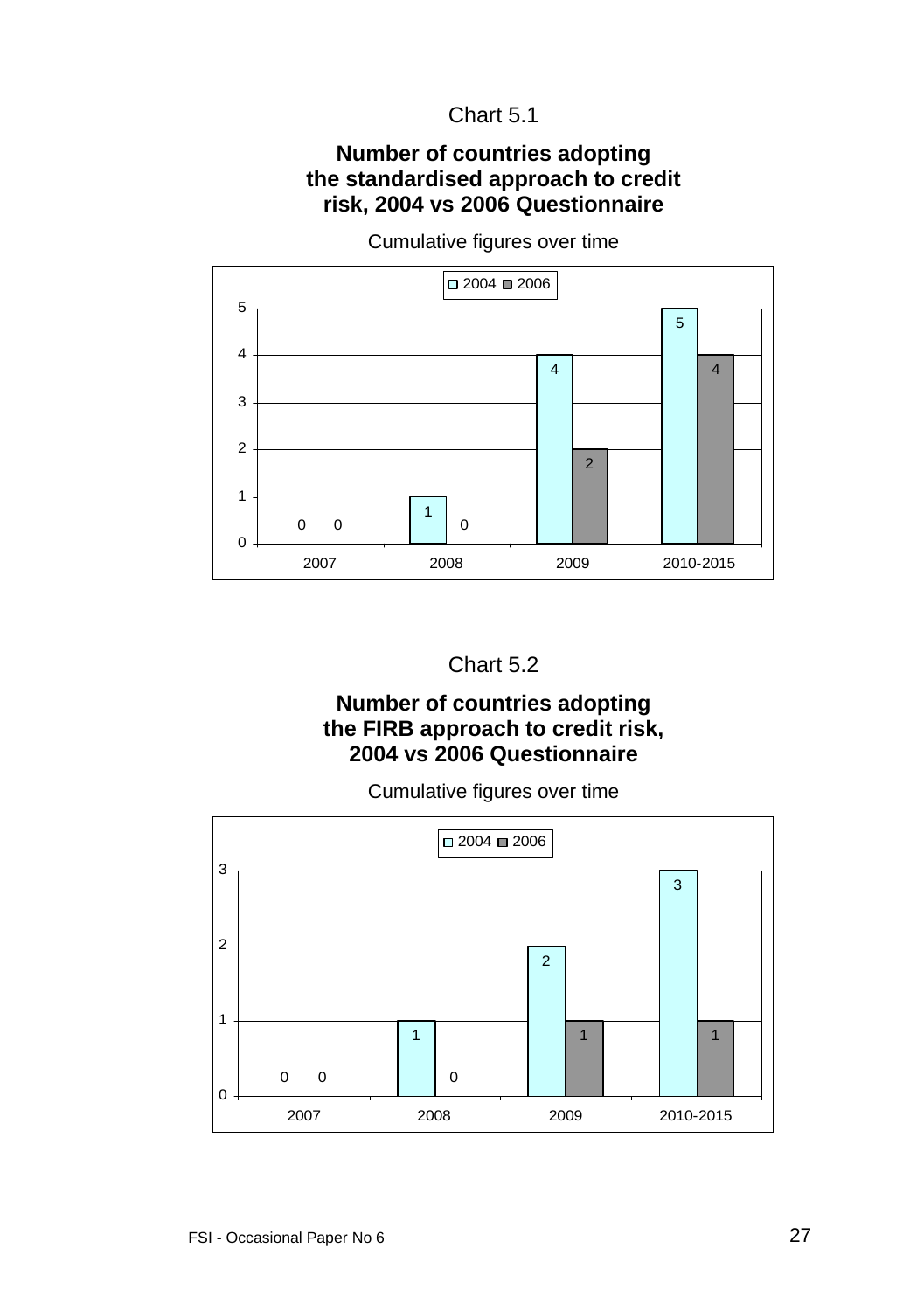#### <span id="page-33-0"></span>**Number of countries adopting the AIRB approach to credit risk, 2004 vs 2006 Questionnaire**

 $\Omega$ 1  $\overline{2}$ 3 0 0 1 1  $\Omega$ 1 2 3 2007 2008 2009 2010-2015  $\Box$  2004  $\Box$  2006

Cumulative figures over time

#### *Operational risk*

Based on the 2006 Questionnaire results, the number of Caribbean countries implementing the operational risk part of Pillar 1 is lower than indicated by the 2004 Questionnaire results. Three respondents envisage offering the basic indicator methodology for calculating capital requirements for operational risk (Chart 5.4). Similarly three respondents intend offering the standardised approach for operational risk (Chart 5.5). However, only one country is currently expecting to offer the AMA (Chart 5.6).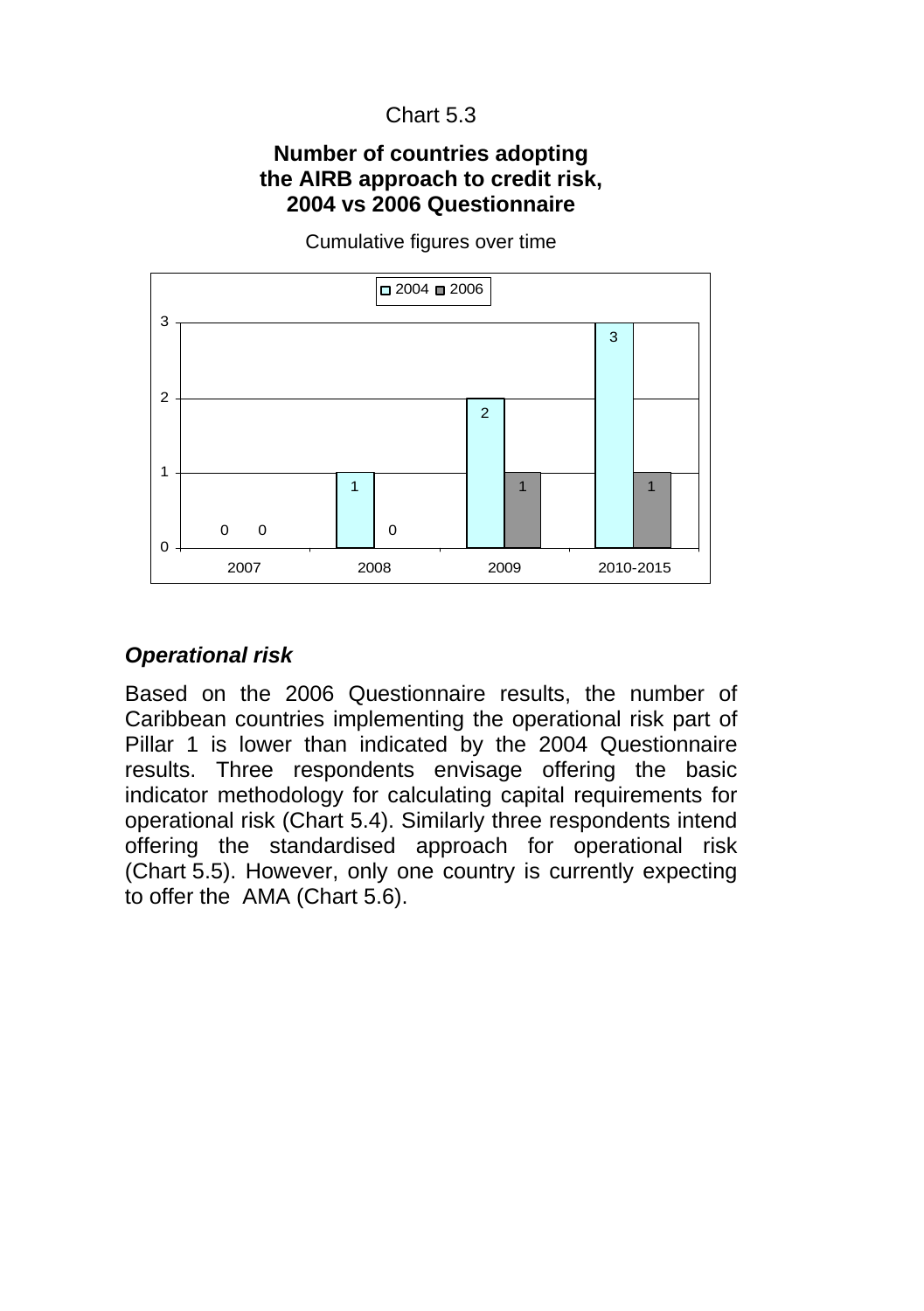#### **Number of countries adopting the basic indicator approach to operational risk, 2004 vs 2006 Questionnaire**



Cumulative figures over time



#### **Number of countries adopting the standardised approach to operational risk, 2004 vs 2006 Questionnaire**

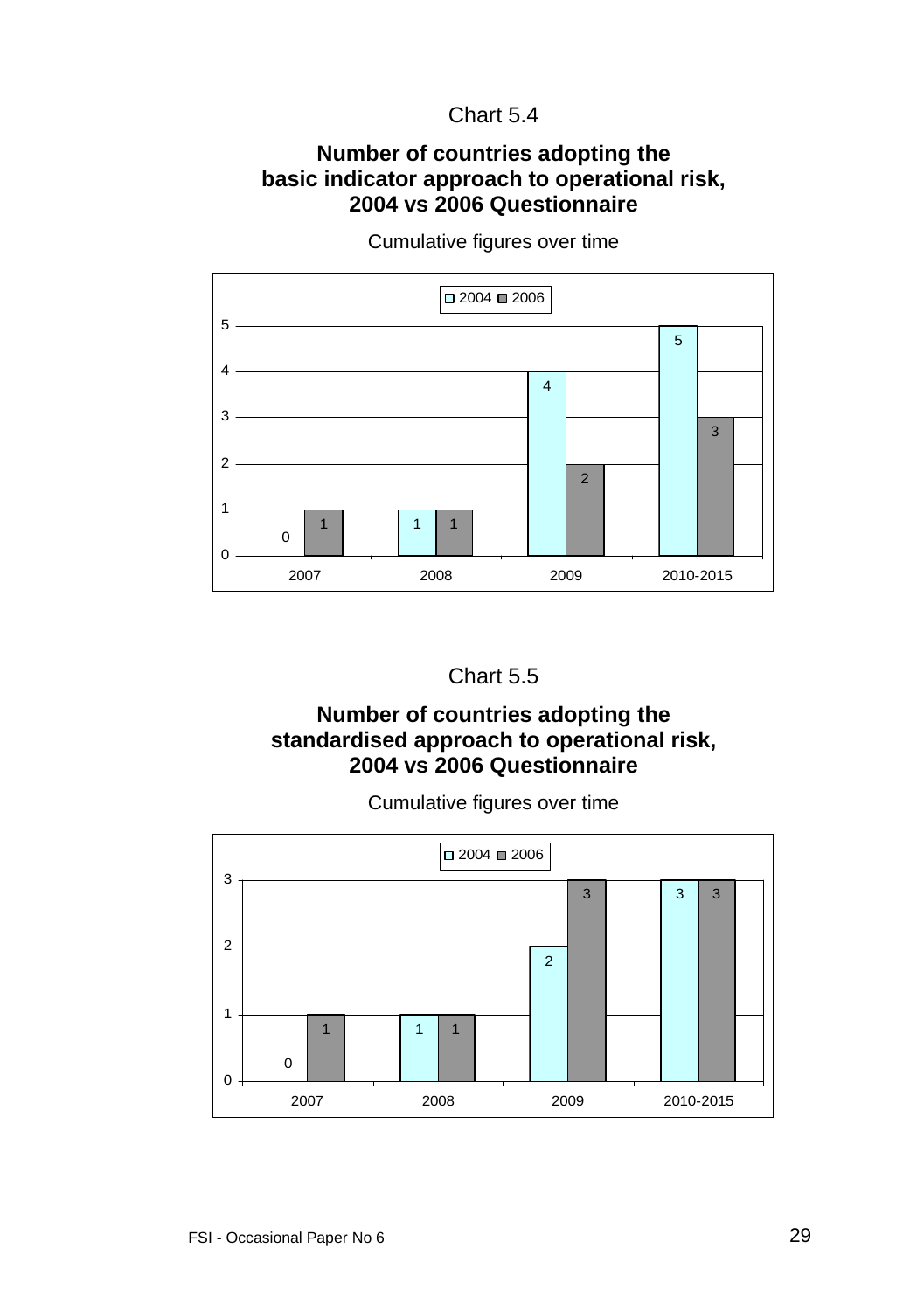#### **Number of countries adopting the AMA to operational risk, 2004 vs 2006 Questionnaire**

Cumulative figures over time

<span id="page-35-0"></span>

#### **Pillar 2 - Supervisory review process**

Based on the 2006 Questionnaire results, 100% of respondents adopting Basel II are planning to implement Pillar 2 and all of these respondents expect to do so by 2009 (Chart 5.7). Relative to the 2004 Questionnaire results, implementation plans for Pillar 2 have been brought forward in the region.

#### **Pillar 3 - Market discipline**

Based on the 2006 Questionnaire results, 75% of respondents adopting Basel II plan to implement Pillar 3 and expect to do so by 2009 (Chart 5.8).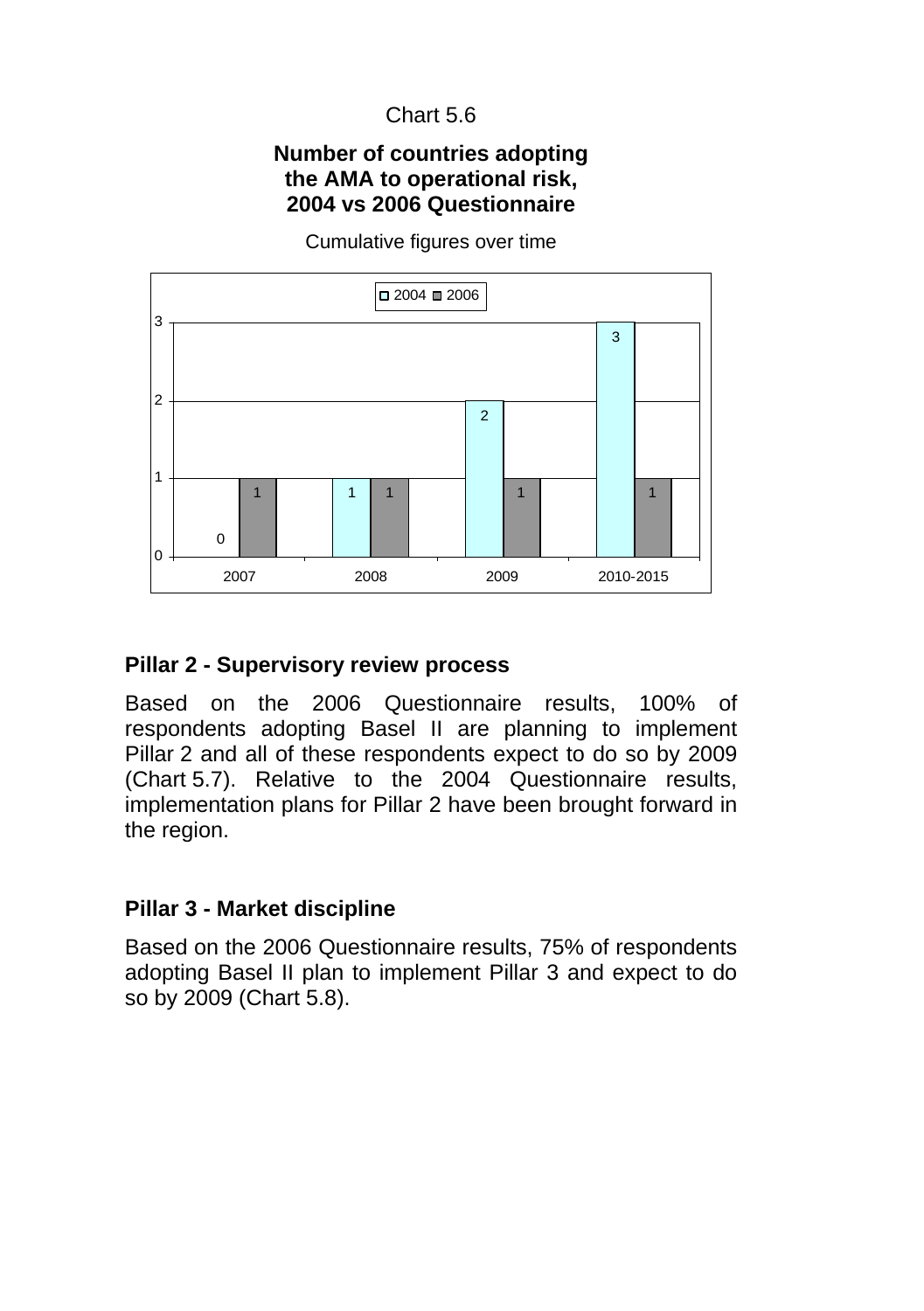#### **Number of countries adopting Pillar 2, 2004 vs 2006 Questionnaire**



Cumulative figures over time

# Chart 5.8

#### **Number of countries adopting Pillar 3, 2004 vs 2006 Questionnaire**

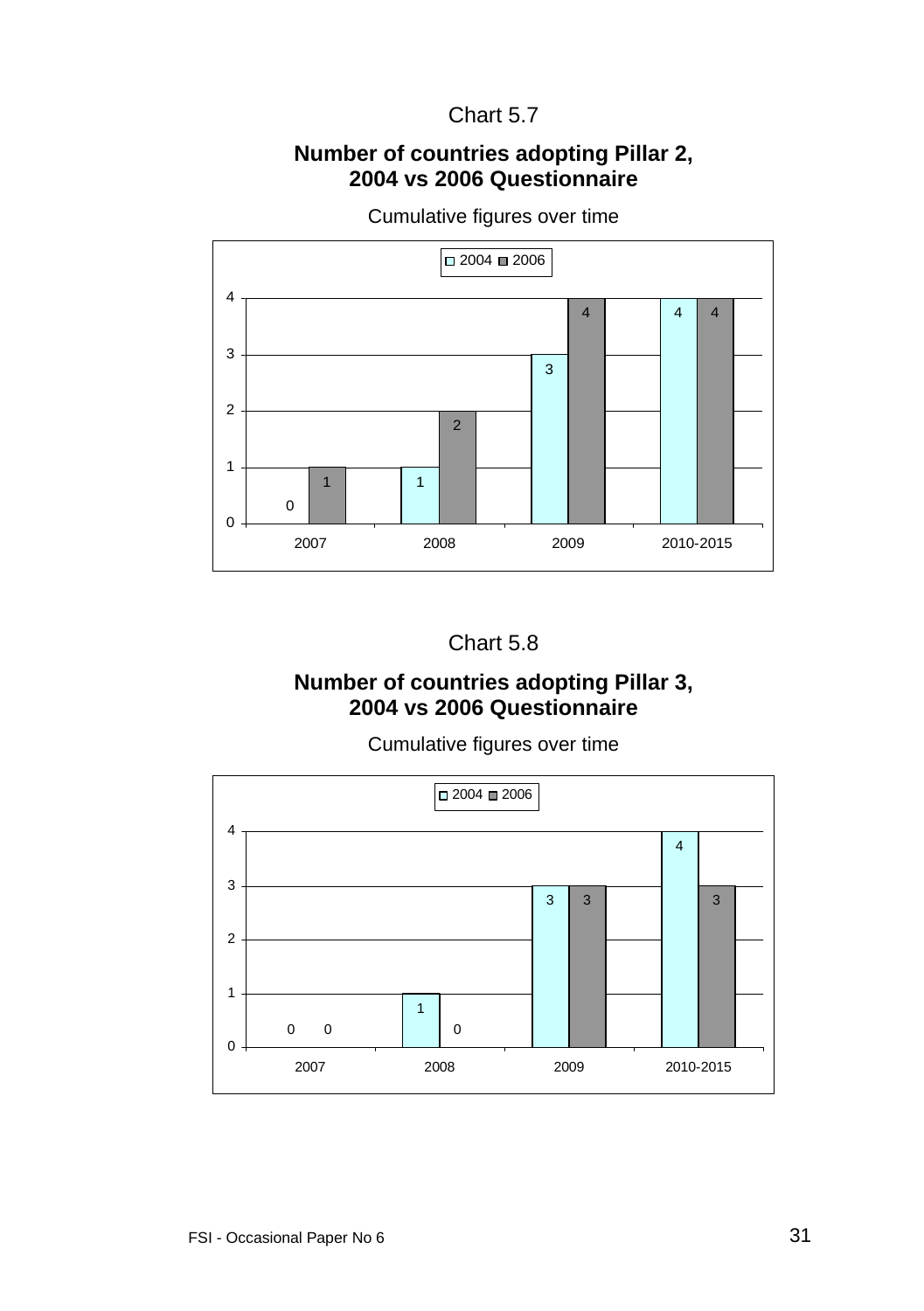# <span id="page-37-0"></span>**6. Specific implementation plans: Latin America**

The Questionnaire was sent to 16 jurisdictions in Latin America. Responses were received from 14 jurisdictions, representing a response rate of approximately 88%. Twelve of the respondents $^{23}$  $^{23}$  $^{23}$  intend to adopt Basel II.

# **Pillar 1 - Minimum capital requirements**

# *Credit risk*

l

Based on the 2006 Questionnaire results for Pillar 1 minimum capital requirements - 75% of Latin American respondents implementing Basel II envisage offering the standardised methodology for calculating capital requirements for credit risk (Chart 6.1). Slightly over 40% of Questionnaire respondents implementing Basel II expect to offer the FIRB approach, while some countries have deferred their FIRB implementation timeframes from 2007-2009 to the 2010-2015 time period (Chart 6.2). $^{24}$  $^{24}$  $^{24}$  Half of the Latin American countries expect to offer the AIRB approach compared with 55% of all non-BCBS Questionnaire respondents (Chart 6.3).

<span id="page-37-1"></span> $23$  In some jurisdictions, not all banking sector assets will be captured by Basel II.

<span id="page-37-2"></span><sup>&</sup>lt;sup>24</sup> The BCBS decided that implementation of Pillar 1 advanced approaches would be deferred from 2006 to end-2007.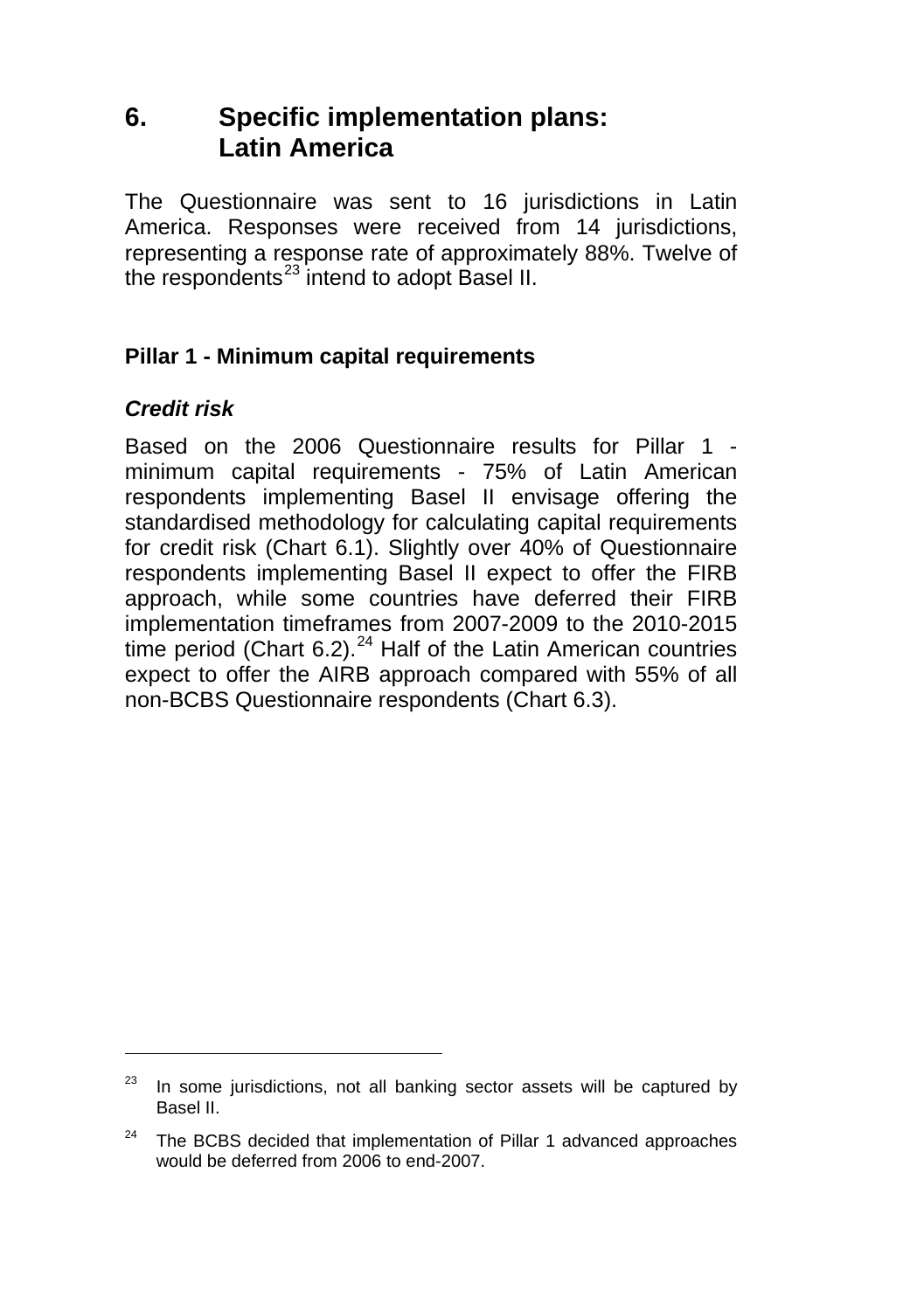#### **Number of countries adopting the standardised approach to credit risk, 2004 vs 2006 Questionnaire**



Cumulative figures over time

### Chart 6.2

#### **Number of countries adopting the FIRB approach to credit risk, 2004 vs 2006 Questionnaire**

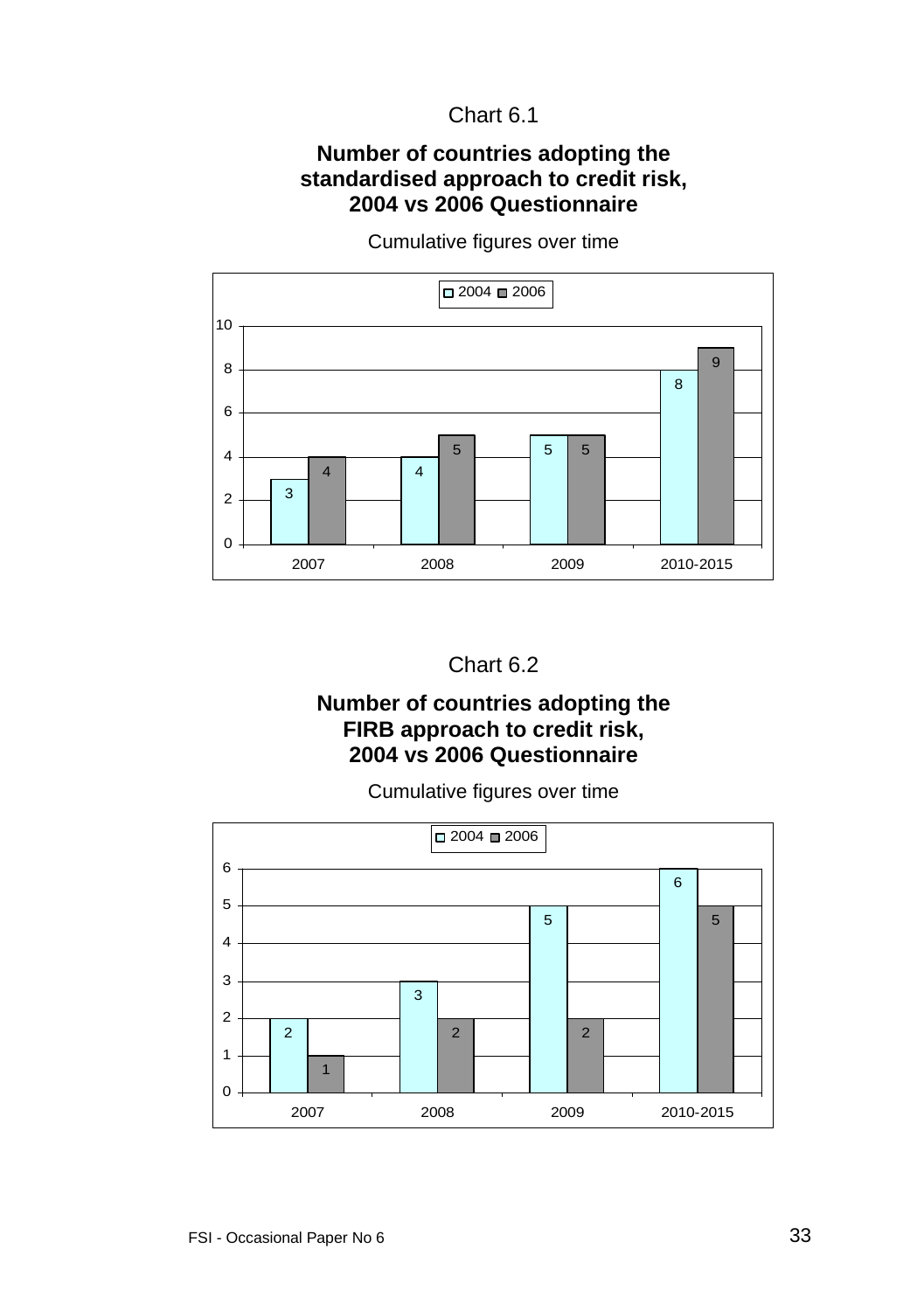#### **Number of countries adopting the AIRB approach to credit risk, 2004 vs 2006 Questionnaire**

<span id="page-39-0"></span>

Cumulative figures over time

#### *Operational risk*

l

For Pillar 1 - minimum capital requirements - 67% of respondents adopting Basel II envisage offering the basic methodology for calculating capital requirements for operational risk (Chart 6.4), followed by the standardised methodology, at 50% (Chart 6.5). Some countries have deferred the implementation timeframes for the standardised approach from 2007-2009 to the 2010-2015 time period. A significant percentage of countries - 42% - expect to offer the AMA; however, some countries have deferred their implementation plans for these approaches from 2009 until the [2](#page-39-1)010-2015 time period (Chart 6.6).<sup>25</sup>

<span id="page-39-1"></span> $25$  The BCBS decided that implementation of Pillar 1 advanced approaches would be deferred to end-2007.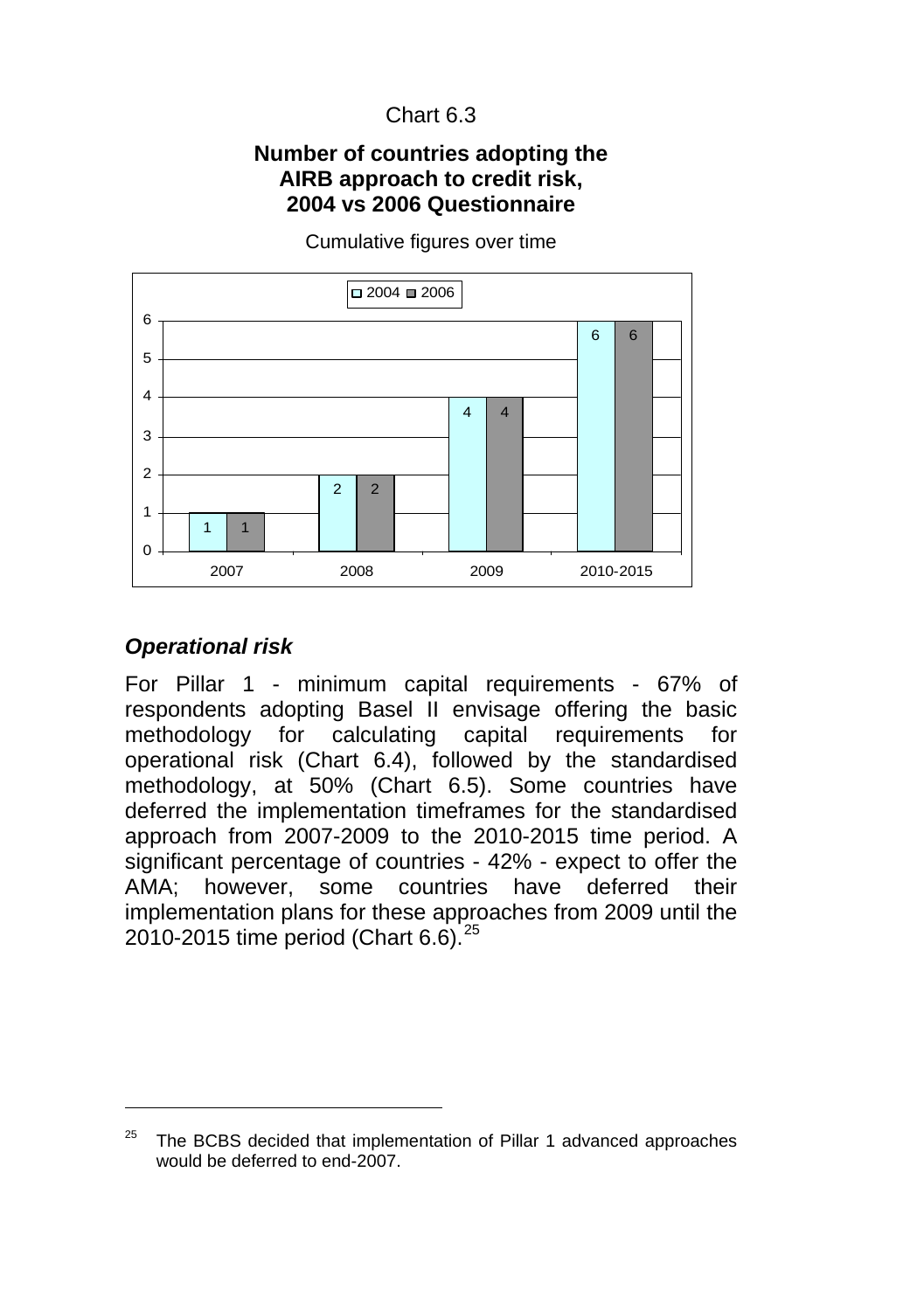#### **Number of countries adopting the basic indicator approach to operational risk, 2004 vs 2006 Questionnaire**



Cumulative figures over time

# Chart 6.5

### **Number of countries adopting the standardised approach to operational risk, 2004 vs 2006 Questionnaire**

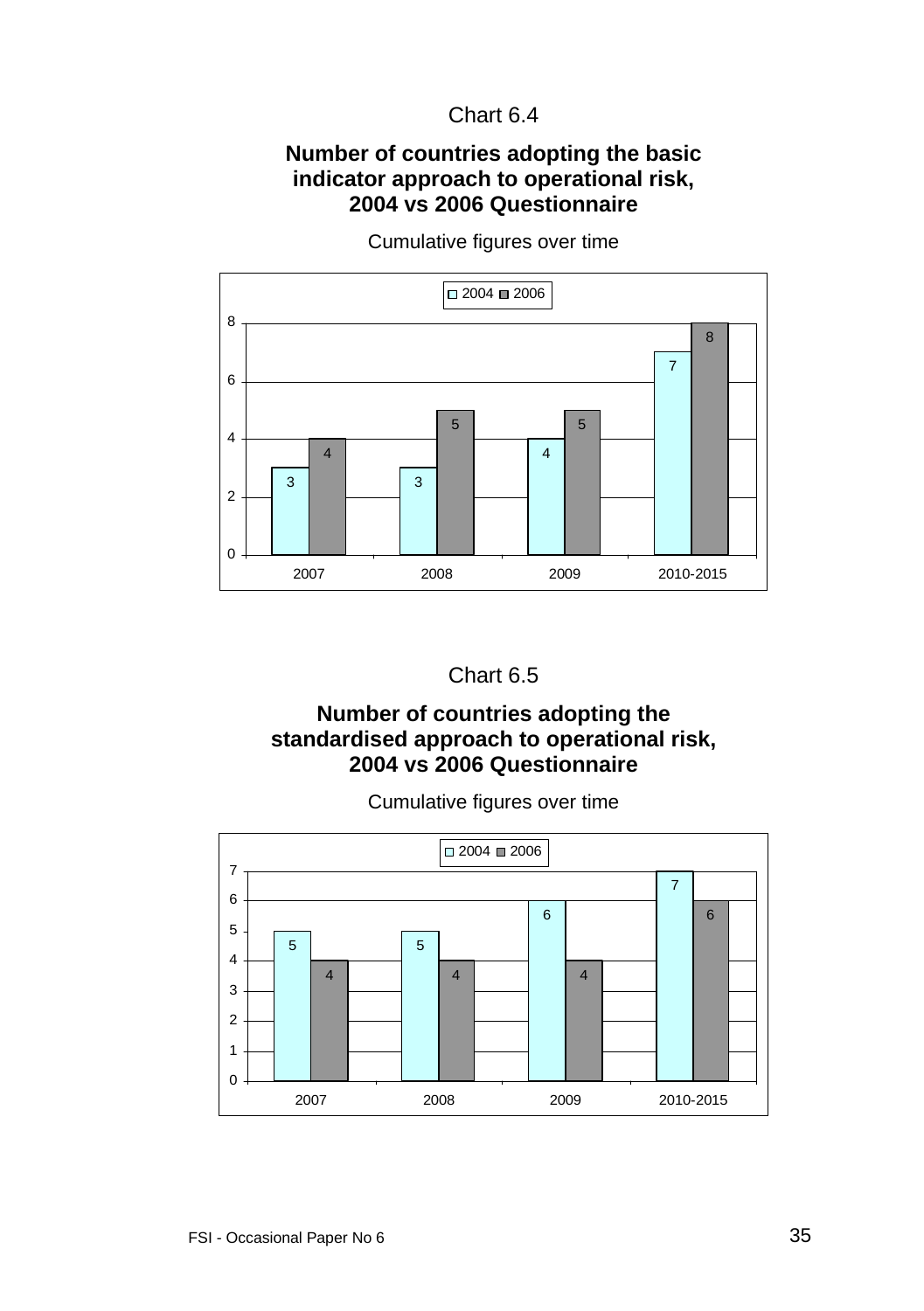#### **Number of countries adopting the AMA to operational risk, 2004 vs 2006 Questionnaire**

Cumulative figures over time

<span id="page-41-0"></span>

### **Pillar 2 - Supervisory review process**

Based on the 2006 Questionnaire results, 75% of respondents implementing Basel II expect to implement Pillar 2 (Chart 6.7). Approximately half of these are expecting to do so by end-2007, while all but one of the remainder expect to wait until the 2010-2015 time period to go ahead.

#### Chart 6.7

# **Number of countries adopting Pillar 2, 2004 vs 2006 Questionnaire**

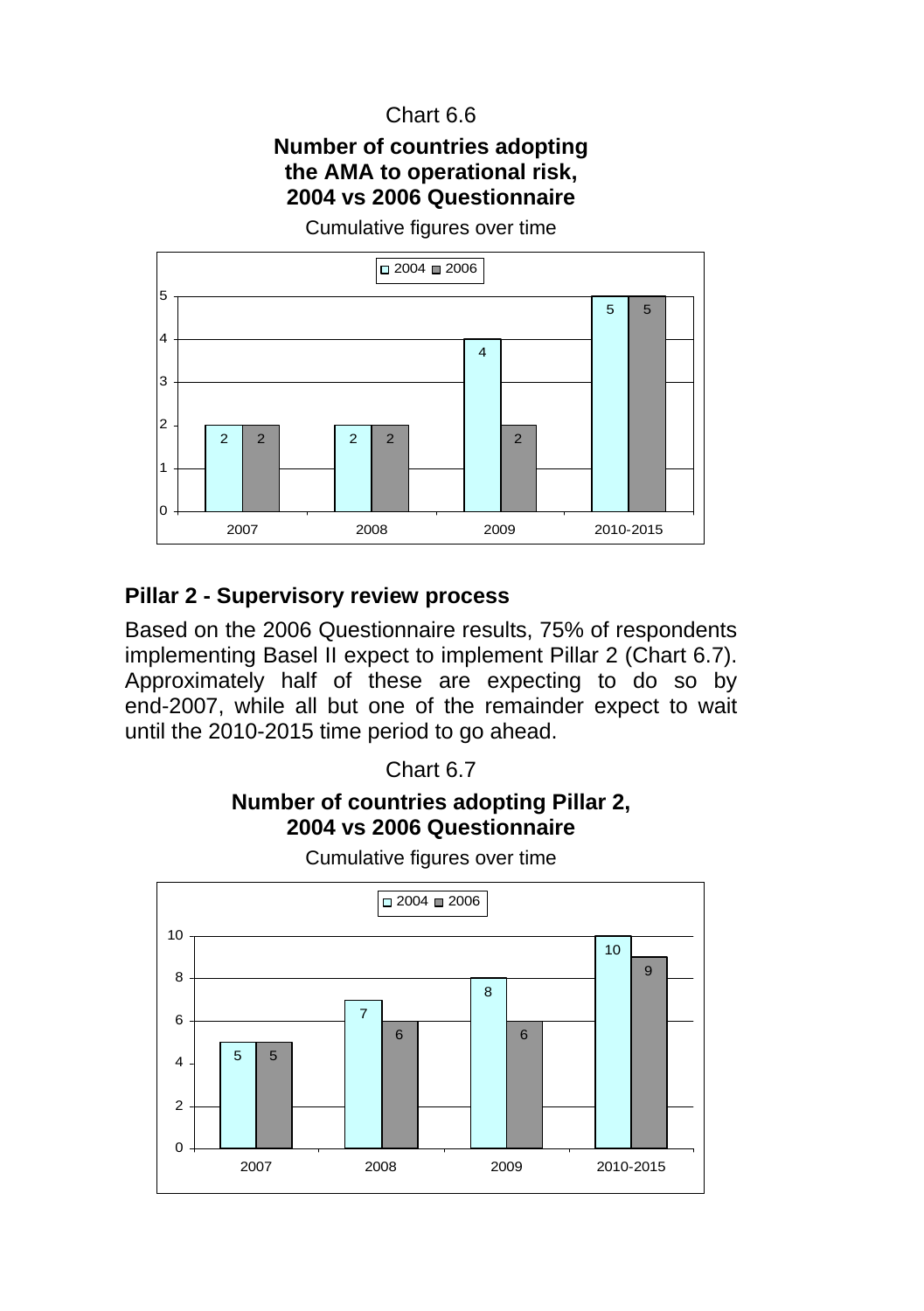#### <span id="page-42-0"></span>**Pillar 3 - Market discipline**

Based on the 2006 Questionnaire results, 75% of respondents implementing Basel II expect to implement Pillar 3 (Chart 6.8). Almost half of these countries are expecting to go ahead with implementation by the end of 2007, while most of the remainder expect to wait until the 2010-2015 time period to go ahead.

#### Chart 6.8

#### **Number of countries adopting Pillar 3, 2004 vs 2006 Questionnaire**



Cumulative figures over time

# **7. Specific implementation plans: Middle East**

The Questionnaire was sent to nine jurisdictions in the Middle East and responses were received from eight. All of the jurisdictions responding to the Questionnaire intend to adopt Basel II. Based on the 2006 Questionnaire results, more countries in the Middle East are planning to implement Basel II than was the case at the time of the 2004 Questionnaire.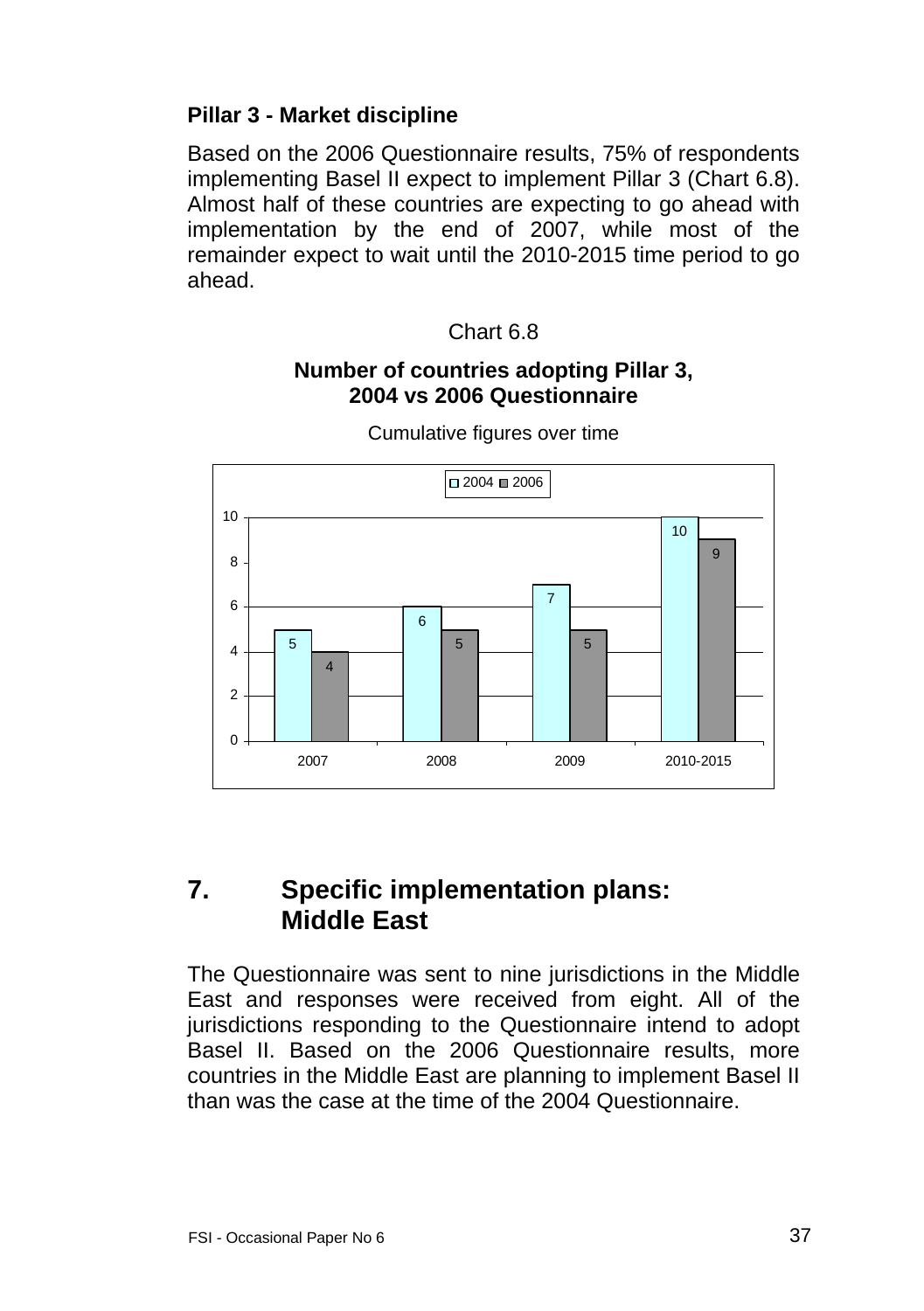# <span id="page-43-0"></span>**Pillar 1 - Minimum capital requirements**

#### *Credit risk*

At the time of the 2004 Questionnaire, most jurisdictions in the Middle East had not decided which credit risk approach to implement. Results from the 2006 Questionnaire show that all jurisdictions now have firm plans for implementing one or more of the three credit risk approaches. In terms of Pillar 1 minimum capital requirements - all of the respondents envisage offering the standardised methodology for calculating capital requirements for credit risk by the end of 2008 (Chart 7.1), while 75% expect to offer the FIRB approach. Thirty-eight percent of the respondents are expecting to bring in the AIRB approach - all within the 2010-2015 time period (Chart 7.3).

#### Chart 7.1

#### **Number of countries adopting the standardised approach to credit risk, 2004 vs 2006 Questionnaire**

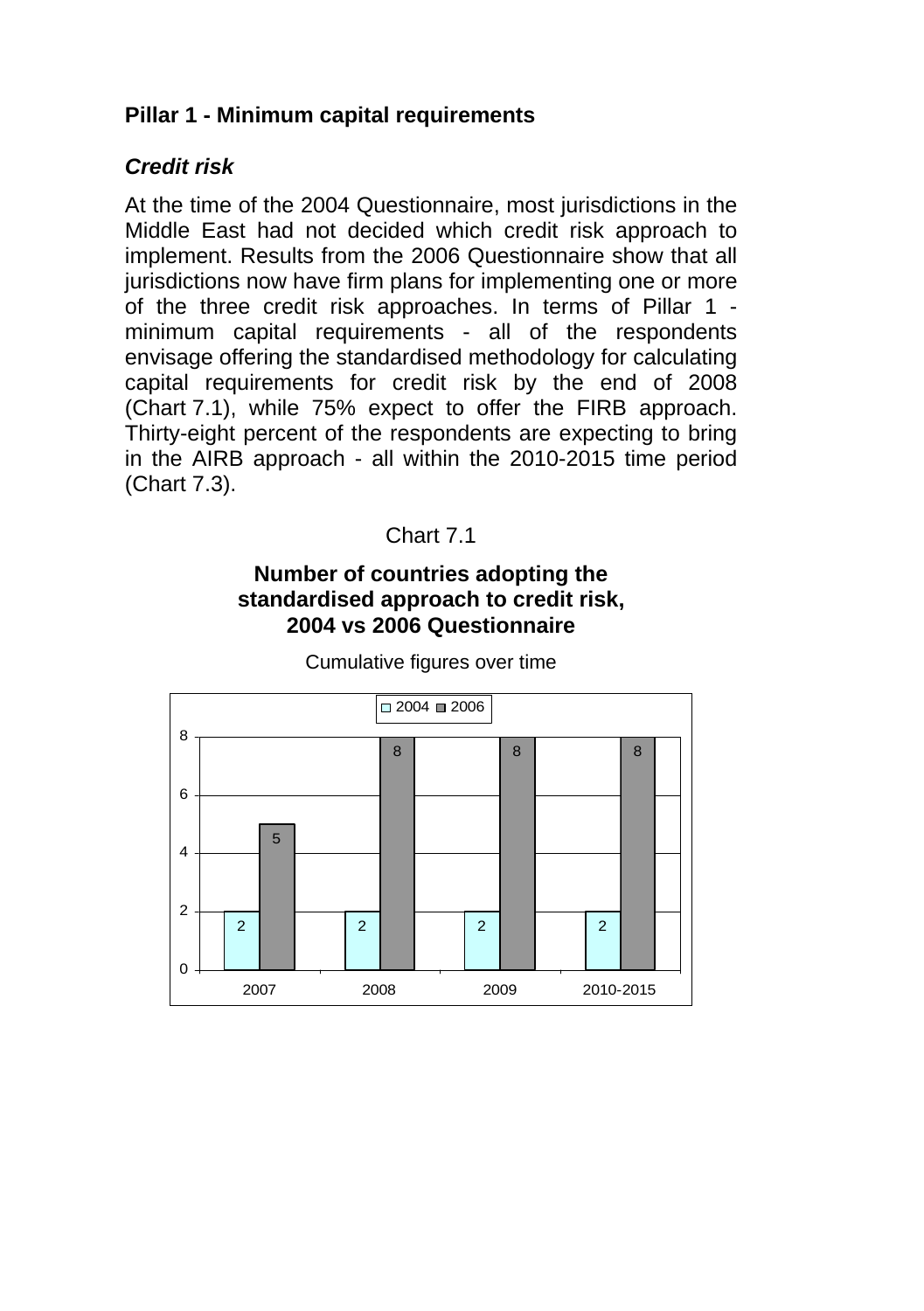### Chart 7.2

#### **Number of countries adopting the FIRB approach to credit risk, 2004 vs 2006 Questionnaire**

Cumulative figures over time





#### **Number of countries adopting the AIRB approach to credit risk, 2004 vs 2006 Questionnaire**

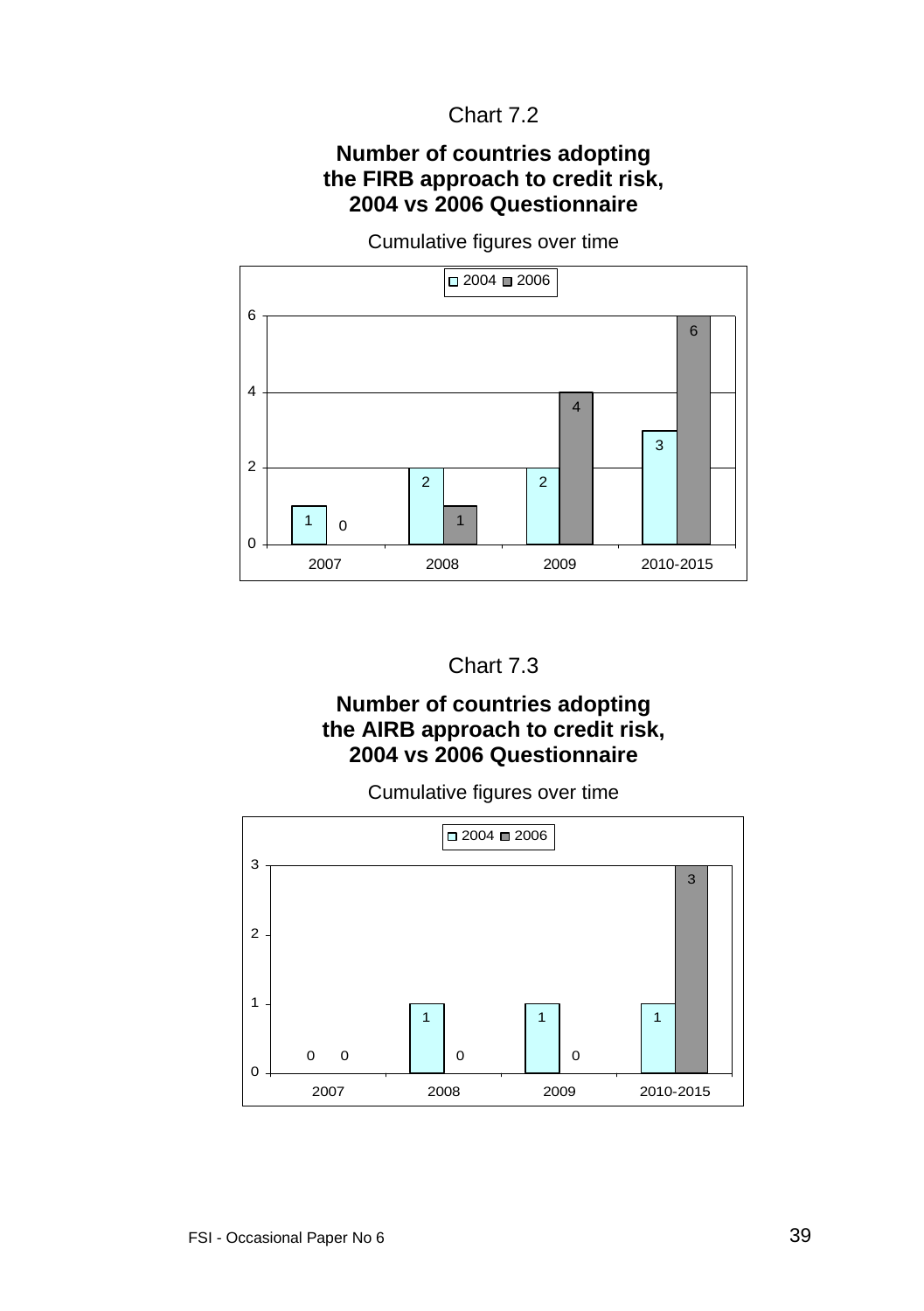### <span id="page-45-0"></span>*Operational risk*

Based on the 2006 Questionnaire results, more countries in the Middle East are expecting to offer the basic operational risk approaches as compared to the 2004 results. In terms of Pillar 1 - minimum capital requirements - 88% of the respondents envisage offering the basic and standardised methodologies for calculating capital requirements for operational risk, mostly by the end of 2008 (Charts 7.4 and 7.5), while 25% plan to bring in the AMA within the 2010-2015 time period (Chart 7.6).

#### Chart 7.4

#### **Number of countries adopting the basic indicator approach to operational risk, 2004 vs 2006 Questionnaire**

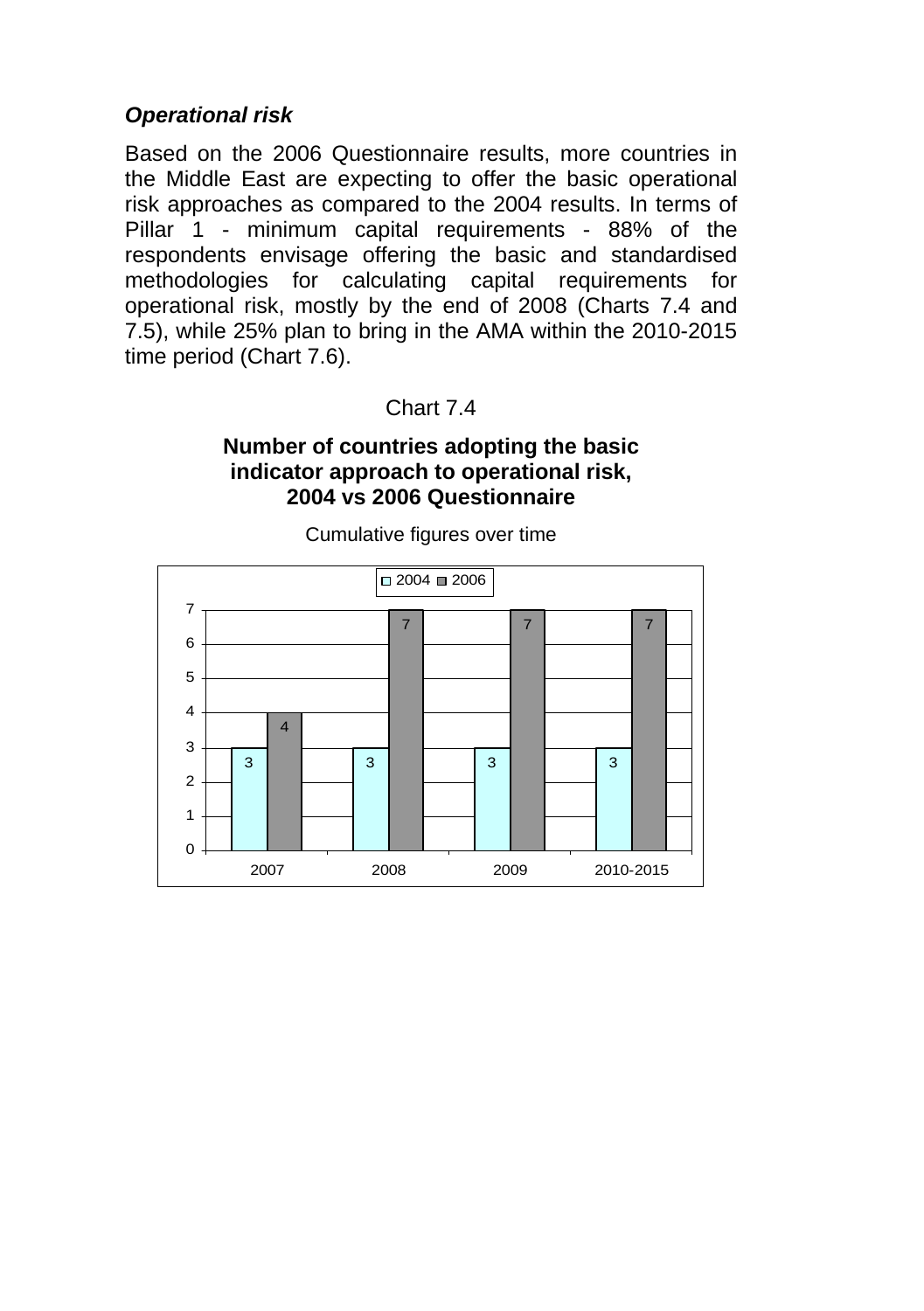#### Chart 7.5

#### **Number of countries adopting the standardised approach to operational risk, 2004 vs 2006 Questionnaire**



Cumulative figures over time

Chart 7.6

#### **Number of countries adopting the AMA to operational risk, 2004 vs 2006 Questionnaire**

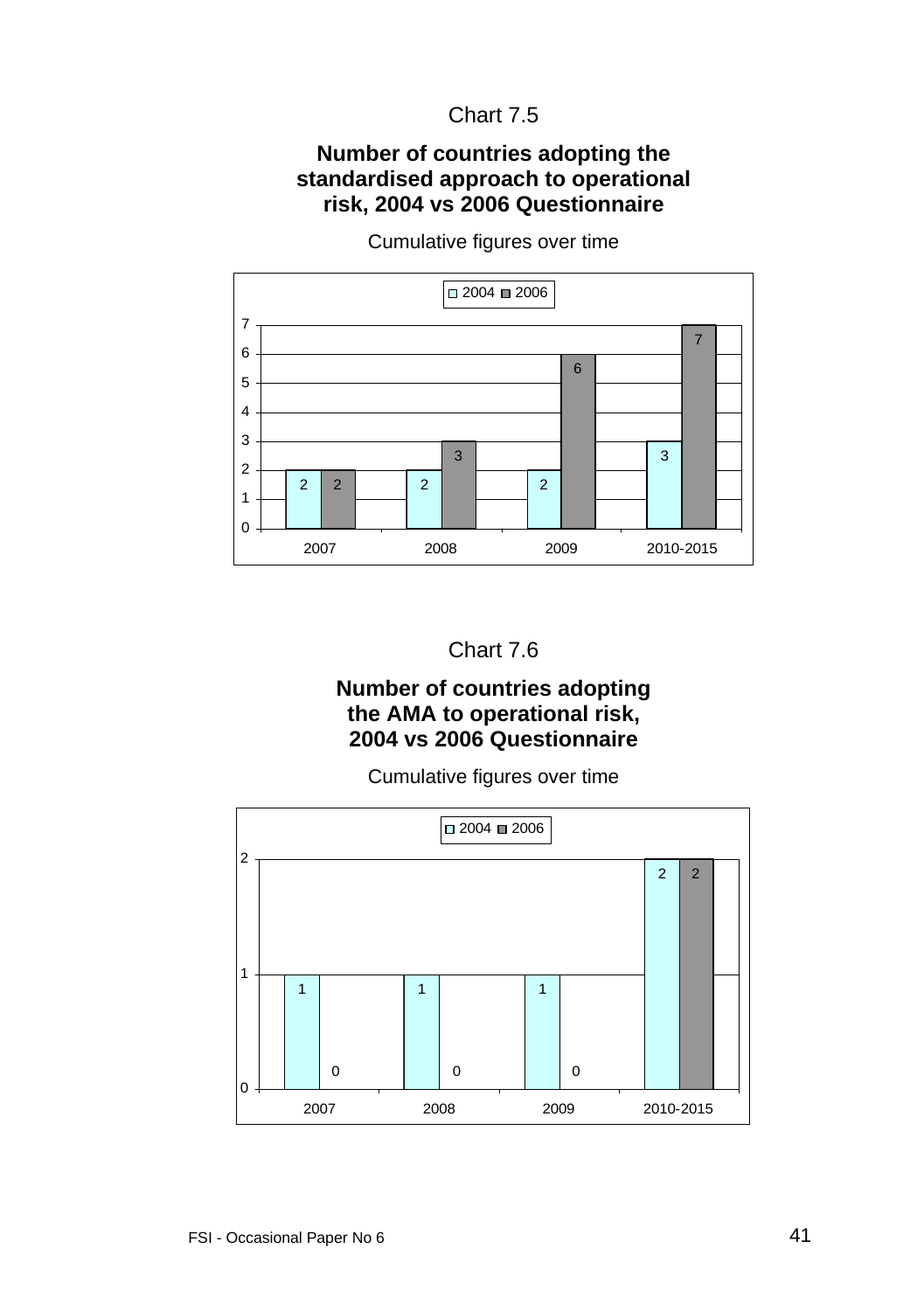# <span id="page-47-0"></span>**Pillar 2 - Supervisory review process**

Based on the 2006 Questionnaire results, all respondents expect to implement Pillar 2 (Chart 7.7), compared with 50% of respondents at the time the 2004 Questionnaire was conducted. Furthermore, all respondents in the Middle East expect to implement Pillar 2 by 2008.

Chart 7.7

#### **Number of countries adopting Pillar 2, 2004 vs 2006 Questionnaire**



Cumulative figures over time

# **Pillar 3 - Market discipline**

Based on the 2006 Questionnaire results, 88% of respondents expect to implement Pillar 3 (Chart 7.8), nearly double the number indicated by the 2004 results. All jurisdictions implementing Pillar 3 expect to do so by end-2008.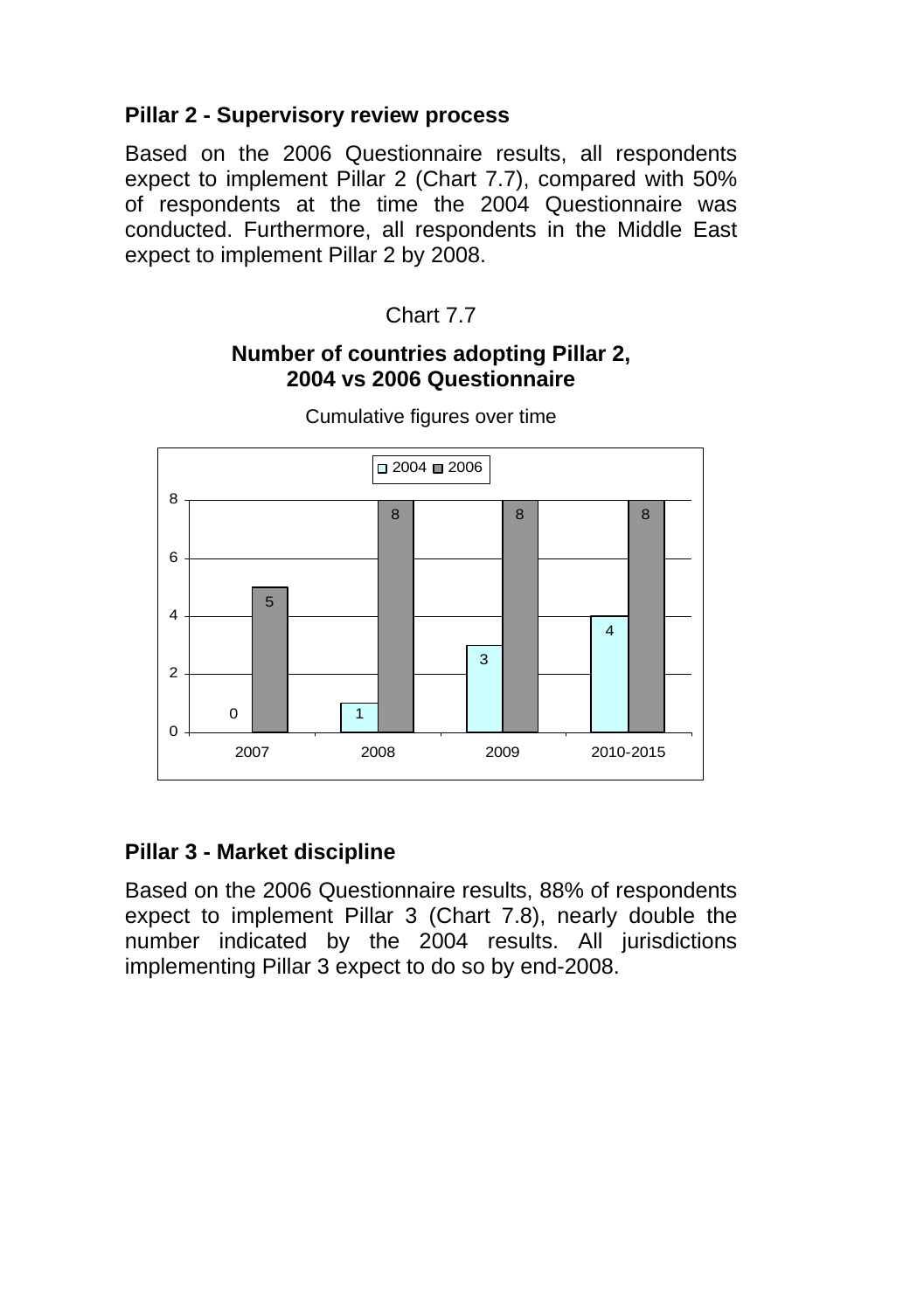#### Chart 7.8

#### **Number of countries adopting Pillar 3, 2004 vs 2006 Questionnaire**

<span id="page-48-0"></span>

Cumulative figures over time

# **8. Specific implementation plans: non-BCBS Europe**

The 2006 Questionnaire was sent to 39 jurisdictions in non-BCBS Europe. Responses were received from 36 jurisdictions, representing a response rate of approximately 92%. With roughly 83% of the respondents intending to adopt Basel II, more countries in non-BCBS Europe are showing support for Basel II than was the case when the 2004 Questionnaire was conducted. Most respondents are expecting to offer the full menu of approaches, including the most advanced and Pillars 2 and 3, by the end of 2008.

These results are partly driven by the fact that 16 of the countries which completed the Questionnaire are members of the European Union and therefore required to implement the Capital Requirements Directive (the EU legislation that puts Basel II into EU law).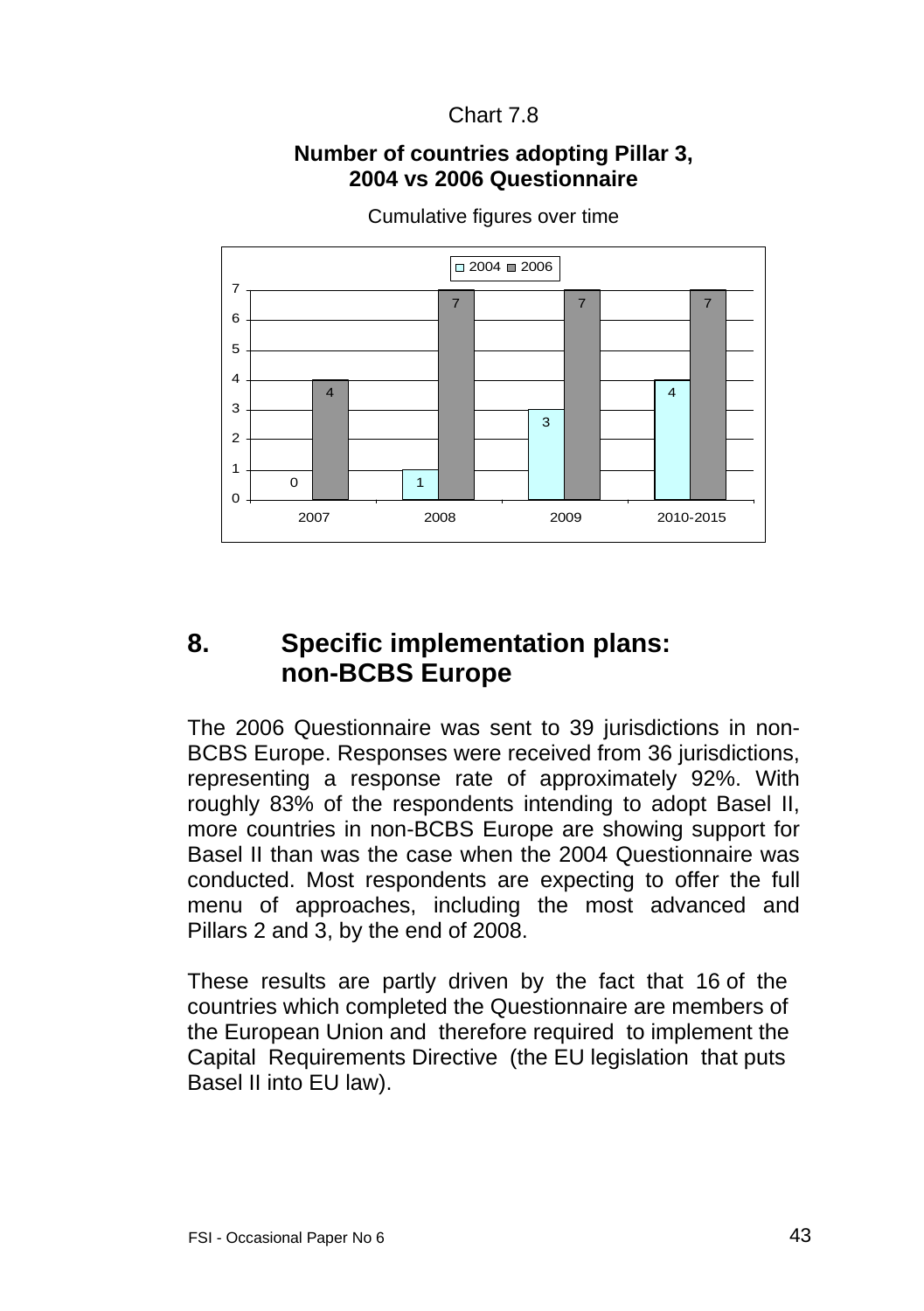# <span id="page-49-0"></span>**Pillar 1 - Minimum capital requirements**

# *Credit risk*

Reflecting global trends, the 2006 regional Questionnaire responses show higher adoption rates for all three credit risk approaches (Charts 8.1-8.3). For Pillar 1 - minimum capital requirements - 87% of respondents adopting Basel II envisage offering the standardised methodology for calculating capital requirements for credit risk (Chart 8.1), followed by the FIRB approach, at 76% (Chart 8.2). In addition, a substantial majority - 70% - of respondents adopting Basel II expect to offer the AIRB approach, well above the average for all non-BCBS Questionnaire respondents (Chart 8.3). No respondents appear to have delayed their implementation plans in the period since the 2004 Questionnaire was completed. Interestingly, most respondents are expecting to offer the basic approaches by the end of 2007 and the advanced approaches by the end of 2008. Only two respondents indicated that, although they would be adopting Basel II, they had not yet made firm decisions on either the timing of implementation, or the selection of credit risk approaches.

#### Chart 8.1

#### **Number of countries adopting the standardised approach to credit risk, 2004 vs 2006 Questionnaire**

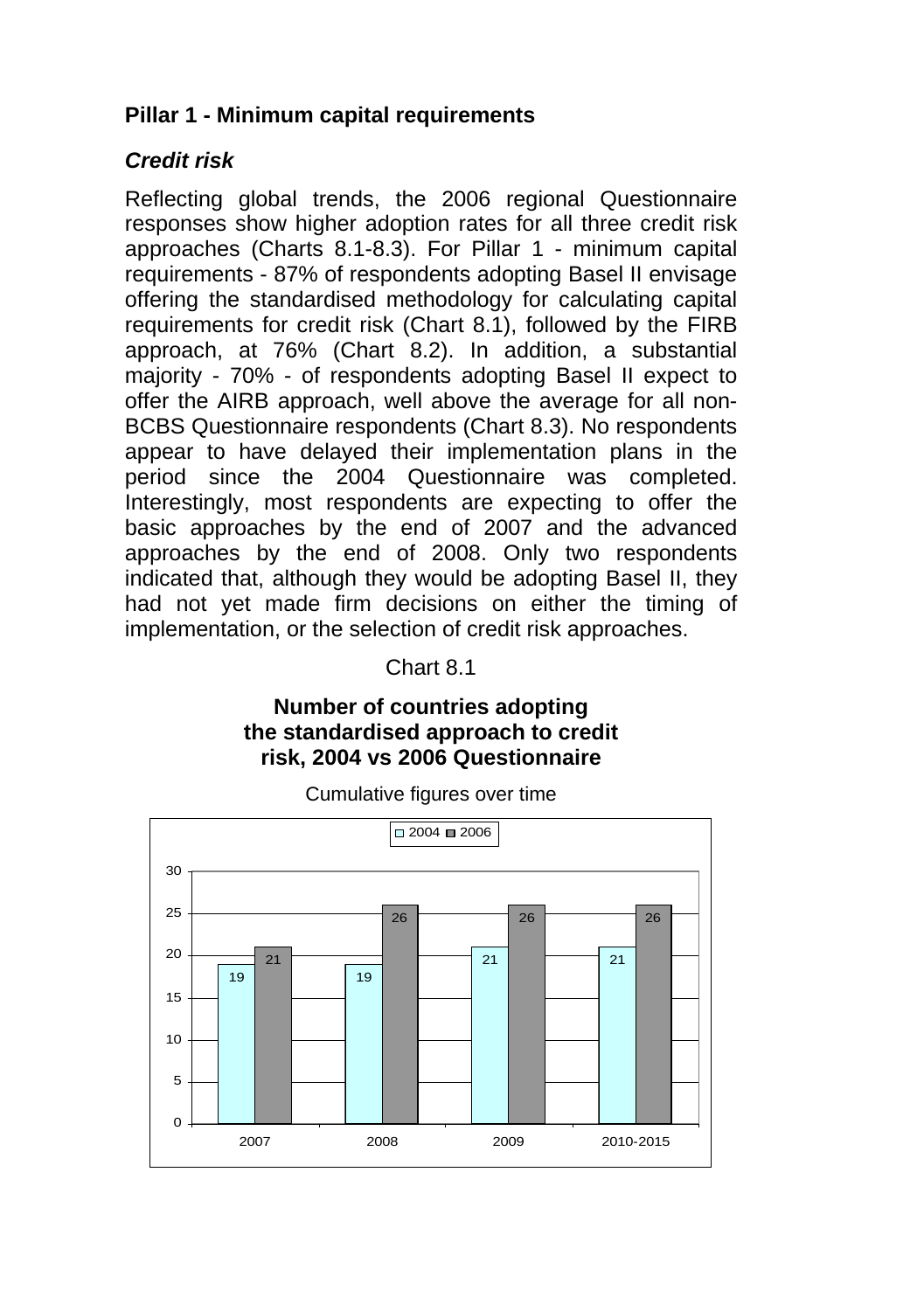#### Chart 8.2

#### **Number of countries adopting the FIRB approach to credit risk, 2004 vs 2006 Questionnaire**



Cumulative figures over time



#### **Number of countries adopting the AIRB approach to credit risk, 2004 vs 2006 Questionnaire**

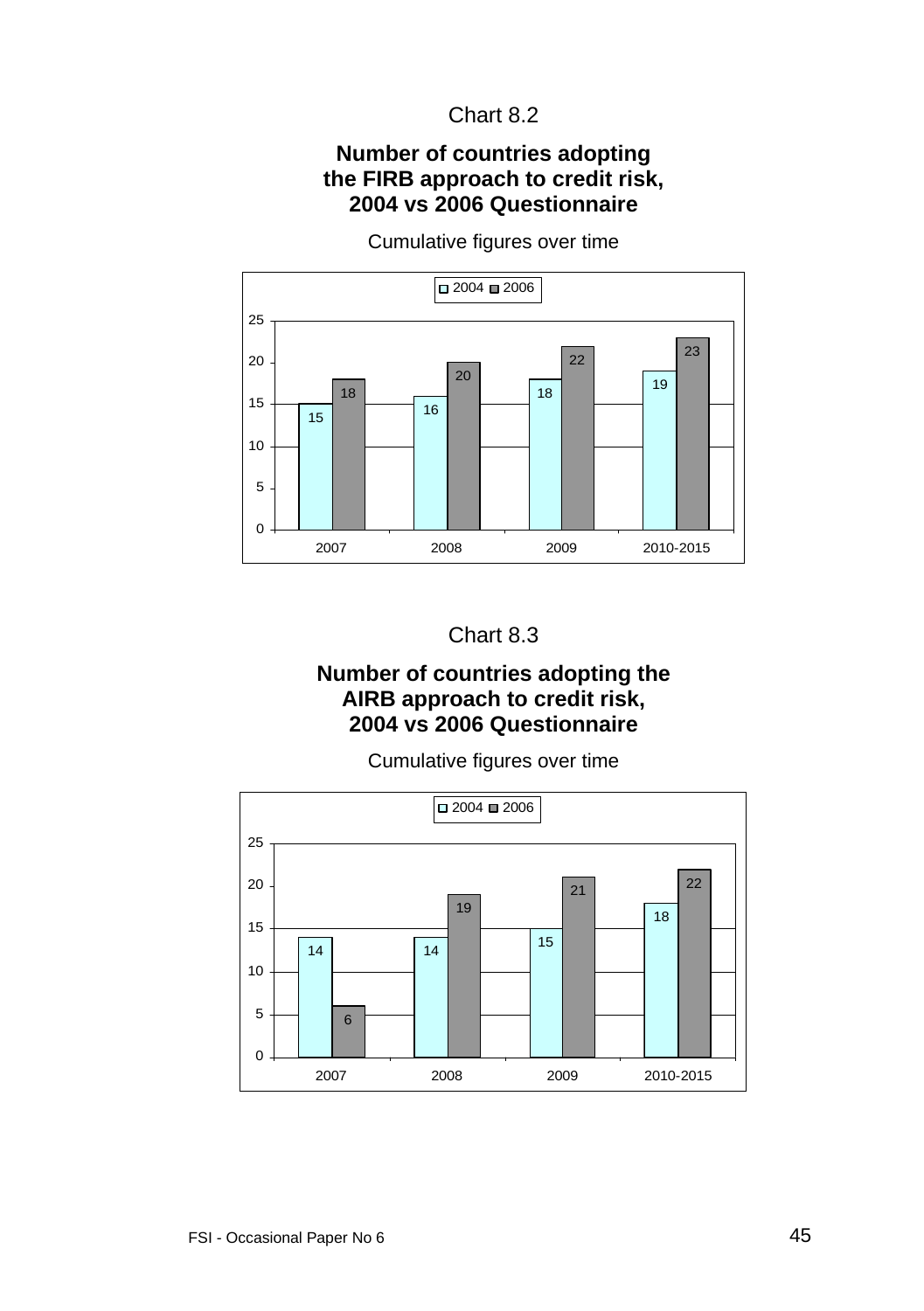# <span id="page-51-0"></span>*Operational risk*

l

As with credit risk, the 2006 Questionnaire results demonstrate strong support for Pillar 1 operational risk requirements in non-BCBS Europe. Most respondents envisage offering the basic methodology for calculating capital requirements for operational risk (Chart 8.4), followed by the standardised methodology, at 77% (Chart 8.5). A substantial majority of respondents - 73% - expect to offer the AMA, which is well above the average for all non-BCBS Questionnaire respondents (Chart 8.6). Most respondents are expecting to offer the basic approaches by end-2007 and the AMA by end-2008 $^{26}$  $^{26}$  $^{26}$ 

#### Chart 8.4

#### **Number of countries adopting the basic indicator approach to operational risk, 2004 vs 2006 Questionnaire**



<span id="page-51-1"></span><sup>&</sup>lt;sup>26</sup> The BCBS decided that implementation of Pillar 1 advanced approaches would be deferred from 2006 to end-2007.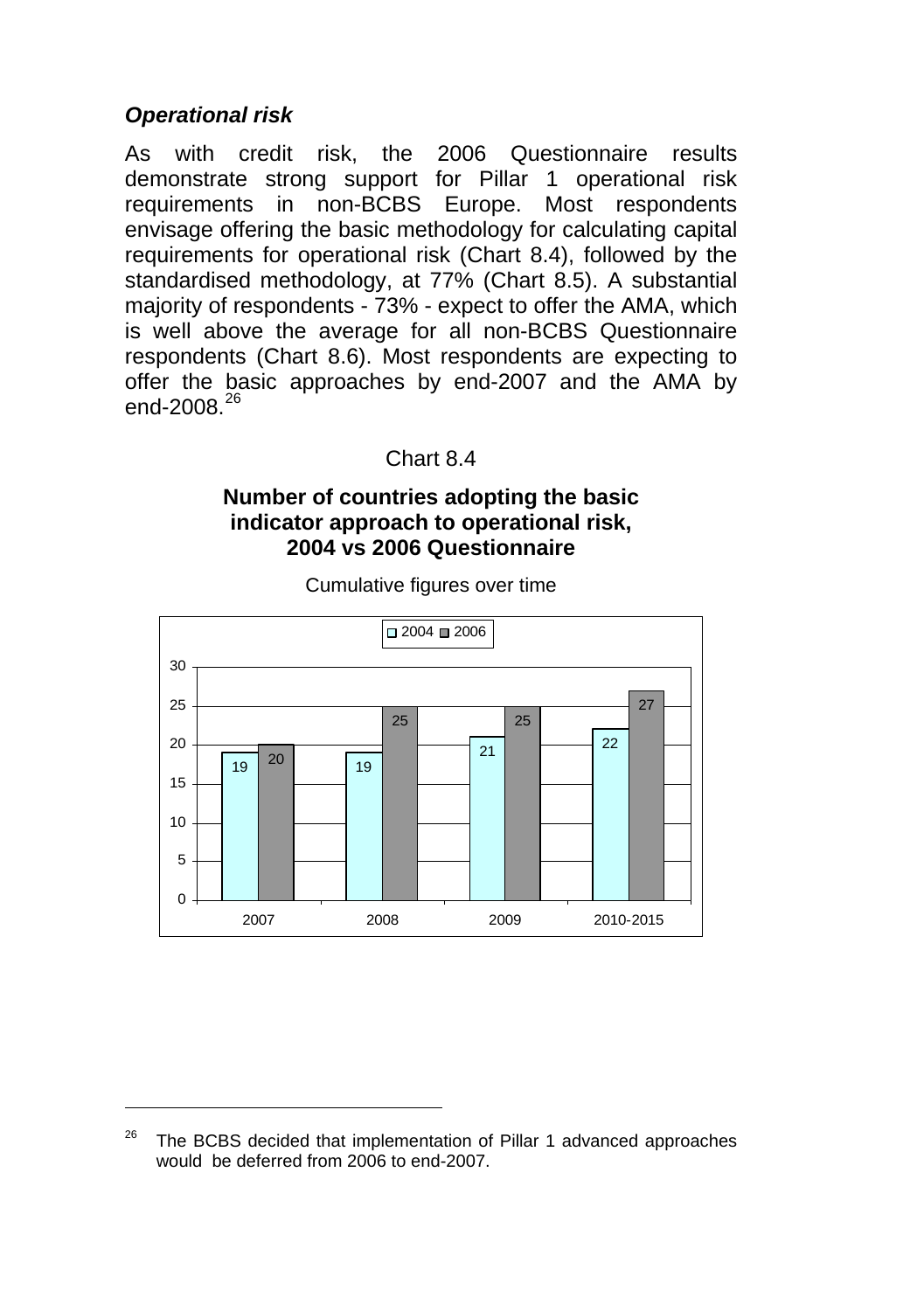#### Chart 8.5

#### **Number of countries adopting the standardised approach to operational risk, 2004 vs 2006 Questionnaire**



Cumulative figures over time



# **Number of countries adopting the AMA to operational risk, 2004 vs 2006 Questionnaire**

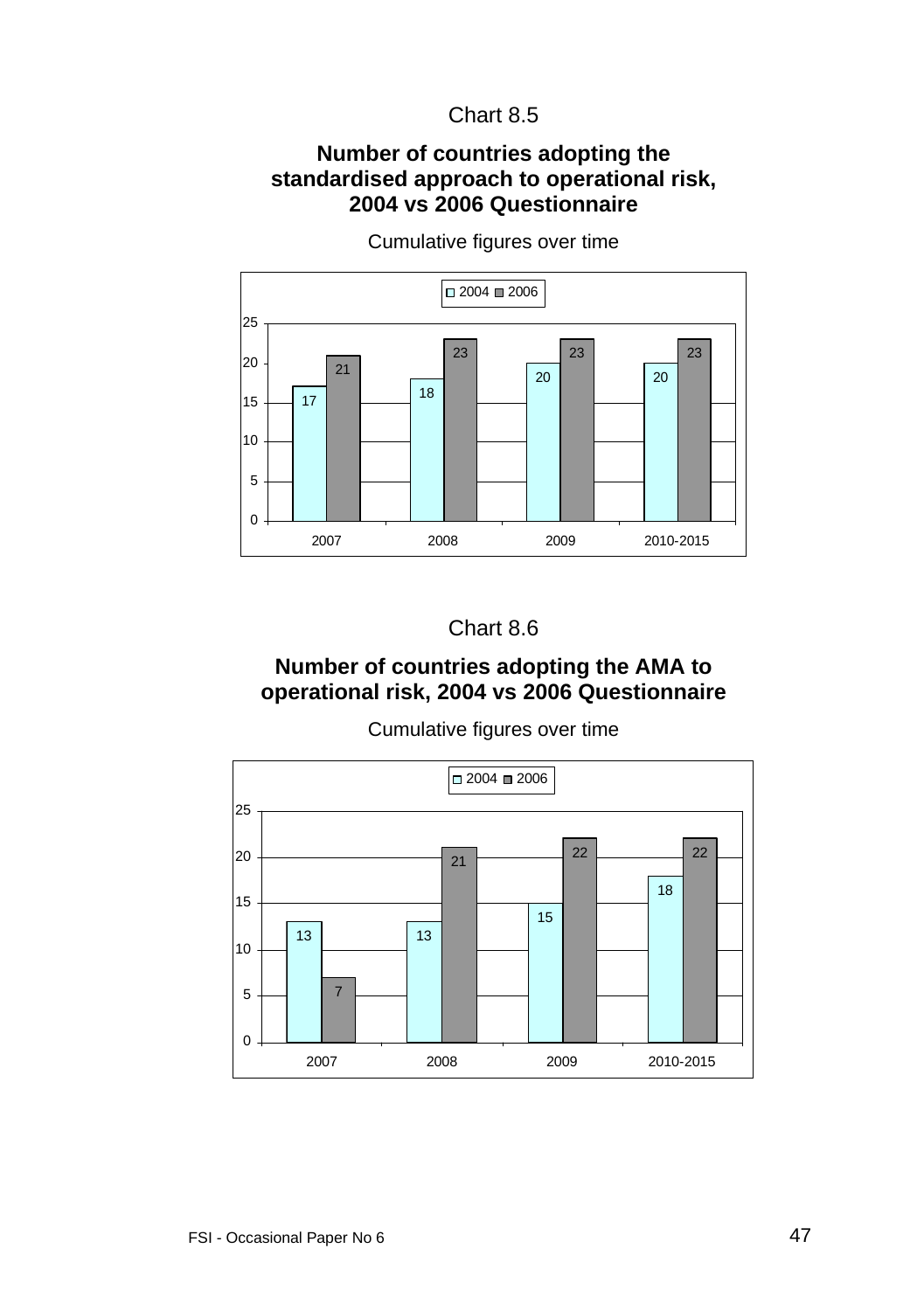# <span id="page-53-0"></span>**Pillar 2 - Supervisory review process**

Based on the 2006 results, 87% of non-BCBS European countries implementing Basel II are expecting to implement Pillar 2 (Chart 8.7), mostly by the end of 2007. Relative to the 2004 Questionnaire results, more countries in the region now expect to implement Pillar 2.

### Chart 8.7

#### **Number of countries adopting Pillar 2, 2004 vs 2006 Questionnaire**



Cumulative figures over time

# **Pillar 3 - Market discipline**

Based on the 2006 results, 77% of non-BCBS European countries implementing Basel II are expecting to implement Pillar 3 (Chart 8.8), mostly by the end of 2007. The actual number of countries implementing Pillar 3 has remained unchanged between the dates on which the two Questionnaires were completed.